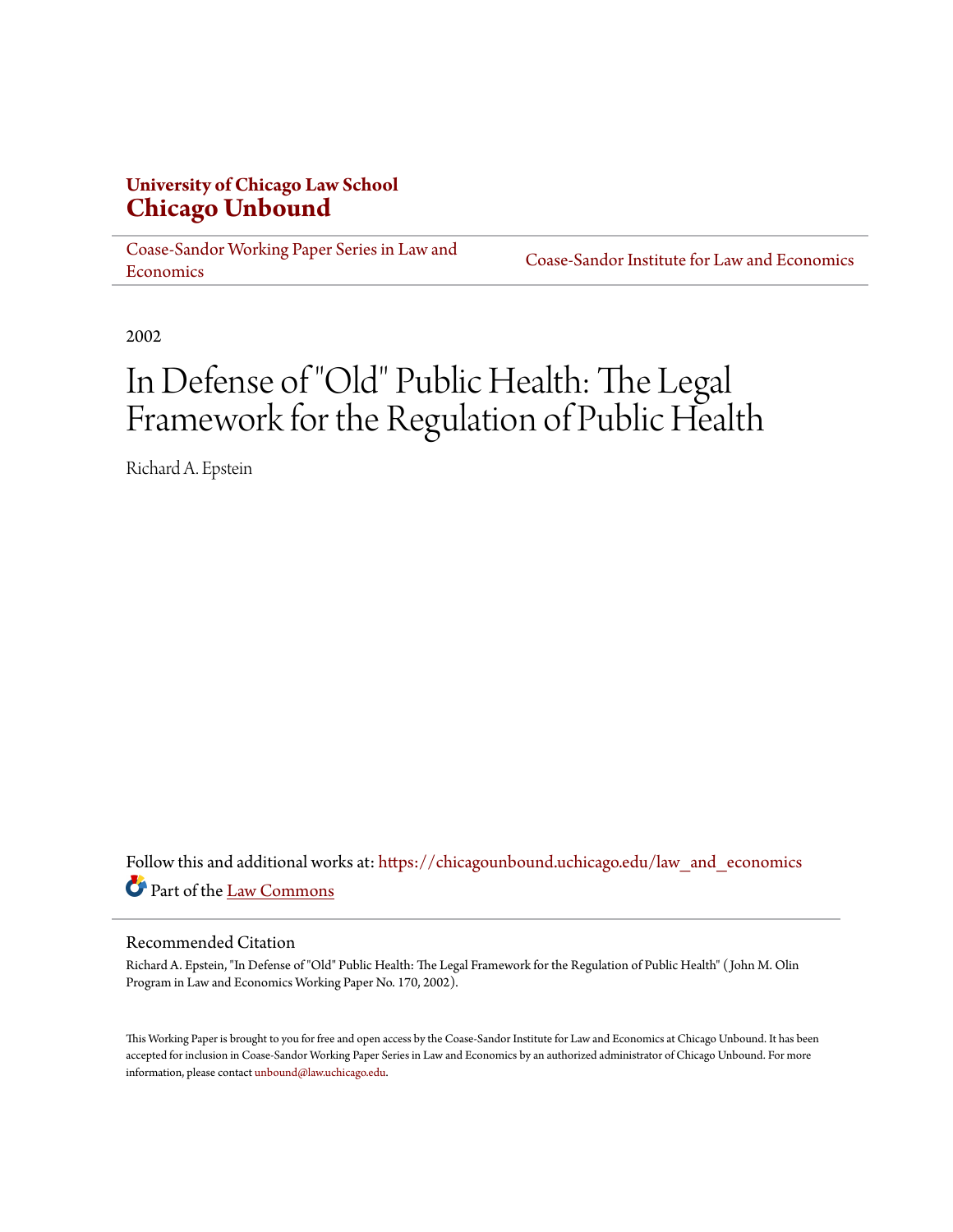# CHICAGO

#### **JOHN M. OLIN LAW & ECONOMICS WORKING PAPER NO. 170 (2D SERIES)**



## In Defense of the "Old" Public Health: The Legal Framework for the Regulation of Public Health

*Richard A. Epstein*

#### **THE LAW SCHOOL THE UNIVERSITY OF CHICAGO**

This paper can be downloaded without charge at: The Chicago Working Paper Series Index: [http://www.law.uchicago.edu/Lawecon/index.html](http://www.law.uchicago.edu/Publications/Working/index.html)

The Social Science Research Network Electronic Paper Collection: http://ssrn.com/abstract\_id=359281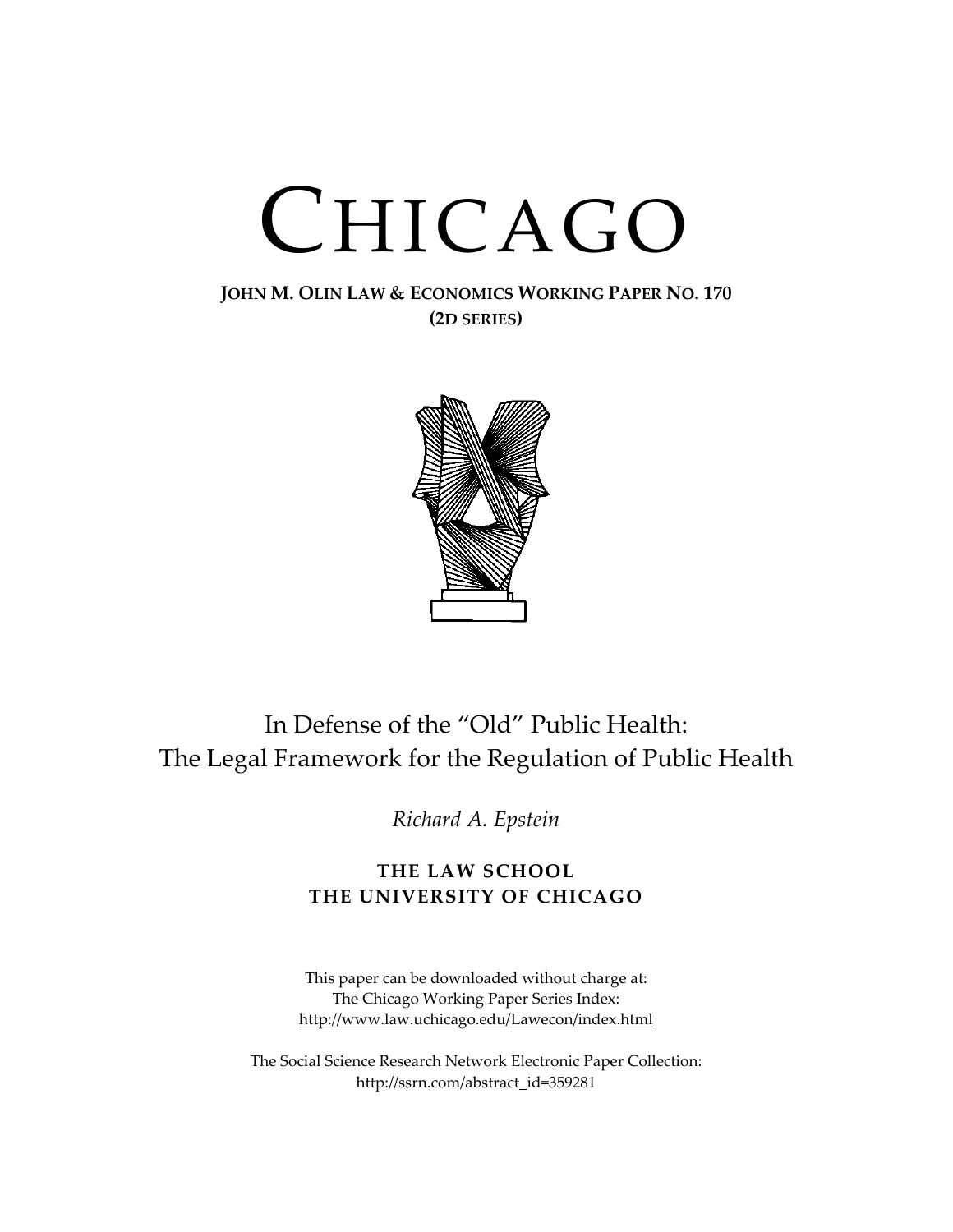### In Defense of the "Old" Public Health: The Legal Framework for the Regulation of Public Health

Richard A. Epstein

#### ABSTRACT

The traditional forms of public health law were directly largely toward communicable disases and other externalities, such as pollution, with negative health impacts. The more modern view treats any health issue as one of public health so long as it effects large numbers of individuals, which would include such matters as obesity and diabetes. Historically, this paper examines the constitutional evolution of the public health principle from the narrower to the broader conception. It then argues that the narrower principle better defines the appropriate scope of coercive government intervention than the broader definition, which could easily authorize those forms of intervention in economic affairs whose indirect effects are likely to reduce overall social wealth and freedom, and with it the overall health levels of the population.

#### I. INTRODUCTION: OLD AND NEW PUBLIC HEALTH

Salus Populi Suprema Lex. "The well being of the public is the supreme law." That legal maxim does not represent some ringing endorsement of the welfare state in an age technological progress. Rather, that Latin maxim is as old as the law itself, with powerful roots (even) in the American political tradition.<sup>1</sup> Taken in isolation it represents the general proposition that individual liberty, especially on matters of public health, must be subordinated to the protection of the common good, so that the state is justified to use public force to achieve that

<span id="page-2-0"></span><sup>1</sup> William J. Novak, The People's Welfare: Law and Regulation in Nineteenth Century America (1996).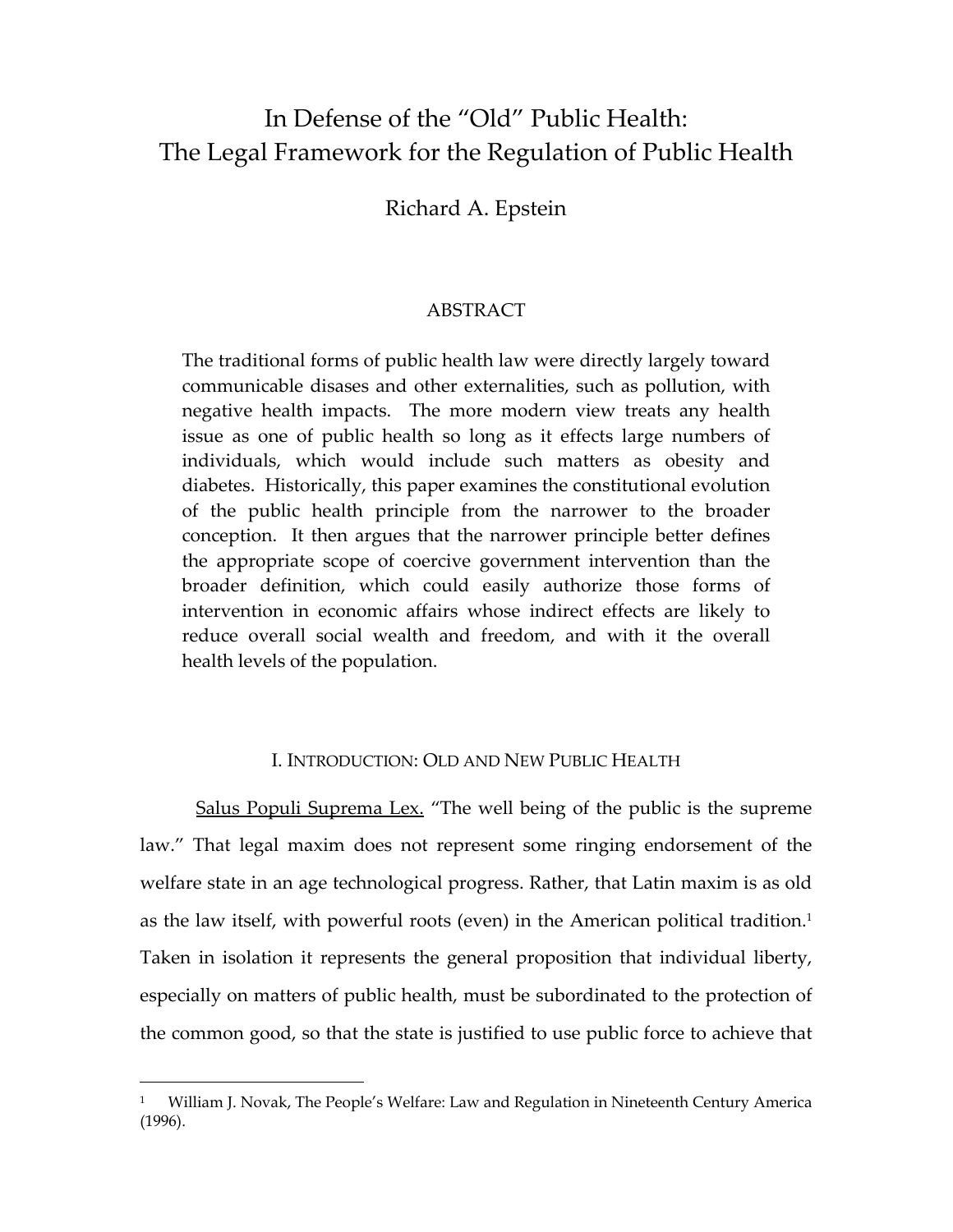end. In many nations, this maxim has remained a matter of political prudence, where it functions as a guide to legislative and administrative decisionmaking. In the United States, however, the stakes have been surely raised in light of our constitutional structure, with its explicit protection to liberty and property against both state and federal regulation: "no person shall be deprived of life, liberty or property without due process of law"[2—](#page-3-0)a command long read to have both substantive and procedural dimensions.<sup>3</sup>

On its face, this categorical provision does not allow for any regulation that trenches on liberty or property. Historically, however, the protection to liberty and property has never been read as a legal absolute. Rather, in light of the long-standing maxim, the protection of liberty and property as a constitutional matter has always been subject to an implied exception under the socalled police power. The grand question, in which the disputes over (public) health forms a part, is: how far does (or should) this elusive police power extend? On the modern view it reaches to any matter of general public interest or concern, including health in its broadest signification. The law makes little attempt to identify separate headings of the police power, such as public health, that operate as limited exceptions to the general presumption in favor of the protection of liberty and property. It makes even less attempt to identify any category of regulation that lies outside the police power. In contrast, the earlier period of our constitutional history—roughly speaking any time before 1937 did recognize an ample police power, whose extent has been documented in William Novak's book on "The People's Welfare."

To some, the broad use of the police power during the nineteenth century has been regarded as the decisive historical refutation of the laissez-faire of some

<span id="page-3-0"></span><sup>2</sup> See U.S. Const. Amend. 5 (binding the federal government) and Amend. 14 (binding on the states).

<span id="page-3-1"></span>See, e.g., Chicago, Burlington & Quincy Ry Co. v Chicago, 166 U.S. 226 (1897).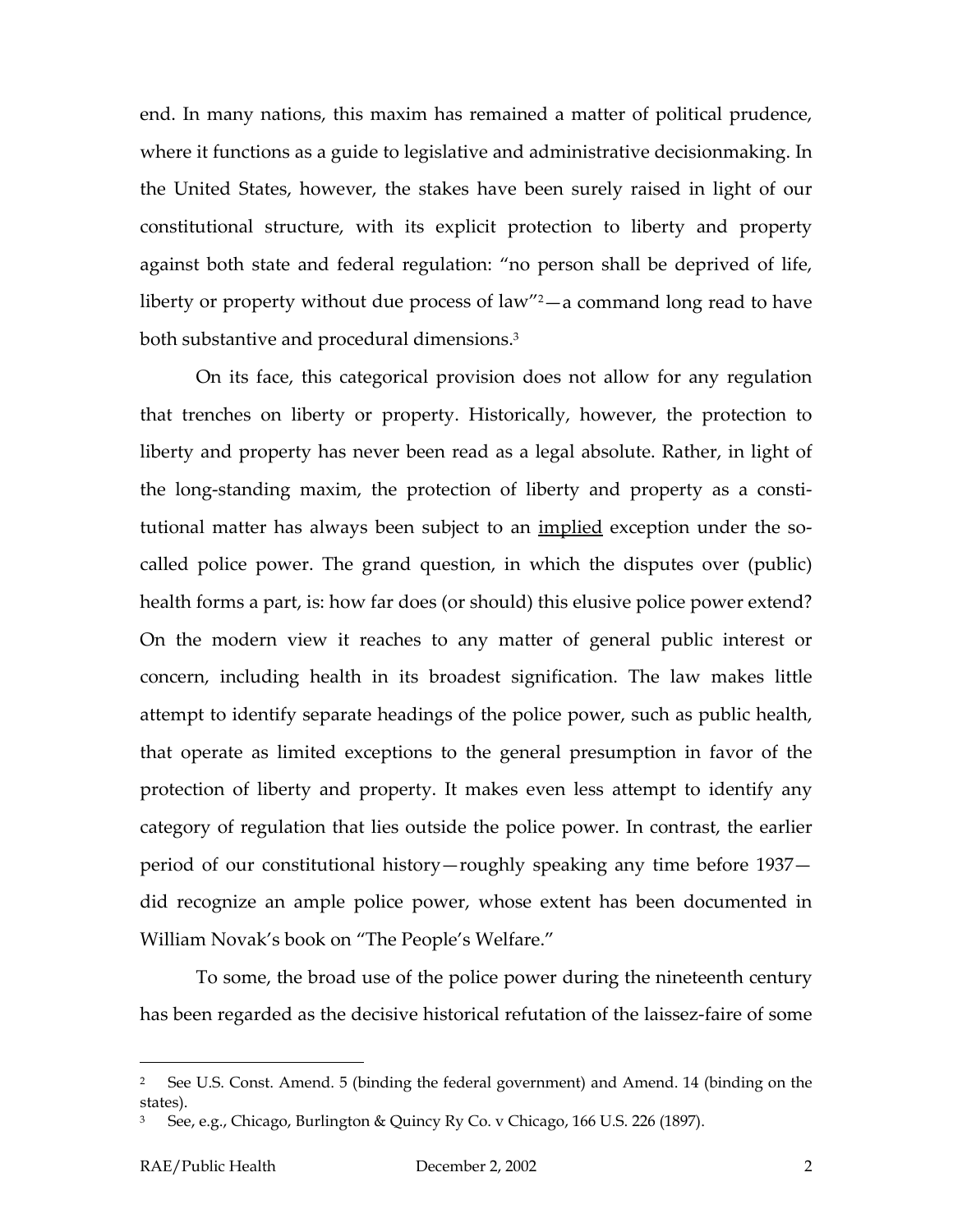<span id="page-4-3"></span>golden period in which the American economy thrived in the absence of any and all forms of government regulation. In its place stood the view that the state limitations on private power were not instrumental assists to economic development, but the creation of "a special sphere of social activity, distinctively cognizable as an object of governance."[4](#page-4-0) But no careful defender of laissez-faire has ever confused property and liberty with anarchy, and all have indeed recognized the case for some state regulation under the police power. Even though the classical writers on the subject, such as Ernst Freund,<sup>5</sup> were reluctant to offer any precise definition to the term, the received wisdom confined its application to laws and regulations that advanced the public safety, health, morals as well as the (catchall) general welfare.<sup>6</sup> It becomes therefore critical to develop some test which allows one to distinguish whether the nineteenth century cases conformed to or deviated from the laissez-faire vision of limited government, and if so where. No endless recitation of cases of the state regulation of nuisance answers that question, for these regulations are in principle consistent with both the broader and narrower conceptions of the police power. The acid test must be found elsewhere. Can one find the use of the police power to sustain any overtly anticompetitive or protectionist program, where the former speaks to a preference to competition in labor markets on the domestic front and the latter to open markets across state boundaries.[7](#page-4-3) So-called

<span id="page-4-0"></span><sup>4</sup> See Novak, The People's Welfare, arguing that Id at 86. In his jacket blurb, Robert Gordon writes: [Novak] blasts to pieces the surprisingly hearty myth of laissez-faire, the libertarian fantasy that until the twentieth century the American state left private property and economic entrepreneurs alone."

<span id="page-4-1"></span><sup>5</sup> See, e.g., Ernst Freund, The Police Power: Public Policy and Constitutional Right (1904).

<span id="page-4-2"></span><sup>6</sup> See, e.g., Novak, at 13–17, quoting Lewis Hockheimer, Police Power, 44 Central L. J. 158 (1897): "The police power is the inherent plenary power of a State . . . to prescribe regulations to preserve and promote the public safety, health, and morals, and to prohibit all things hurtful to the comfort and welfare of society."

<sup>7</sup> In making this analysis, recall that the foreign commerce clause was drafted with explicit protectionist impulses to present a unified front in negotiation with European powers. See The Federalist No 11 (Alexander Hamilton) 62-66 (Edward Meade Earle, ed. 1937 ed). But Hamilton also envisioned "an unrestrained intercourse between the States themselves of their respective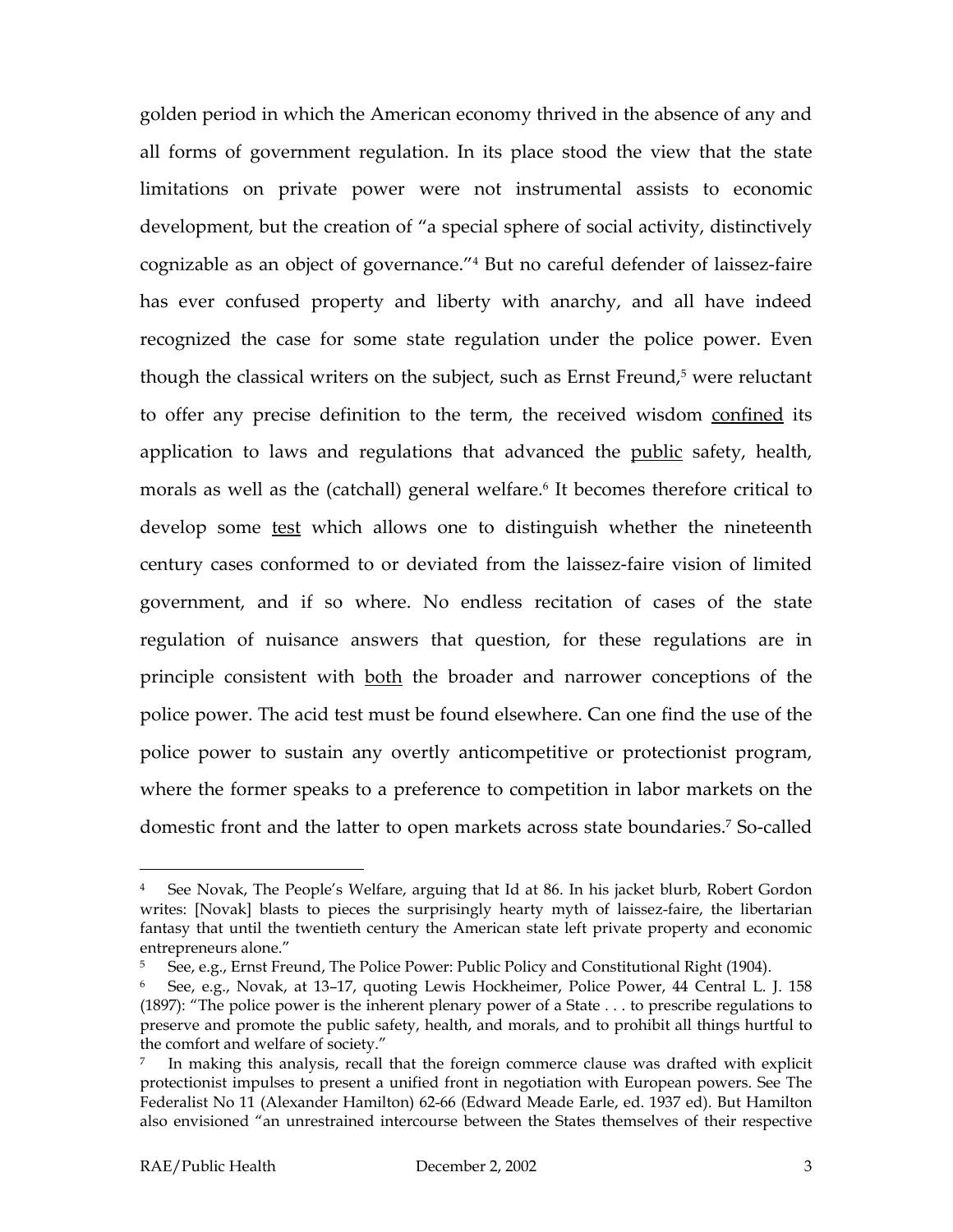<span id="page-5-2"></span>labor statutes, for example, which regulated the terms and conditions of employment contracts would be permissible under the broader definition of a well-regulated society, but, given that labor statutes were defined in opposite to health and safety statutes, such laws were struck down as outside the scope of the police power in the pre-1937 understanding of the subject.<sup>8</sup> The same was true for rate regulation in ordinary businesses that were not "affected by the public interest."[9](#page-5-1) Novak's exhaustive compilation of the nineteenth century uses of the police power unduly stresses the admitted scope of the powers while ignoring the limitations on them[.10](#page-5-2) At no point does he list even one regulation that goes against ordinary competition or in favor of protectionism. His selective vision is as important with respect to public health as with everything else. No one questions that public health and safety has long been regarded as a core and undisputed application of the police power. But what is needed is an explanation of how that power tied in with the more complex constitutional agenda of the time.

The purpose of this paper is to examine the shifting understandings of the public health head of the police power, as one moves from the traditional to the modern account of the topic. On both these matters, a veritable revolution has taken place over the past one-hundred years. My broad thesis is that the "old" version of the subject, which kept the "public" in public health, and stressed matters of communicable diseases and sanitation, is, for all its internal complexities, superior to the modern version that regards both the general field, and the constitutional power, to cover any and all matters that relate to the

productions, not only for the supply of reciprocal wants at home, but for exportation to foreign markets." Id at 68.

<span id="page-5-0"></span><sup>8</sup> See, e.g., Adair v. United States, 208 U.S. 161 (1908) (striking down a law that required mandatory collective bargaining on the railroads); Coppage v. Kansas, 236 U.S. 1 (1914) (same, for state statute).

<span id="page-5-1"></span><sup>&</sup>lt;sup>9</sup> On which, see infra at .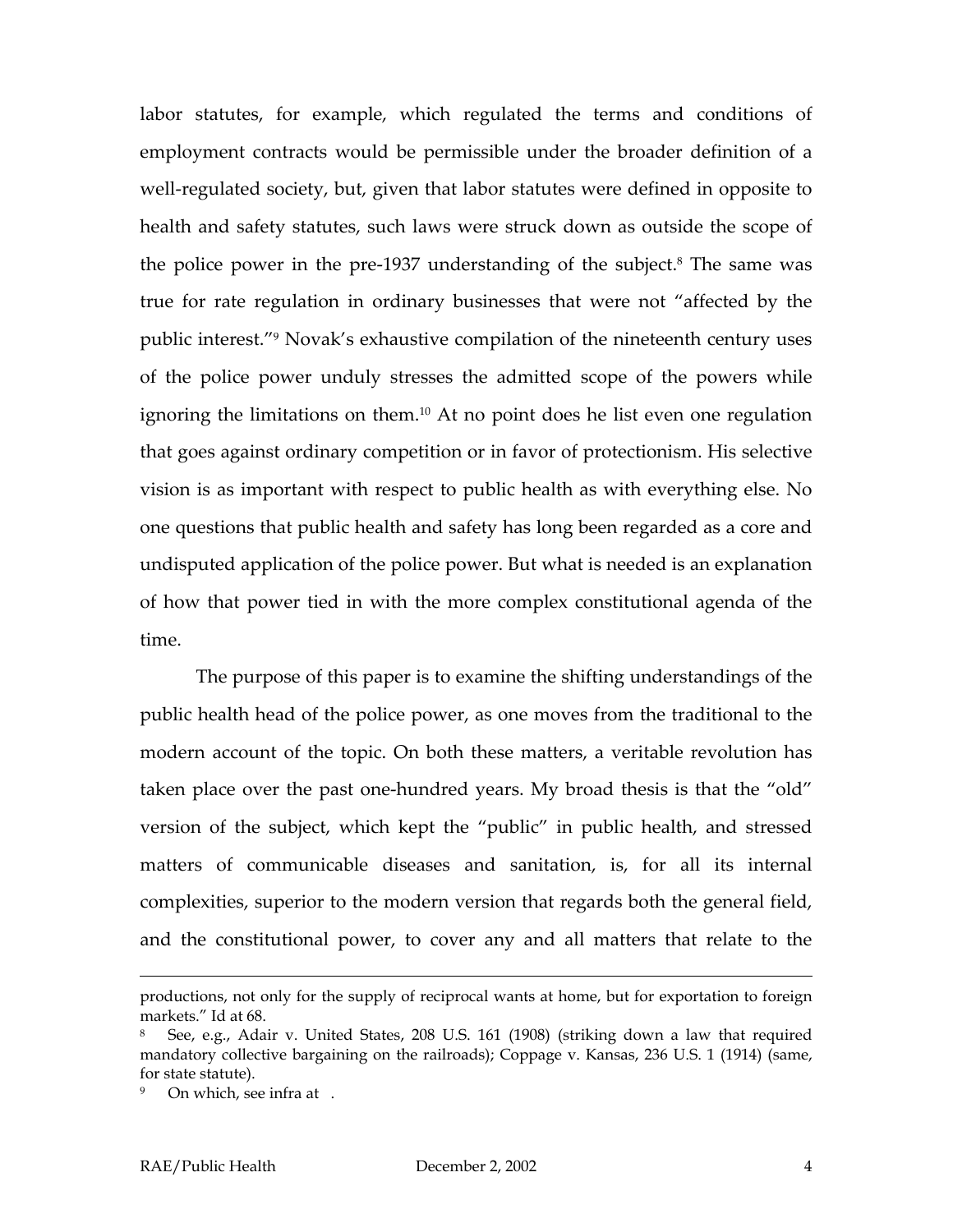distribution of health care and health care services within the Country. In order to defend this thesis, Section II outlines the two rival accounts of public health, as it applies to both questions of individual rights and matters of federal and state power where they play an important, if underappreciated, role. Section III examines the parallel question of the use of the phrase public in the timehonored expression "affected with the public interest," which was once understood to be a restrictive condition on which (under the police power) it was possible to regulate the rates that private firms charged in the market place. The next two sections examine the parallel evolution of the term public in connection with public health. Section IV traces its use in connection with quarantine, vaccination and regulation under the morals head of the police power in the period before 1937 when, roughly speaking, the use of government power conformed to a classical liberal model. Section V then extends that analysis forward into the modern period, examining these same heads of liability. A short conclusion follows.

The central thesis of this paper is that the broad (and meddlesome) definitions of public health that are dominant will in all likelihood be conducive to the ill-health of the very individuals whom it seeks to protect. The new public health frustrates the very ends that it is intended to serve because it lacks focus and definition. It extends regulation into areas where it ought not to take place, and thus saps the resources and focus to deal with matters, here the spread of communicable diseases where regulation is appropriate. This use of communicable is not meant to be rigidly exclusive. I would certainly include for these purposes the release of pollutants which cause harms to others, including those which are responsible for various human diseases and inflictions. The key point here is to use a definition of public bads that tracks the idea of public goods

 <sup>10</sup> For a similar approach, see Lawrence O. Gostin, Public Health Law: Power, Duty, Restraint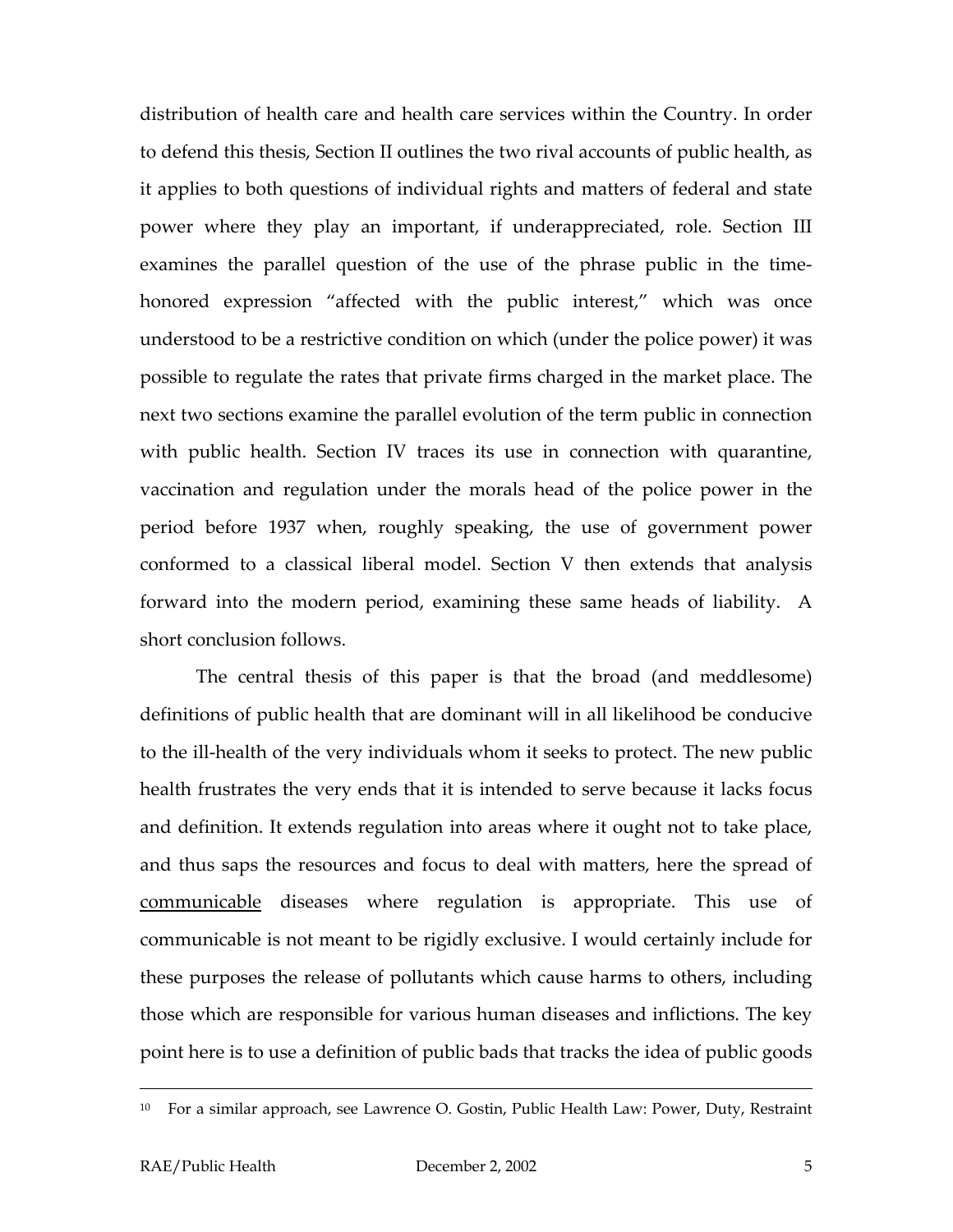in economics, namely, those nonexcludable goods that cannot be given to one unless they are also given to another.<sup>11</sup> The analogous concept for public bads are those which are inflicted on others without their consent, which is the case with both communicable diseases and pollution, but not with such matters as obesity or genetic diseases.

In dealing with the definition of public health, it is often tempting to adopt the position of "better safe than sorry," or it is "best to err on the side of safety." But this sword has a two edged-blade, for overregulation is not just a matter of dollars and cents, but brings in its wakes negative safety effects as well. The point has long been well understood in the area of risk regulation, where the "perils of prudence" lead towards the overregulation of remote risks under worse-case hypothesis. As Nichols and Zeckhauser argued some time ago, overregulation could leave us with more risk rather than less risk[.12](#page-7-1) 

Their target was the regrettable tendency to use unreliable but alarmist estimates in areas concededly subject to government regulation, such as cancer control But the point is not so limited, and covers any situation where regulation in the name of health (or safety) is invoked on erroneous grounds. Just that happens with the broad definition of public health. That definition justifies interference with contractual arrangements (e.g. for the provisions of vaccines) that could save lives while undercutting the control of communicable diseases such as AIDS. We do very well today in the United States because our advances in knowledge and technology have in large measure dominated the mistakes in institutional design. But we can do better, and will do better only if we return to the narrower definition of public health.

<sup>47–51 (2000),.</sup> 

<span id="page-7-0"></span><sup>11</sup> See Mancur Olson, The Logic of Collective Action: Public Goods and the Theory of Groups (1965), for the classical account.

<span id="page-7-1"></span><sup>&</sup>lt;sup>12</sup> Albert L. Nichols and Richard J. Zeckhauser, The Perils of Prudence: How Conservative Risk Assessments Distort Risk Regulation, Regulation 13 (Nov. Dec. 1986).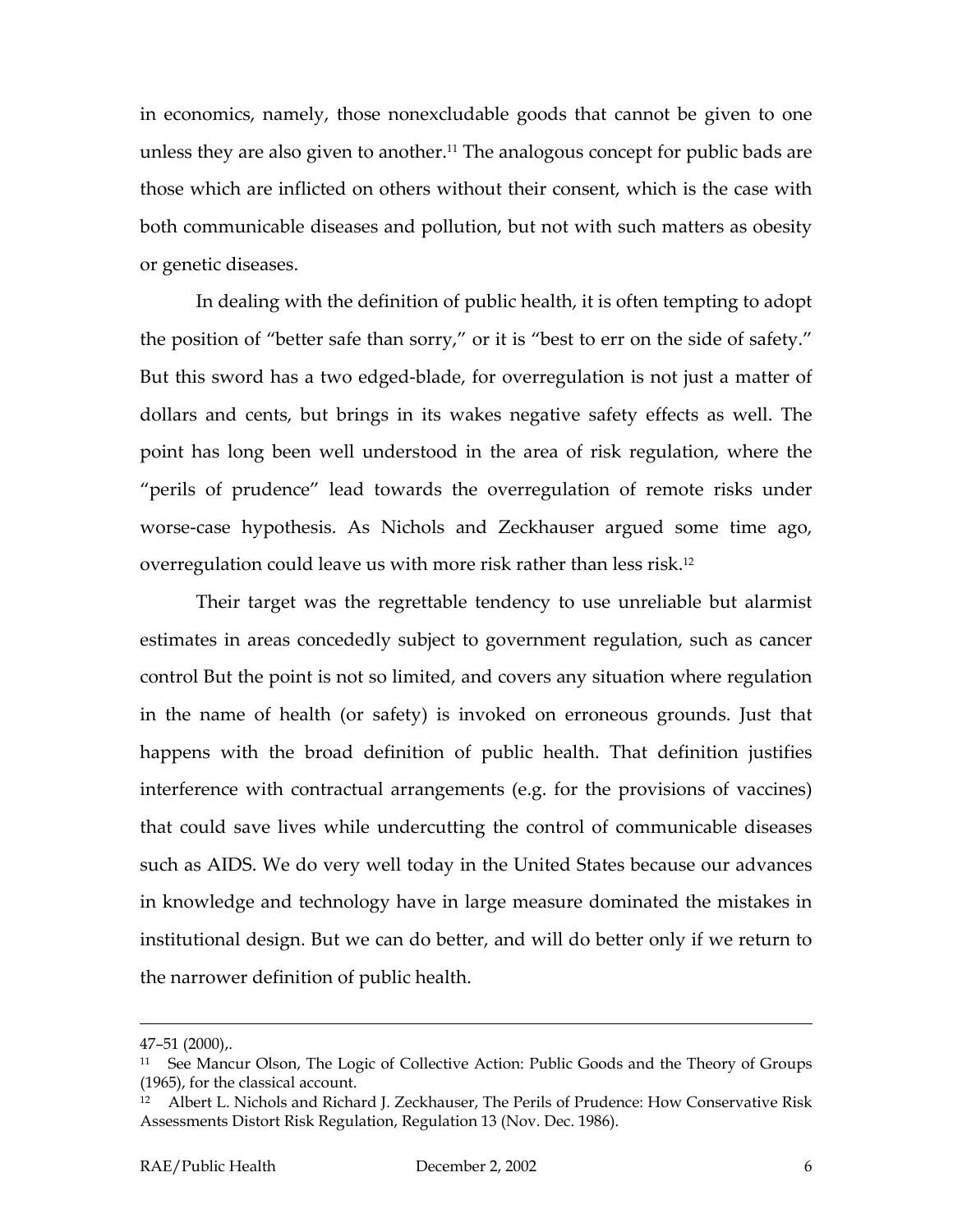#### II. TWO RIVAL CONCEPTIONS OF PUBLIC HEALTH

The exact limits of that power have been subject to extensive litigation, but public health has always rested at its core. In upholding a compulsory vaccination law against smallpox, Justice Harlan put the matter this way in Jacobson v. Massachusetts<sup>13</sup> — a case to which we shall return at length:

Although this court has refrained from any attempt to define the limits of that power, yet it has distinctly recognized the authority of a State to enact quarantine laws and 'health laws of every description;' indeed, all laws that relate to matters completely within its territory and which do not by their necessary operation affect the people of other States. According to settled principles the police power of a State must be held to embrace, at least, such reasonable regulations, established directly by legislative enactment as will protect the public health and the public safety. *Gibbons v. Ogden*, [22 U.S. 1 (1824)].["14](#page-8-1)

Harlan's formulation covers two distinct features that play essential roles in American constitutional history. One theme, of secondary importance in this context, articulates the division of authority between the state and national governments in public health regulation. Harlan's citation to *Gibbons v. Ogden*  brings home the point because it was at the time the leading decision on the scope of Congress's power under the commerce clause—"Congress shall have the power . . . to regulate commerce with foreign nations, among the several

<span id="page-8-0"></span><sup>13</sup> 197 U.S. 11 (1905).

<span id="page-8-1"></span><sup>&</sup>lt;sup>14</sup> Id. at 25. The references to jurisdiction may be of little concern to nonlawyers, but they are an essential part of the overall story of health care regulation in the United States. The case authority cited by Justice Harlan immediately after the quotation was Gibbons v. Ogden, 22 U.S. 1 (1824) which was concerned with the delineation of the power of Congress "to regulate commerce . . . among the several states. . . "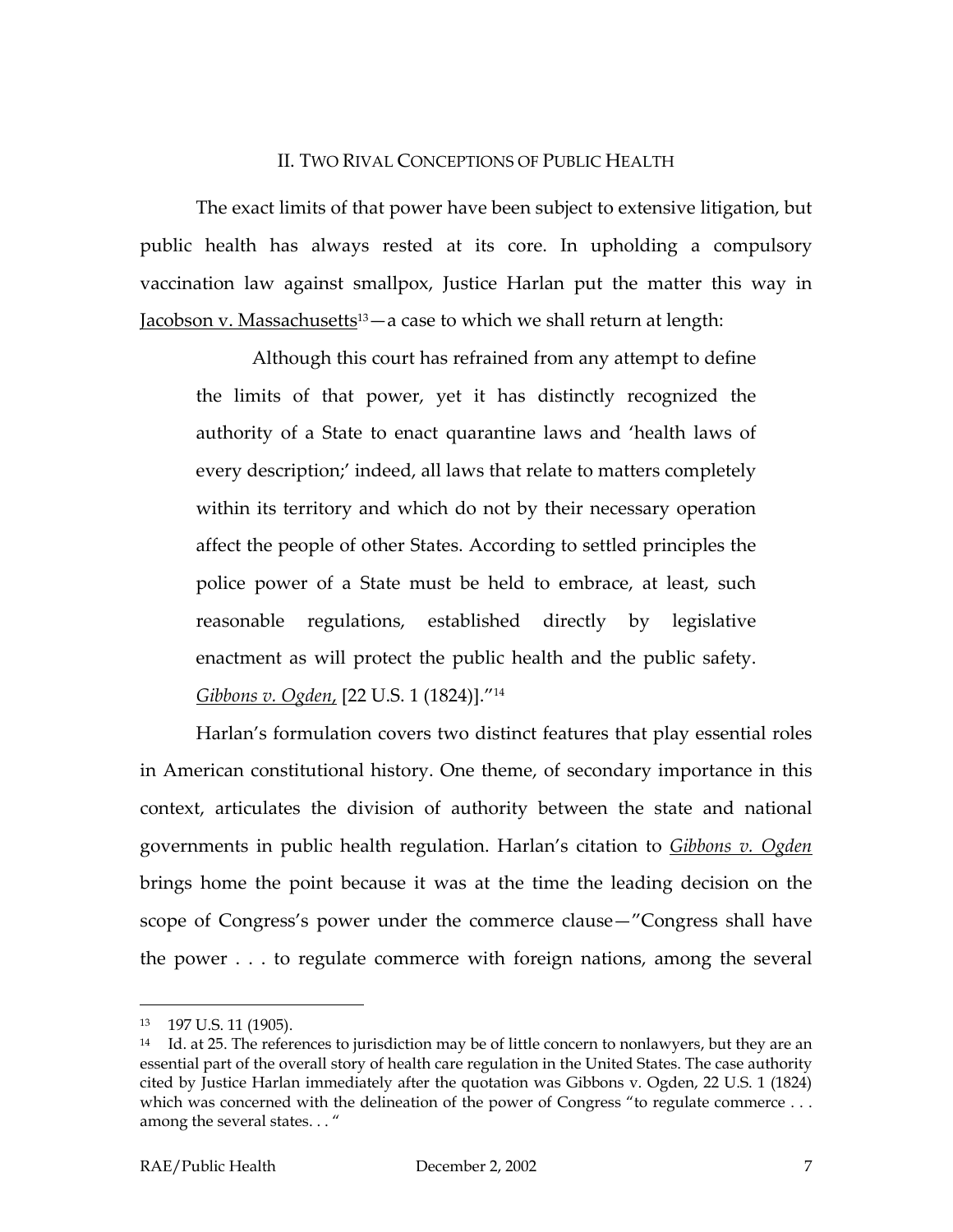states and with the Indian tribes.["15](#page-9-0) The second, which is our primary focus, addresses how far government at either level may regulate on behalf of the public health[.16](#page-9-1) The matter was one of some difficulty because, broad as the police power was, it was not, at least 100 years ago, an open sesame that legitimated any and all uses of government power that invoked the phrase "public health or public safety."

On the jurisdictional question, the limitations on federal power alluded to in Jacobson have largely been consigned to the dust-bin of history.[17](#page-9-2) The traditional effort to demarcate exclusive spheres of state and federal regulation have fallen before an expansive interpretation of commerce. In the hands of Chief Justice Marshall, the term commerce received what he regarded as a broad and not technical definition. It covered transportation and trade that crossed state boundaries. It excluded therefore all commerce and trade that took place solely within the confines of one state, and, more importantly, all manufacture and agriculture, which were regarded as "local" concerns outside the scope of the federal government.[18](#page-9-3) The distribution of powers left the national government without a general police power to deal with these internal matters. Its power over public health therefore had to be derived from other (nontrivial) powers conferred on it by the Constitution. The power to raise and maintain armed forces necessarily gave the national government an important say on public

<span id="page-9-0"></span><sup>15</sup> U.S. Const., Art. I, § 8, cl. 3. For my detailed analysis of this provision, see, Richard A. Epstein, The Proper Scope of the Commerce Power, 73 Va. L. Rev. 1387 (1987).

<span id="page-9-1"></span><sup>&</sup>lt;sup>16</sup> See, Gibbons, at 205–6 (noting that state quarantine laws were consistent with the commerce power); see, for a more emphatic statement of the same point, License Cases, U.S. (5 How.) 504, 580–81 (1847).

<span id="page-9-2"></span><sup>&</sup>lt;sup>17</sup> I ignore for these purposes the recent decisions of the Supreme Court that have struck down some federal enactments as falling outside the scope of the commerce clause. See, e.g., United States v. Lopez, 514 U.S. 549 (1995); United States v. Morrison, 529 U.S. 598 (2000).

<span id="page-9-3"></span> $18$  For just one indication that this was the clear understanding of commerce, see The Federalist No. 17 (Alexander Hamilton): "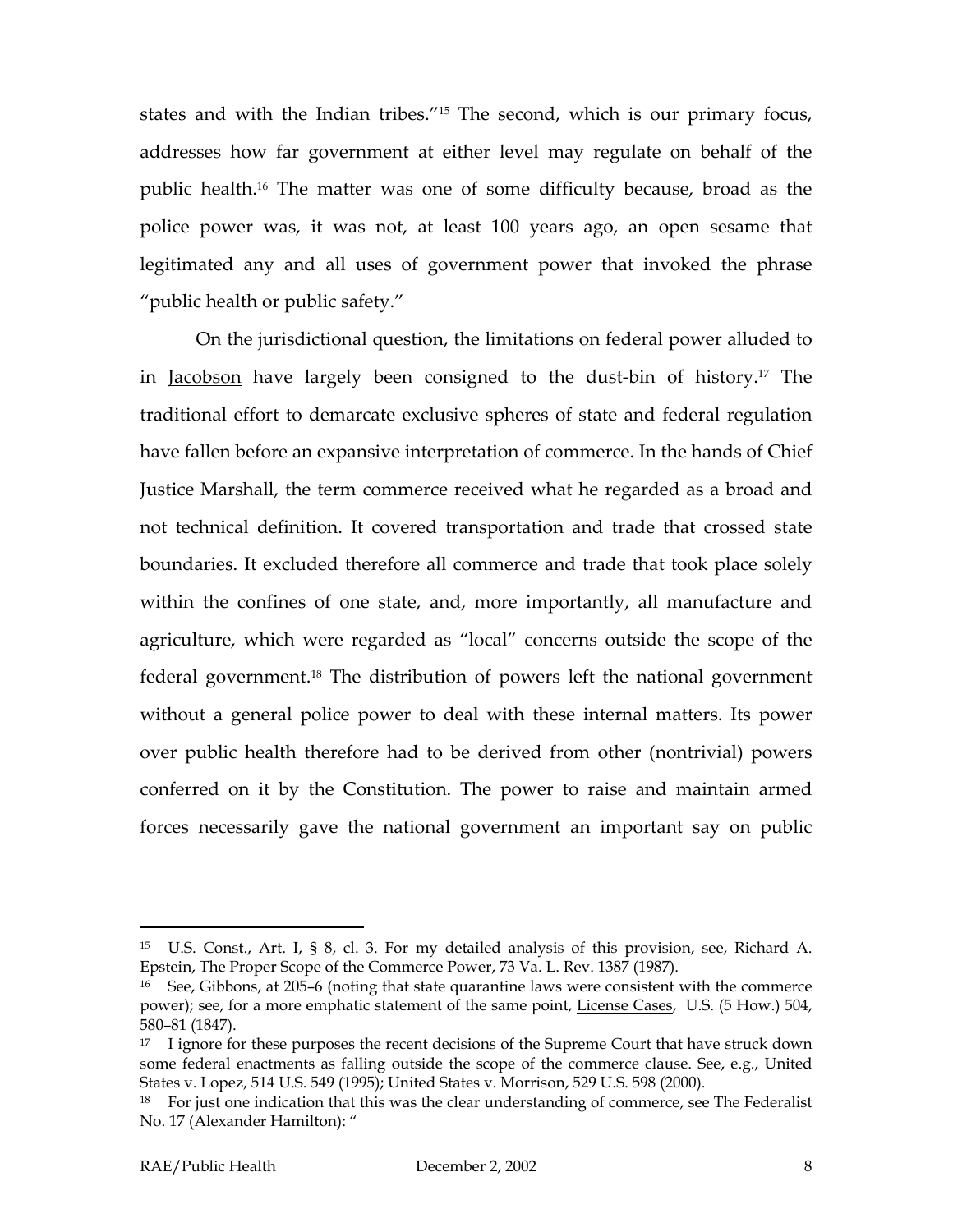health issues in military contexts.<sup>19</sup> Its powers over immigration allowed it to set and implement policies that determined which individuals should be admitted to the United States and which excluded—on which issues of public health played a great role. Finally, its power over transportation and navigation gave it some limited power over public health matters. But when all is said and done, under the basic constitutional design in place during the formative period of public health regulation in the United States, the brunt of the work fell on the states. That point was explicitly acknowledged by Chief Justice Marshall in *Gibbons* when he noted that quarantine and inspection laws (designed in part as health measures) fell exclusively within the power of the states at the beginning or conclusion of the journey.[20](#page-10-1)

The most contentious question in the earlier period, however, did not involve the allocation of power within the federal system, but claims that individuals had to deal resist regulation by government at either level. At this point, the matter of public health gives rise to the well-known tension between individual liberty and the common good. Justice Harlan stated this point forcibly as well:

But the liberty secured by the Constitution of the United States to every person within its jurisdiction does not import an absolute right in each person to be, at all times and in all circumstances, wholly freed from restraint. There are manifold restraints to which every person is necessarily subject for the common good. On any other basis, organized society could not exist with safety to its members. Society based on the rule that each one is a law unto himself would soon be confronted with disorder

<span id="page-10-1"></span><span id="page-10-0"></span><sup>&</sup>lt;sup>19</sup> See, e.g., An Act Relative To Quarantine, 1 Stat. c. 12, (p.?) 619 (1799); 1 Stat. ch. 31, p. (?) 474, which sought to coordinate the execution of the federal power with applicable state laws, acknowledged as proper under the police power. See, Novak, at 210.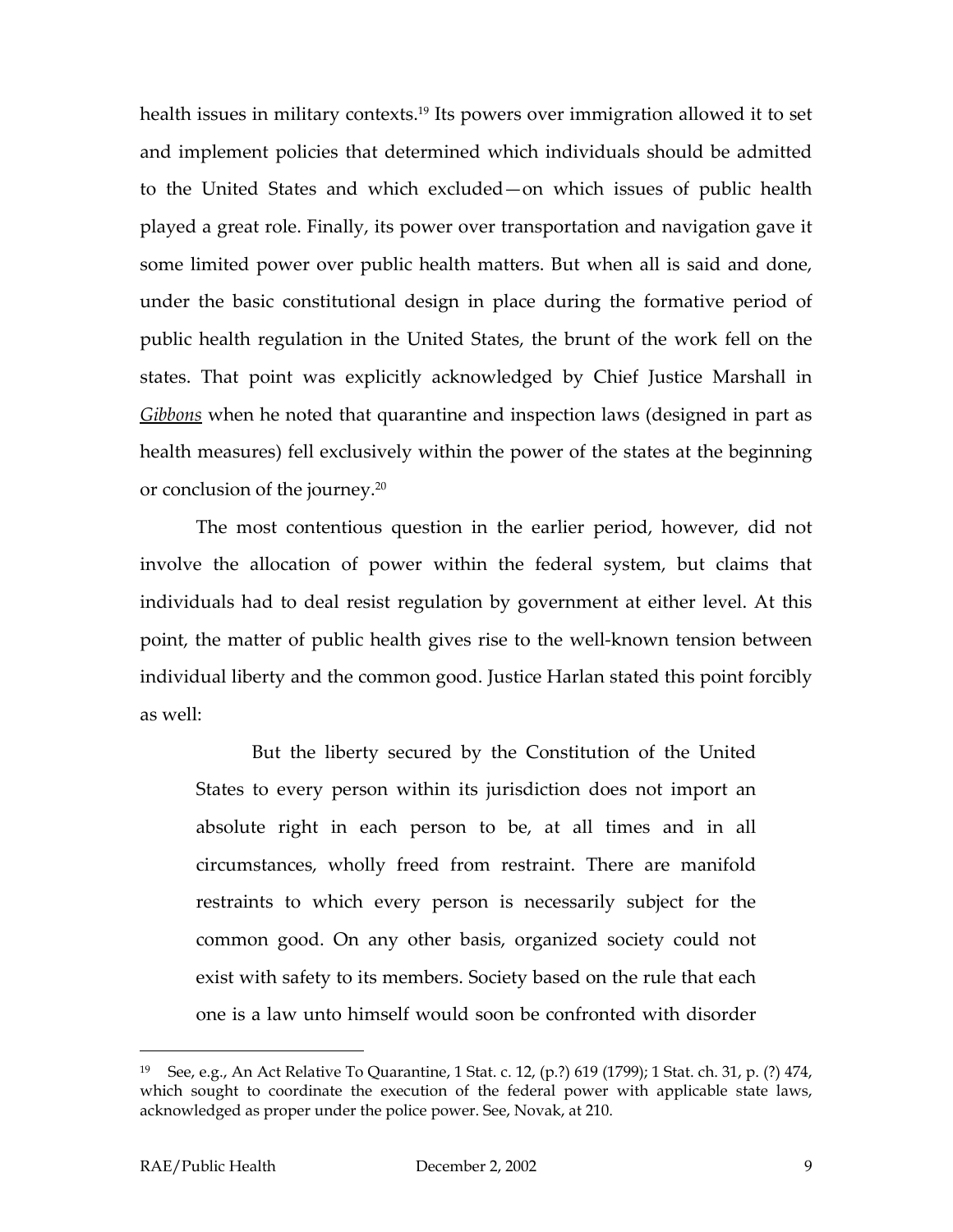and anarchy. Real liberty for all could not exist under the operation of a principle which recognizes the right of each individual to use his own, whether in respect to his person or his property, regardless of the injury that may be done to others.<sup>21</sup>

The central question, therefore, is to explicate the relationship between individual liberty ("real" or otherwise) and the common good as it applies to the matter of public health, including the narrow issue raised in *Jacobson* proper when is it appropriate to impose a compulsory vaccination requirement. That issue cannot be considered in isolation because that same tension between individual liberty and the common good arose in a wide range of context during this same period of constitutional history—roughly the years between the end of the Civil War and the constitutional crisis of 1937. In dealing with this issue, two questions must be addressed. The first of these concerns the proper account for public health or indeed any other form of public good, i.e. those concerns that trigger the application of the police power. The second is the means-ends question of whether, with the proper end established—say the control of contagion—the means in question were properly chosen for the end in view.

On both these issues we can see a powerful transformation from a more to a less restrictive view. On the question of public health or common good, the original definition—not perfectly, but by and large—was confined to those goods, or bads, that raised serious issues of market failure: that is, to situations where competitive markets based on strong individual rights of private property could not be relied on to achieve anything close to the social optimum. The rival view, which gained over this period, simply invokes the idea of the common good (or the public interest) to allow state regulation on any matter of business or social life that affects a substantial fraction of the community, where the

<span id="page-11-0"></span> <sup>20</sup> Gibbons, 22 U.S. at 203, 205–6.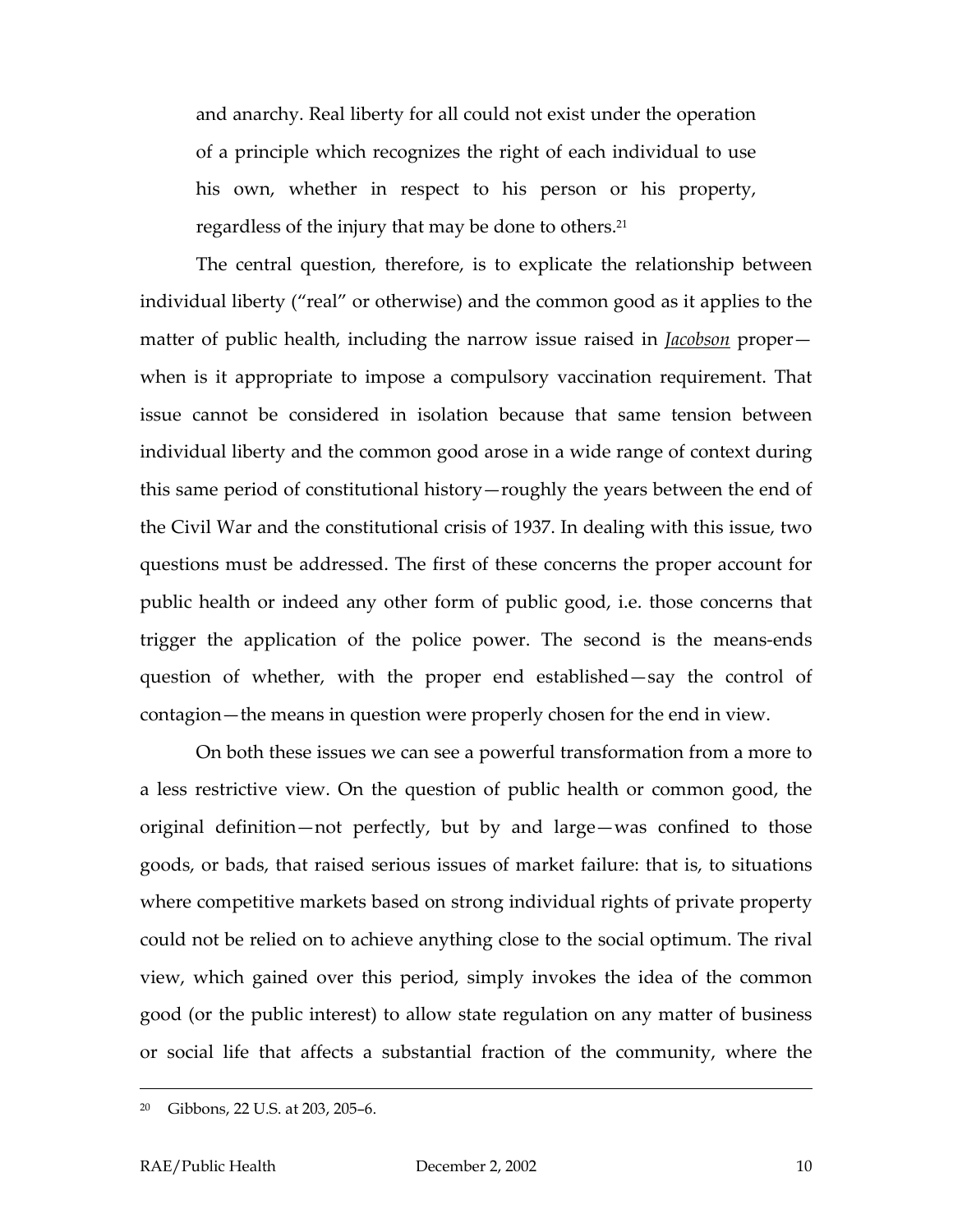allocative outcomes of the competitive marketplace no longer supply a normative baseline against which the efficacy and validity of state regulation is measured. There is an enormous gulf between these two points of view, both on matters of general regulation and public health. On the former, it allows the broader view allows for extensive regulation of competitive markets that the narrower view limits. On the latter, public health ceases to be concerned only with questions of sanitation and communicable diseases, and becomes a vast catchall that justifies any government effort to improve the health and overall quality of life of its citizens.<sup>22</sup> Here it is best to use the language of its defenders to state what this conception requires:

The broad pole of public health defines a very wide scope of organized activities, concerned not only with the provision of all types of health services, preventive and therapeutic, but also with the many other components relevant to the operation of a national health system. These involve questions of health behavior and the environment as well as the production of resources (personnel and facilities), the organization of programs, the development of economic support, and the many strategies required to ensure equity and quality in the distribution of health services.<sup>23</sup>

In similar fashion, Lawrence Gostin quite consciously entwines old functions (which are, rightly, never abandoned, with new ones in his account of the scope of public health.

The mission of public health is broad, encompassing systematic efforts to promote physical and mental health and to prevent disease, injury and disability. The core functions of public

 <sup>21</sup> Jacobson, at 28.

<span id="page-12-0"></span><sup>&</sup>lt;sup>22</sup> Theodore H. Tulchinsky & Elena A. Varavikova, The New Public Health: An Introduction for the 21st Century xix (2000)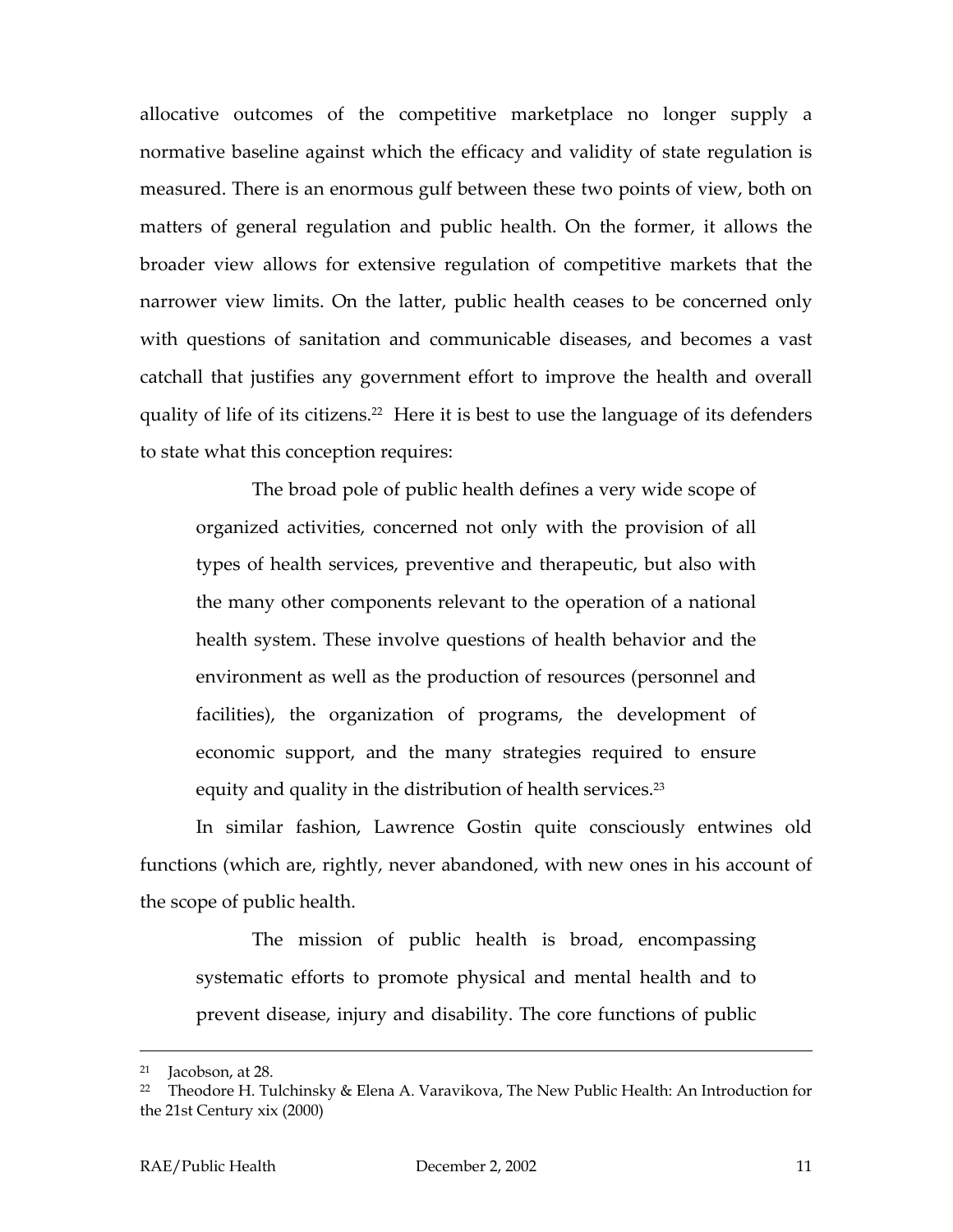health agencies are to prevent epidemics, protect against environmental, hazards, promote healthy behaviors, respond to disasters and assist communities in recovery, and assure the quality and accessibility of health care services.<sup>24</sup>

In essence the new definition sees public health as all measures to protect individual or collective health that are not involved with the treatment of given individuals within a medical setting. It includes dealing directly with risks of communicable disease, and, of course pollution, but only to the extent that these are directly linked to particular pathogens or substances. It may well be that some overall improvement in the income or wealth of society will improve public health, but these general improvements, of which there have been many, are no more closely linked to public health issues than they are to a thousand other measures of individual happiness and satisfaction. As Mark Hall has emphasized, are goals that are worthy of achieving, but not public health goals as such.[25](#page-13-1) The sections that follow are intended both to explicate and defend the old definition of public health against its new competitor.

#### III. BUSINESSES "AFFECTED WITH THE PUBLIC INTEREST: 1865–1937

Let us return to the Justice Harlan's formulation of the police power in Jacobson. Recall that he did not speak of the ability of the state to regulate for matters of health generally, but confined its powers to the regulation of public health. Was word "public" simply window-dressing, so that all matters of health (public or private, as it were) became proper objects for government regulation, or did that term identified a limited and proper sphere of government regulation? The choice between rival conceptions did not take place in a vacuum, but against an extensive legal tradition governing the relationship between

<span id="page-13-1"></span> $23$  Id at xix.

<span id="page-13-0"></span>Gostin, Public Health Law, at 16.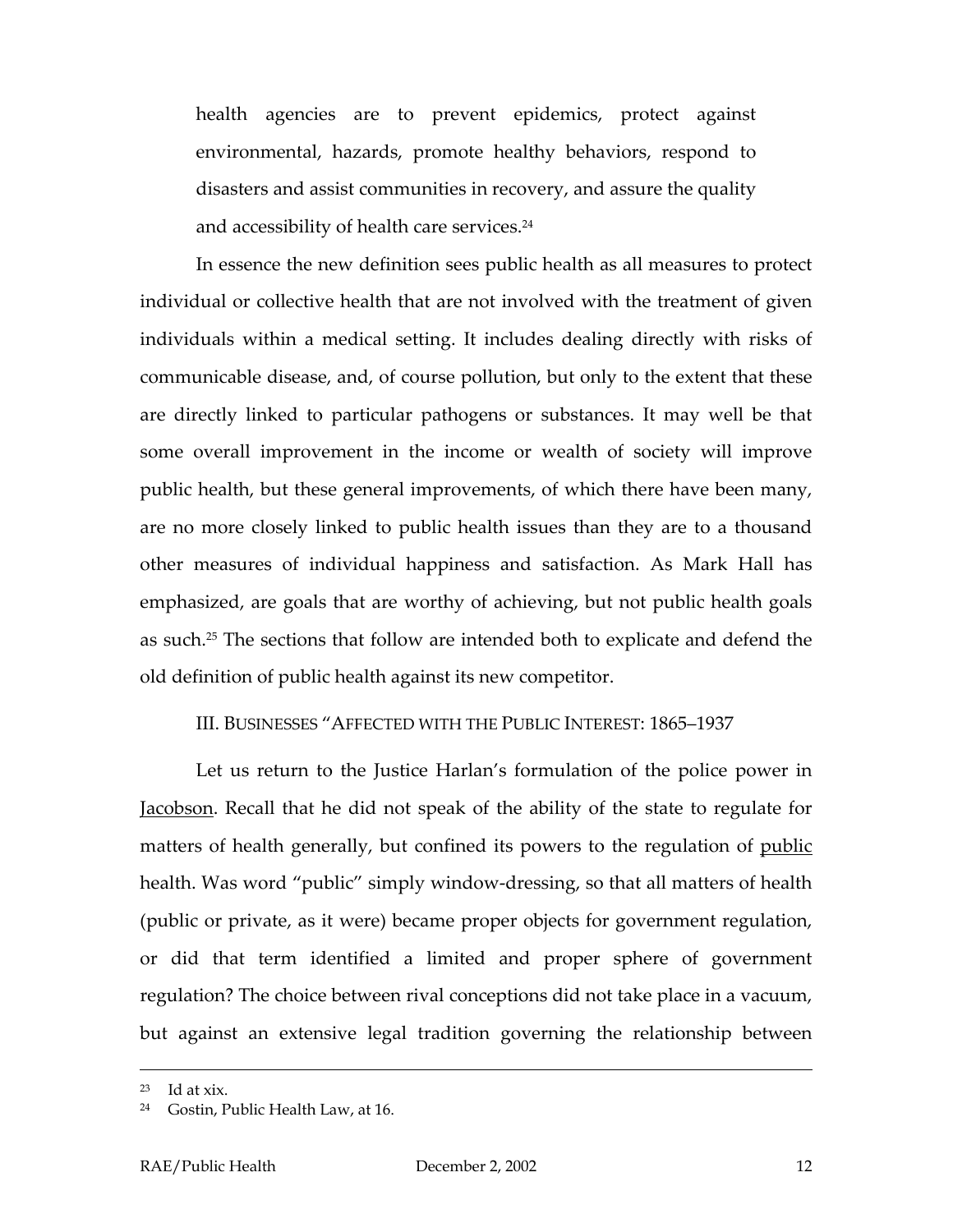private rights and the common good. In its earliest manifestation, the question was whether certain forms of property were to be regarded as private or common. As early as Justinian, "natural reason" demanded that certain forms of property not be reduced to private ownership.[26](#page-14-0) These included, most prominently, the air and the water, with the beach as the marginal case. On the private side of the line lay most land, ordinary movables, and wild animals whether on land sea, or air. All of these were unowned in the state of nature, but could be reduced to private ownership by occupation, in the case of land, by taking, in the case of chattels, and, by capture in the case of wild animals.

The initial set of rules for common property were relatively simple because the sole function of the state was to prevent anyone from excluding others[.27](#page-14-1) The situation became, however, more complicated when investment in infrastructure needed to widen a waterway or to build a bridge. No longer would rules of open access suffice. Someone had to provide the needed capital and management. At this point the state had only two options for financing this so-called public good—that is a good which has to be supplied to all if it is supplied to even one.<sup>28</sup> The state could tax and spend, or it could grant an exclusive franchise to private firm prepared to make the needed investment. An enormous historical debate quickly arose as how best to fund and construct these public goods: that is those goods, which when provided to one had to provided to all.

The matter is neatly illustrated by the history of lighthouses, often described as a pure public good because its beacon provided benefits for all

 <sup>25</sup> Mark A. Hall, The Scope and Limits of Public Health Law (mss).

<span id="page-14-0"></span> $26$  See, e.g., Justinian, Institutes, Book II, Title I, pr.

<span id="page-14-1"></span> $27$  Richard A. Epstein, Principles for a Free Society: Reconciling Individual Liberty with the Common Good 254–56 (1998).

<span id="page-14-2"></span> $28$  See, for the classic account, Mancur Olson, The Logic of Collective Action (1965).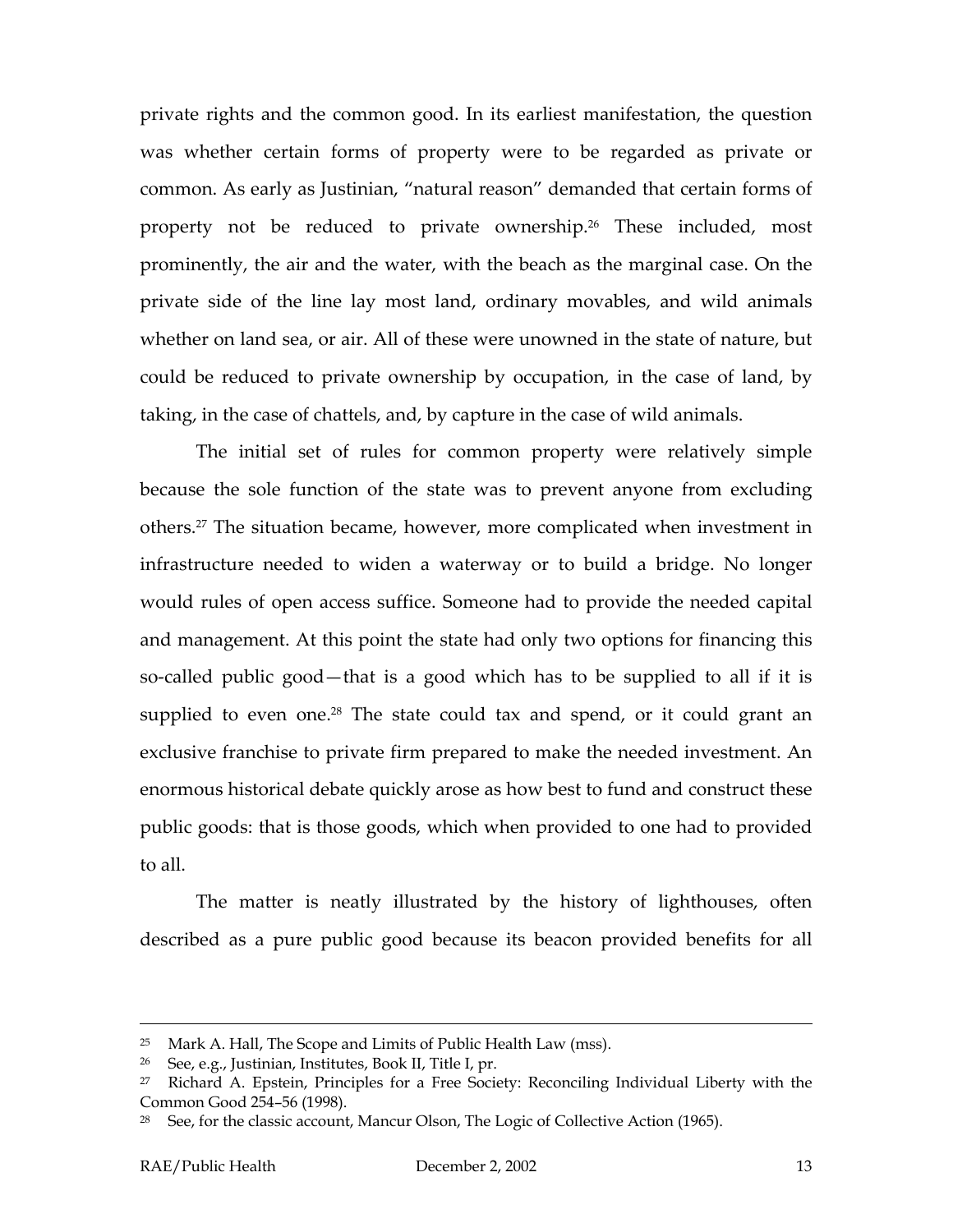users.[29](#page-15-0) Before the 1830's these lighthouses were privately owned and operated. They collected their fees from landed vessels by relying on British customs office with its coercive power over ships. Yet that semi-private system did not last, but was replaced by one that financed lighthouses out of public resources. Why the shift? In part the answer depends on which deviation from pure market institutions creates the fewer distortions. The private lighthouses probably were able to extract a monopoly rent for their services, which reduced the level of trade. The taxation could contain that risk so long as the political process limits the amount of the tax collected to the cost of the service provided. But public administration can easily introduce administrative inefficiencies of its own. It is an empirical question whether the newer system outperformed the older one.

This same painful choice between monopoly power and taxation arose with other forms of improvements. Typically it was possible to widen the channel on a single river, or build a single bridge over the river. Once the state chose not to construct the improvement itself, then allowing the franchisee to charge, quite literally, what the traffic would bear opens the public to the risk of monopoly exploitation.<sup>30</sup> The task is then to figure out how to limit the return on investment without confiscating the initial investment. Here is not the place to discuss the full range of techniques used to accomplish.<sup>31</sup> But it is critical to note that first the English, and then the American law, spoke of these monopolies as businesses "affected with the public interest." Sir Matthew Hale<sup>32</sup> used this phrase in the 17th century to explain why the rates charged for individuals who operated a public wharf—that is one to which all must come to load and

<span id="page-15-3"></span><span id="page-15-0"></span><sup>&</sup>lt;sup>29</sup> See Ronald Coase, JLE . Coase stressed the ability of private markets to fund public goods, but downplayed the use of public power to collect the needed revenues. See also van Zandt, JLE,

<span id="page-15-1"></span><sup>&</sup>lt;sup>30</sup> For a more detailed discussion, see Richard A. Epstein, Principles for a Free Society: Reconciling Individual Liberty with the Common Good 278-318 (1998).

<span id="page-15-2"></span> $31$  For a discussion, see Herbert Hovenkamp, Enterprise and American Law: 1836-1937 (1991); for a judicial assessment of rate-making, see Duquesne Light Co. v. Barasch, 488 U.S. 299 (1989).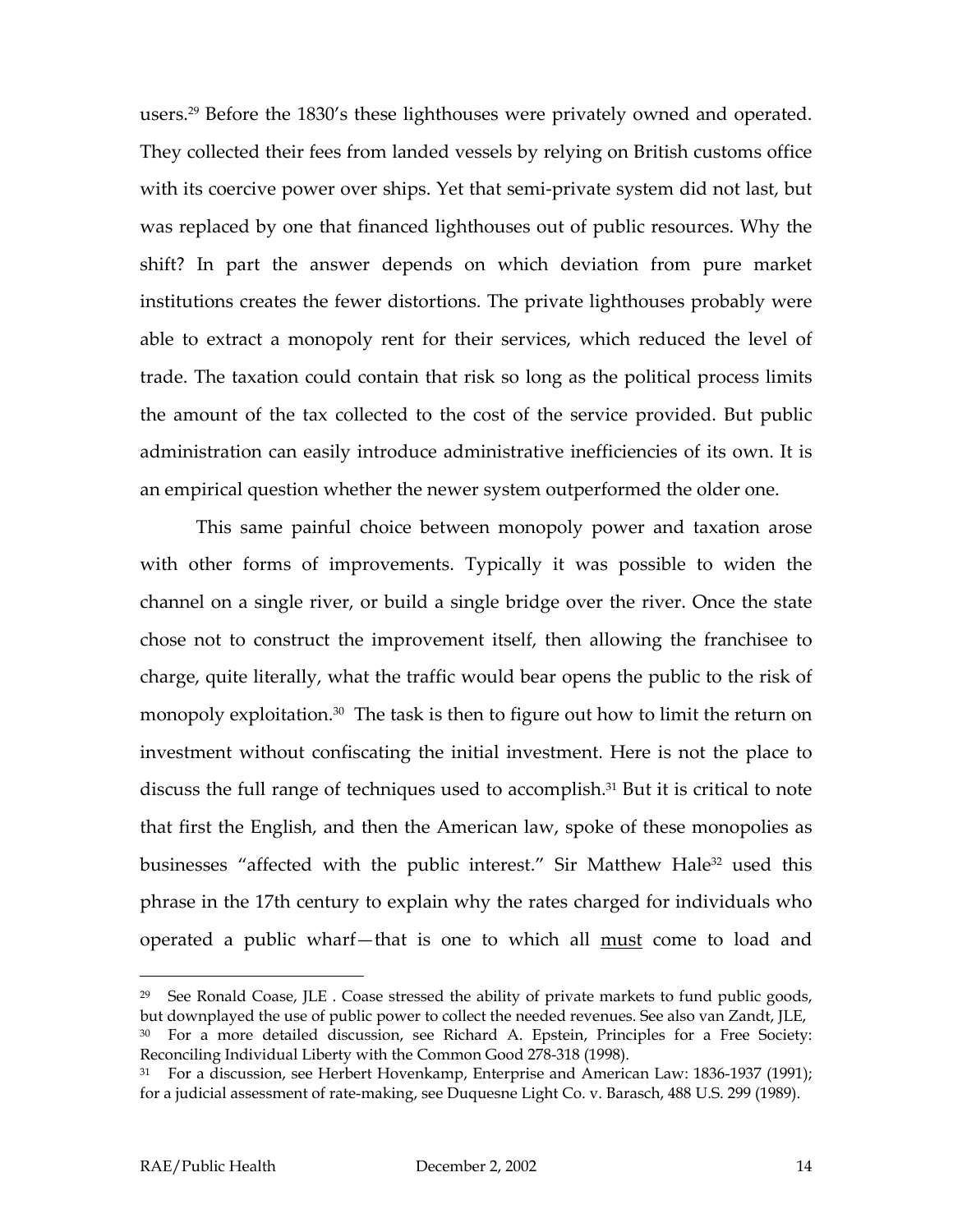unload—could not charge whatever rates they choose, but must charge rates that were only "reasonable and moderate." Hale supplied the decisive argument in Alnutt v. Inglis<sup>33</sup> where the state monopoly was a licensed customs house for goods bound for export free of local custom duties. Lord Ellenborough held that the licensee's monopoly power justified limitations on rates.

There is no doubt that the general principle is favored in both law and justice, that every man may fix what price he pleases upon his own property or the use of it; but if, for a particular purpose, the public have a right to resort to his premises and make use of them, and he have a monopoly in them for that purpose, if he will take the benefit of the monopoly, he must as an equivalent perform the duty attached to it on reasonable terms[.34](#page-16-1)

The principle articulated in this case was carried over to the United States in <u>Munn v. Illinois,35</u> which rejected a constitutional challenge to the maximum rates that Illinois set for grain elevators that operated along-side the railroad tracks on the grounds that they were "affected with the public interest." Justice Waite quoted extensively from both Hale and **Alnutt<sup>36</sup>, including Hale's** reference to legal monopoly. Chief Justice Waite alluded to some agreement among the grain operators, but stopped short of calling this "virtual monopoly" a cartel, only to conclude that any remedy for the operators lay at the polls and not with the court.[37](#page-16-4) Justice Field, a consistent libertarian, issued a stinging dissent to the effect that if grain elevators were affected with the public interest,

<sup>&</sup>lt;sup>32</sup> Matthew Hale, De Portibus Mari (Concerning the Gates to the Sea), published posthumously in the 1780s.

<span id="page-16-0"></span><sup>33</sup> 12 East 525, 104 Eng. Rep. 206 (K.B. 1810).

<span id="page-16-1"></span><sup>34</sup> Id. at 538, 104 Eng. Rep. 210 (?)–11,

<span id="page-16-2"></span><sup>35</sup> 94 U.S. 113 (1876).

<span id="page-16-3"></span><sup>36</sup> 94 U.S. at 125–28.

<span id="page-16-4"></span><sup>37</sup> Id at 131,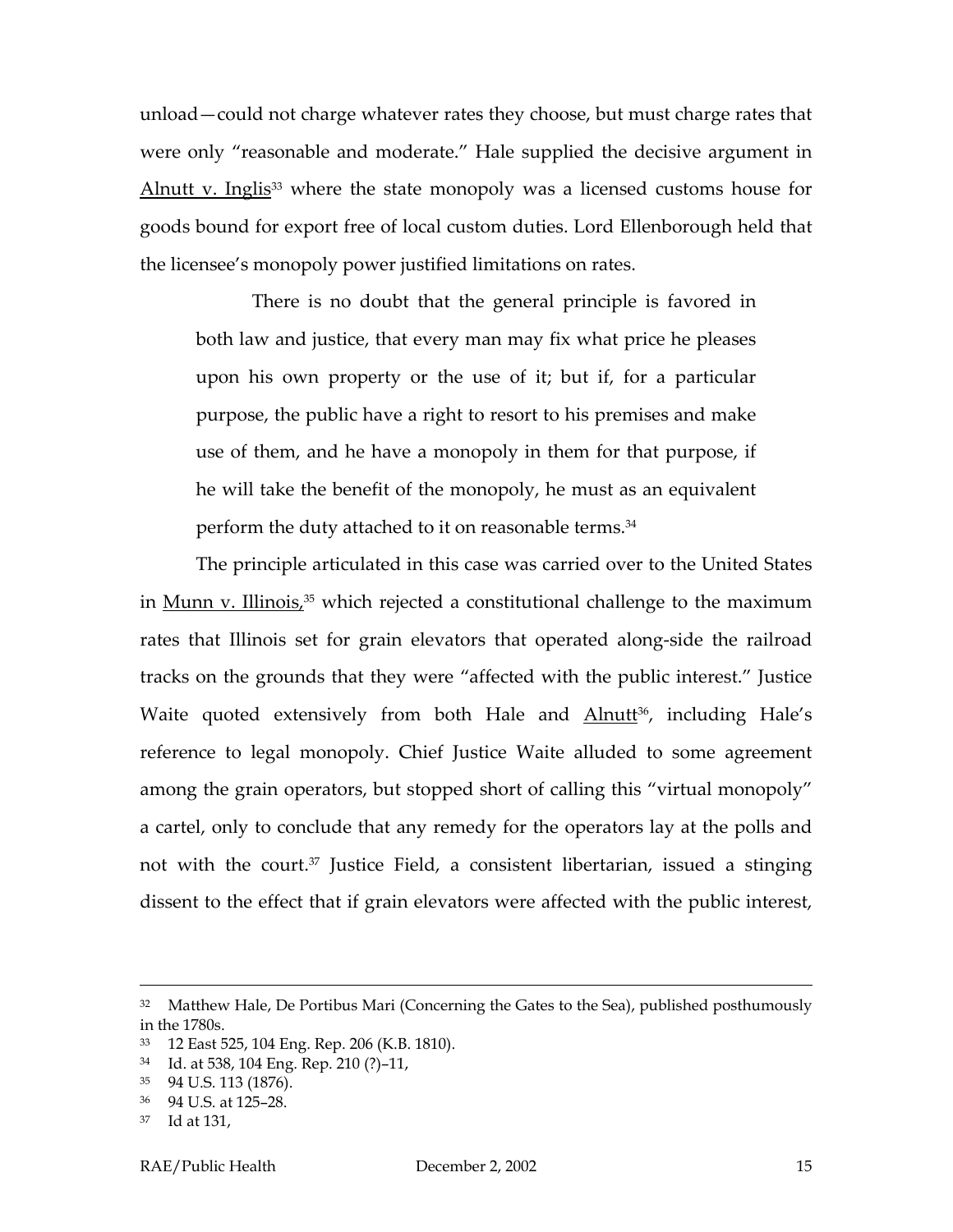then so was every other business.<sup>38</sup> But all the while he remained eerily quiet on the issue of monopoly lurking in the background.

The following 50 years produced a confused array of decisions of when prices or rates could be regulated for firms affected with the public interest, subject to a constraint against confiscation. Public utilities were always in the mix because of their monopoly power.<sup>39</sup> Eventually the entire edifice crumbled, as the Supreme Court slowly separated the test of "affected with the public interest" from the existence of legal (or natural) monopolies. Here it is sufficient to mention two landmarks along the way. First, German Alliance Insurance Co. v.  $Kansas<sup>40</sup>$  sustained rate regulation in the competitive fire insurance industry, without so much of a hint of industry-wide collusion. A generation later, Nebbia v. New York<sup>[41](#page-17-3)</sup> rejected the tests altogether by upholding New York's minimum prices for milk on the ground that the diary industry, like every major business, was affected with the public interest.<sup>[42](#page-17-4)</sup> Nebbia transformed a concept initially designed to limit monopoly power into one that propped up state-sponsored cartels, in part on the dubious public health ground that higher costs offered protection against contamination and spoilage.<sup>[43](#page-17-5)</sup> Nebbia led to an increase in

l

<span id="page-17-0"></span><sup>&</sup>lt;sup>38</sup> 94 U.S. at . "There is hardly an enterprise or business engaging the attention and labor of any considerable portion of the community, in which the public has not an interest in the sense in which that term is used by the court in its opinion;  $\dots$ "

<span id="page-17-1"></span><sup>39</sup> See Walton Hamilton, Affectation with the Public Interest, 39 Yale L. J. 1089 (1930).

<span id="page-17-2"></span><sup>40</sup> 233 U.S. 389 (1914). "Indeed, it may be enough to say, without stating other effects of insurance, that a large part of the country's wealth, subject to uncertainty of loss through fire, is protected by insurance. This demonstrates the interest of the public in it . . ." Id. at 413.

<span id="page-17-3"></span><sup>291</sup> U.S. 502 (1934).

<span id="page-17-5"></span><span id="page-17-4"></span><sup>&</sup>lt;sup>42</sup> Nebbia at 531–32: "We may as well say at once that the dairy industry is not, in the accepted sense of the phrase, a public utility. We think the appellant is also right in asserting that there is in this case no suggestion of any monopoly or monopolistic practice. It goes without saying that those engaged in the business are in no way dependent upon public grants or franchises for the privilege of conducting their activities. But if, as must be conceded, the industry is subject to regulation in the public interest, what constitutional principle bars the state from correcting existing maladjustments by legislation touching prices? We think there is no such principle.  $43$  Nebbia, at 516.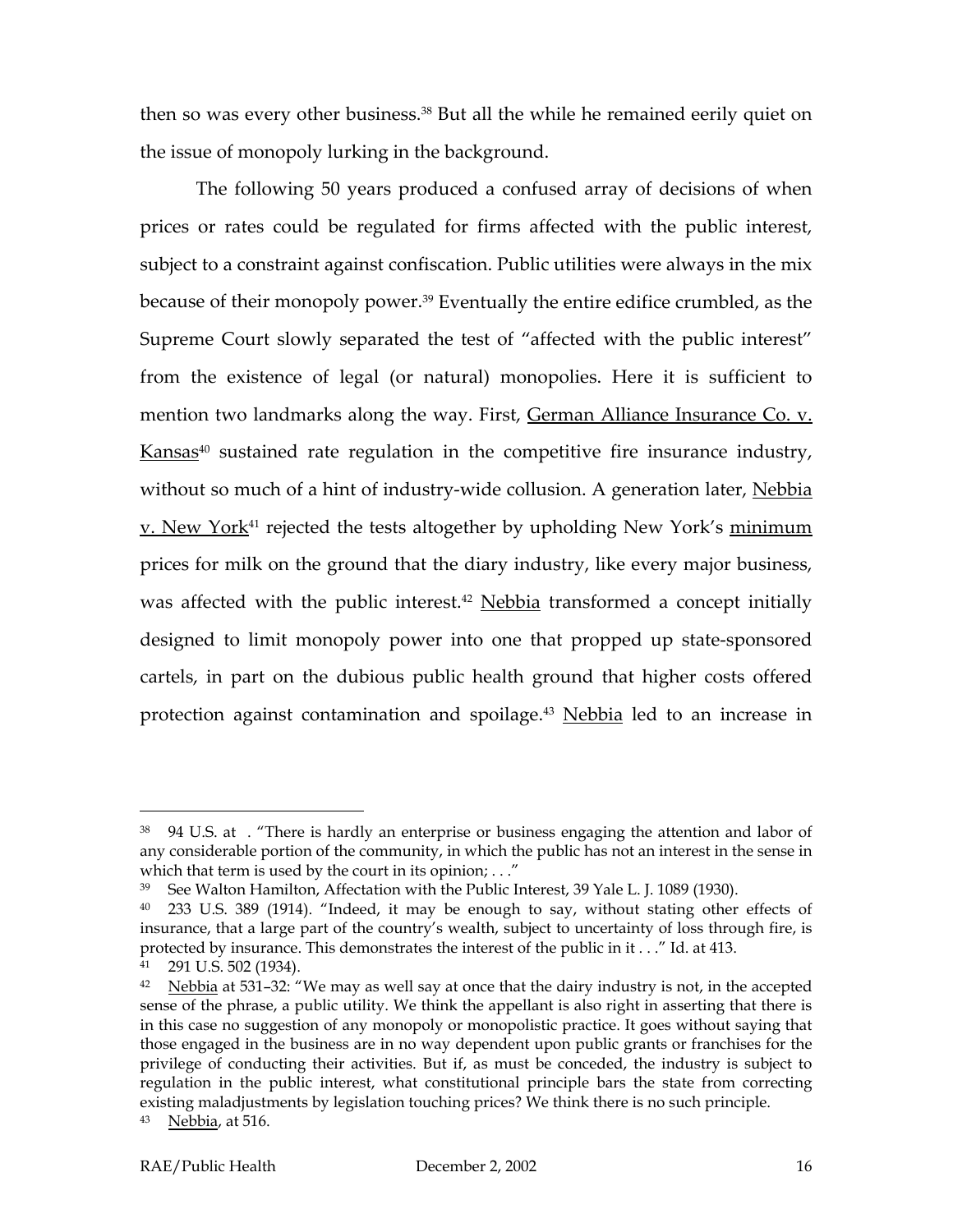price and a reduction in supply of milk, with serious negative health consequences.

Yet the Supreme Court had not wholly lost its ability to differentiate between competition and monopoly. One year after Nebbia sustained New York's price fixing scheme for New York farmers, <u>Baldwin v. G.A.F. Seelig, Inc</u>.<sup>[44](#page-18-0)</sup> used federalism principles to strike down New York's differential tax on out-ofstate milk, which was intended to eliminate the entire price advantage enjoyed by out of state suppliers. The Congress of the United States may impose or authorize (misguided) nationwide cartels with impunity because represents national, not parochial state interests.[45](#page-18-1) But when Congress is silent free trade is the norm. Under this new logic, private cartels are vigorously punished under the antitrust laws, but state-sponsored cartels are insulated from the antitrust laws,<sup>46</sup> even though their greater durability makes them more dangerous to the public at large. The point here is that we can stick the original view of **Alnutt** that rate regulation is the quid pro quo for monopoly power. We do far worse in rate regulation with the broad conception of the public interest than we do with the narrower one.

#### IV. PUBLIC HEALTH REGULATION: 1865–1937

*Why Regulate Here?* The public health regulation has been subject to a similar conceptual revolution over this same time, only now the key danger that triggers regulation is communicable disease, not monopoly. The early public health initiatives were tied closely to the control of communicable diseases, i.e.

<span id="page-18-0"></span><sup>&</sup>lt;sup>44</sup> See 294 U.S. 511 (1935). For a modern variation, see West Lynn Creamery v. Healy, 512 U.S. 186 (1994), where the Supreme Court invalidated a *uniform Massachusetts tax on all milk sold* within the state regardless of whether it was produced locally or out of state, because tax rebates were only to Massachusetts dairy farmers.

<span id="page-18-1"></span><sup>45</sup> See, e.g., Wickard v. Fillburn, 317 U.S. 111 (1942).

<span id="page-18-2"></span><sup>&</sup>lt;sup>46</sup> Parker v. Brown, 317 U.S. 341 (1943), decided the same term as Wickard.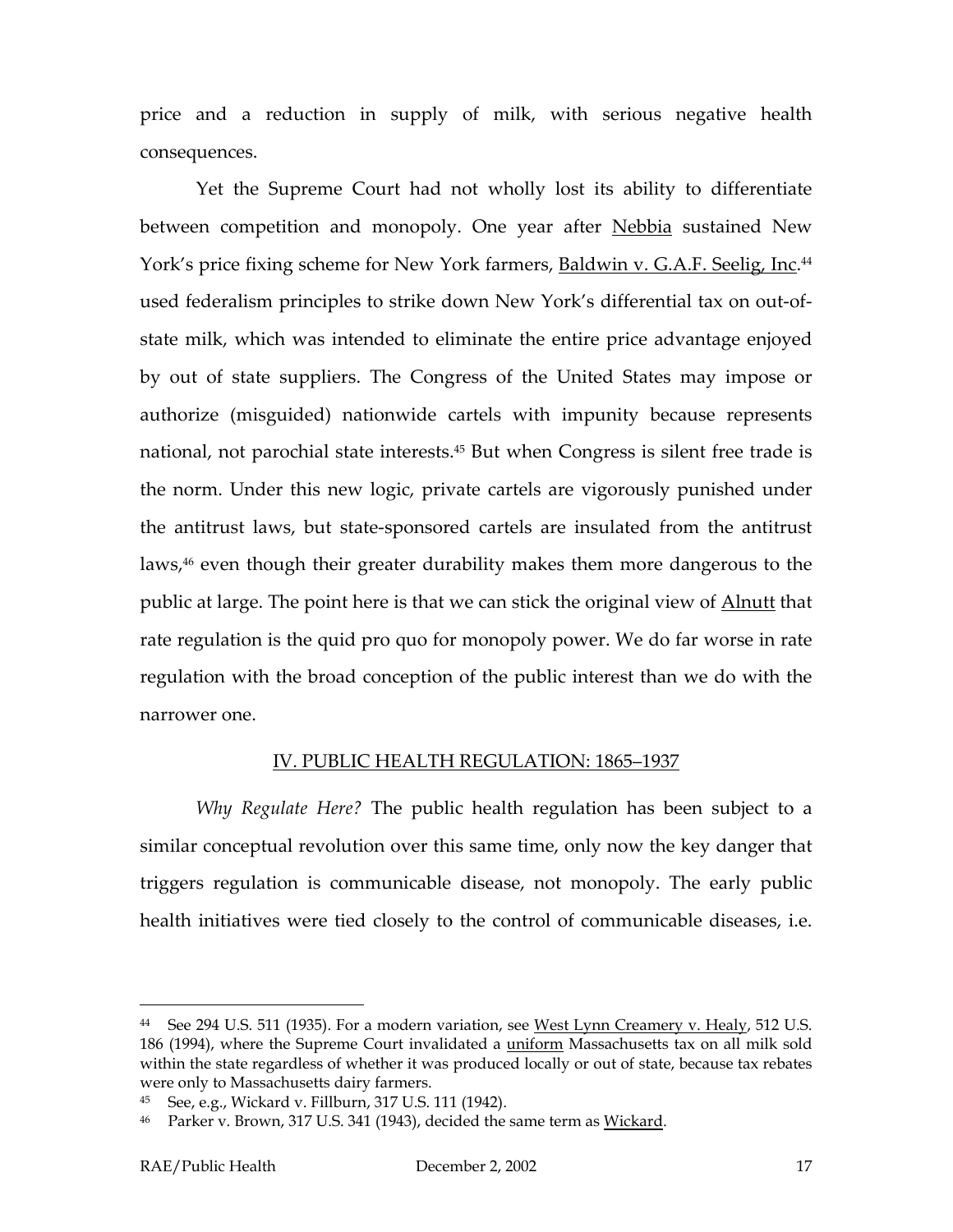<span id="page-19-0"></span>epidemics. Why regulation here, and not with the "epidemics" of the new public health law, such as obesity and diabetes.

The simplest way to approach this question is to ask whether or not a system of private rights under a laissez-faire theory could deal with the contagion issue[.47](#page-19-0) The key building blocks of that system are the exclusive right that all persons have in their own body and property; the dominance of voluntary contract as the means to alter those initial entitlements; and the use of tort remedies to protect against harms that one person inflicts against another. How might such a system treat the risk of communicable? The only weapons in its arsenal are to allow one person to sue a second for damages for harms that have occurred, or to seek injunctive relief against threatened harms. Both these private remedies are, to put it mildly, inadequate to meet the challenge at hand.

Start with the question of whether one person could sue another for the death or injury attributable to communicable disease. These illnesses stand in stark contrast to the ordinary traumatic or sudden injury that has (typically) one easily identifiable cause. It is even debatable whether communicable diseases are attributable to the actions of any individual. Quite often, disease quickly spreads from one person to the next, without any human action (save sneezes) at all. Once infections spreads, it becomes quite impossible to determine which person or persons was responsible for each case of disease, even today when we possess a solid knowledge of the mechanism of disease transmission. These fact questions were quite beyond the power of any legal system to resolve by piecemeal litigation 300 or even 100 years ago. Even if by some miracle one could finger the wrongdoer, what is to be done if he has perished from the plague? Injunctions are every bit as bizarre. No longer does one landowner seeks to

<sup>47</sup> For the more general statement of my views, see Richard A. Epstein, Nuisance Law: Corrective Justice and Its Utilitarian Constraints, 8 J. Legal Stud. 49 (1979); Richard A. Epstein,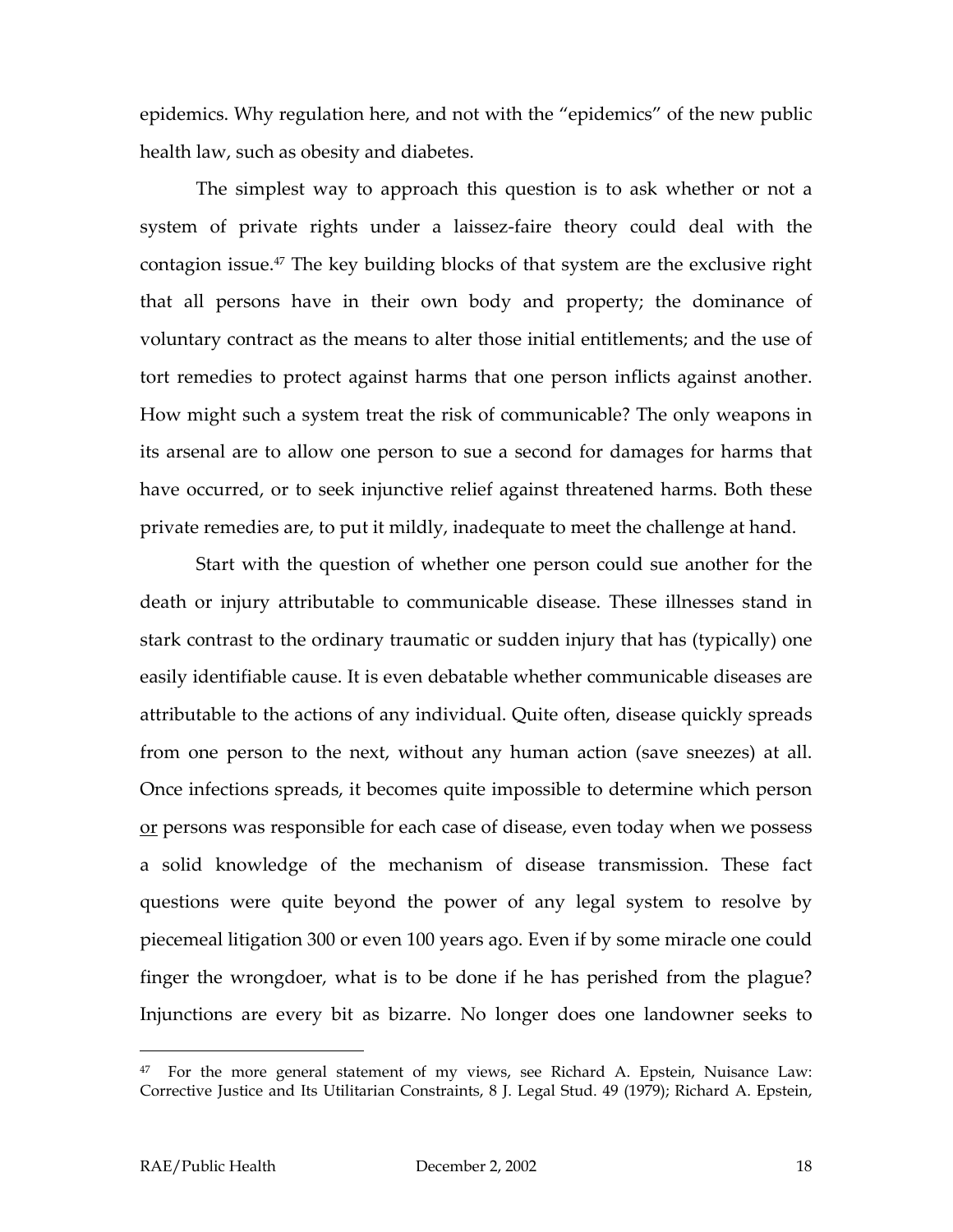enjoin a flow of stench from a neighbor's well. Here, quite literally, tens of thousands of people are both potential plaintiffs and defendants: just who should sue whom, and for what? Either way then public intervention makes sense. If the plague is an act of God, then no one is liable. If attributable to one person, no one could track them down. Either way, some (but not all) forms of direct regulation holds out the possibility of increasing security for all at the expense of liberty. So long as each regards himself as the gainer from this massive social exchange, who should protest about it in the abstract.

The massive breakdown in both the theory and practice of private rights makes public remedies instantly attractive even to people who have not gone through any formal drill. In the easiest cases, moreover, these public health remedies will not conflict with any conception of individual rights. Thus it is hard to conjure up any civil liberties objections to one of the great public health triumphs of the nineteenth century, when John Snow discovered that the source of cholera lay in the contaminated waters pumped from the Thames below London's Broad Street station. Moving the water pipes upriver the pollution is the kind of sensible self-help measure that only a madman would protest.[48](#page-20-0) The near 90 percent reduction in deaths (from 317 per 10,000 homes to 37 per 10,000 homes) supplies the only cost/benefit analysis any one needs. Likewise only a knave would protest in principle the use of public funds, raised by taxes, to support a system of public drainage and sewers, including the London rivers and the waterworks involved in Snow's cholera case. The conflict between public health and individual lies elsewhere, most notably with quarantine and related sanctions, such as the destruction of infected animals and goods, and with vaccination statutes. Each area needs more specific discussion.

Takings: Private Property and the Power of Eminent Domain, chs 8 and 9 (1985) (analysis of the police power).

<span id="page-20-0"></span> $48$  See Tulchinsky & Varavikova, at 25-27, for a brief account of the episode.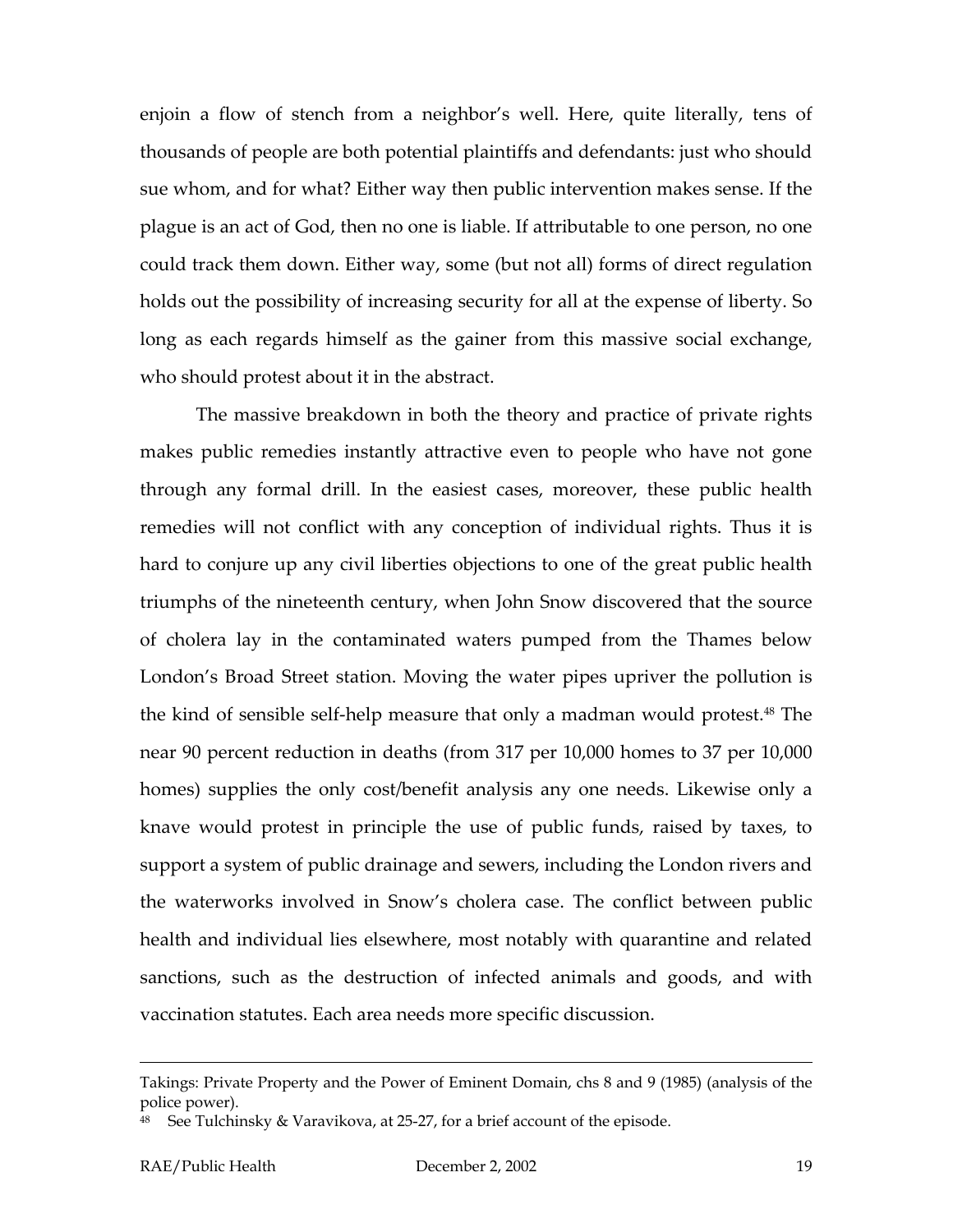*Quarantines and Related Sanctions*. No one doubts that quarantine was a standard health protection measure in the nineteenth century, and before. Quarantine measures were common in the American colonies before independence[.49](#page-21-0) The practice of quarantine is, in a sense, almost as old a disease itself. As early as 1710, the English adopted a generalized quarantine statute in response to the entrance of diseased individuals from the Baltic into England.[50](#page-21-1) The ship represented a discrete unit that could be kept from port until it was determined administratively all the individuals on it were free from disease. To put teeth in the statute, persons who boarded that ship "may be compelled and in the case of Resistance may by Force and Violence, be compelled" to return and remain on the vessel until the risk had passed, at the expense of the shipowner, not the Crown.[51](#page-21-2) 

The narrow focus on quarantine helped design the highly sophisticated public health systems that were used during the massive immigration to the United States and Canada during the late nineteenth and early twentieth century. Then (but not now) one was prepared to keep out immigrants on the ground that they supplied cheap labor in competition with domestic workers. But they were prepared to keep them out if they suffered from some contagious disease. The system therefore called for medical inspections at the docks. Those people found infected were not sent home straight-away but were sent to Ellis Island where they were given a fair chance to recuperate. If sent home it was, as in the English case, at the expense of the carrier, which then had an incentive to only board individuals free of infection at the other end. Pier 21 in Halifax, Canada operated

<span id="page-21-0"></span><sup>49</sup> See, e.g., Elizabeth C. Tandy, "Local Quarantine and Inoculation for Small pox in the American Colonies, 1620-1775, 13 Am. J. of Public Health 204 (1923).

<span id="page-21-1"></span> $50$  9 Anne, c.2 "An Act to oblige Ships coming from Places infected more effectually to perform their Quarentine."

<span id="page-21-2"></span><sup>51</sup> Id. section IV.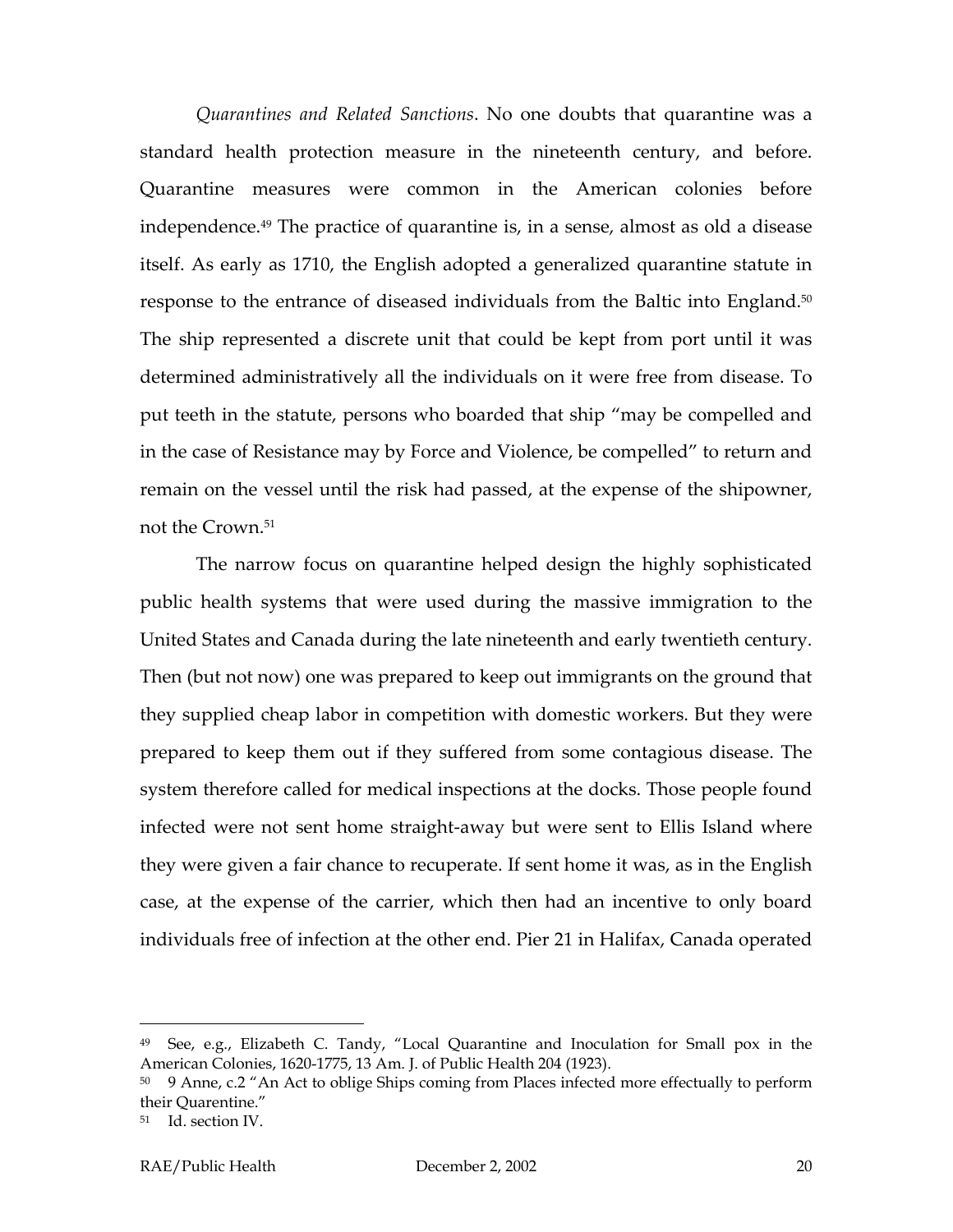on a similar system. That system did a fine job in reconciling individual liberty and public health. It was the lifeline of millions, including my grandparents.

The use of quarantine is especially important when the fact of infection and contagion is known, but little can be done to fight it on a piece meal basis. Thus, as a thought experiment, no one would (or should) favor quarantine with respect to a communicable disease for which all individuals had perfect individual defensive remedies. Indeed in these cases, the disease would be eradicated, or at least contained, in a short time in any event. But recall that only in the second half of the nineteenth-century that bacteria were understood to be a causal agent for the spread of disease. In that uncertain environment, overbreadth in the choice of remedy is preferable to underbreadth, from which entire communities (and their individual liberties could perish).

Within the framework of American constitutionalism, quarantine necessarily interfered with the ordinary liberty to travel, but the gains to public health (i.e. the safety of countless others) so outweighed the losses that it was impossible to mount a principled categorical attack against this form of regulation. Behind a veil of ignorance, everyone would opt for quarantine when no lesser remedy could do the job. The basic laissez-faire account of the police power holds: everyone is a net gainer from behind the veil of ignorance of the uniform application of quarantine rules. So understood, this view of the police power was seamlessly incorporated, as Novak has noted, into the American law dealing with the subject.<sup>[52](#page-22-0)</sup> The Supreme Court wrote in **Railroad Co. v. Husen**, that "we unhesitatingly admit" that the power covers against the prohibition against entrance of people, animals, and goods that carried with it the danger of transmitting any contagious or infectious disease[.53](#page-22-1) That power to exclude

<span id="page-22-0"></span><sup>52</sup> See, e.g. Novak, at 204-213

<span id="page-22-1"></span><sup>53</sup> 95 U.S. 465, 472 (1877).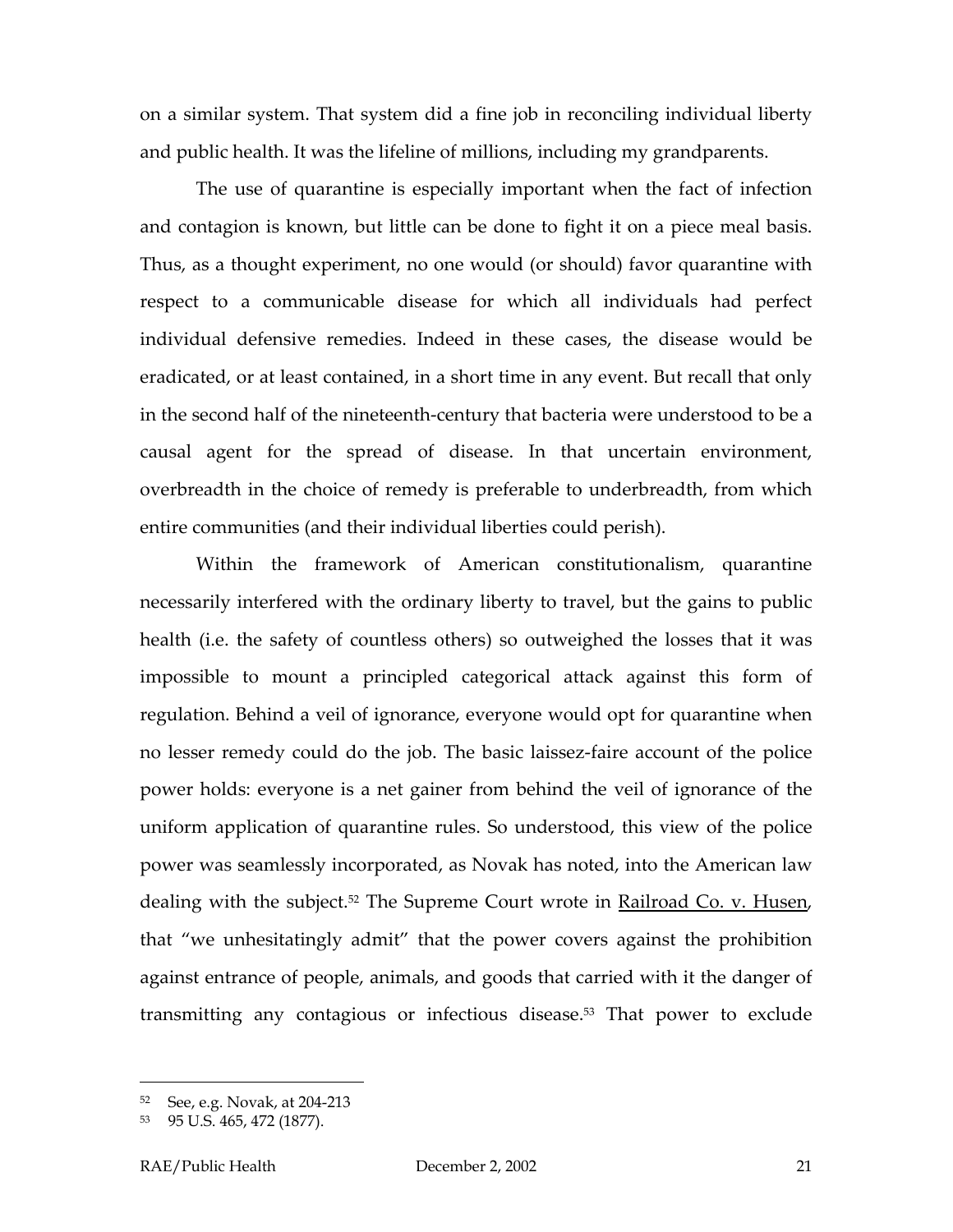carried with it the power to admit subject to regulation and conditions, such as the use of reasonable inspection laws.

The devil, however, lies in the details. The part of the story that Novak did not develop are those cases where (purported) quarantines under the police power fell before constitutional provisions that dealt with jurisdictional and individual rights. Once again the narrow focus on public health sharply delineates the issues. In Husen, an 1872 Missouri law prohibited driving or conveying Texas, Mexican, and Indian cattle within the state between March 1 and November 1 of any year. The law also allowed cattle to be transported, unloaded, by railroad or steamboat, only if the owners thereof stood liable for any disease that the cattle might cause, and, it set up the presumption that cattle infection along the route was the cause of that disease. Notwithstanding the general recognition that the state police power embraced quarantines, this particular regulation was struck down as an invasion of Congress's exclusive right to regulate commerce among the several states because the state measure went "beyond what was absolutely necessary for its self-protection.<sup>54</sup> (Note the absence of any broad communitarian sentiment.) The Court held that the statute disrupted the national market by blocking transportation across state lines.

Husen's effort to see the right balance was tough, for note the arguments on the other side. A statute intended at trade restriction would not have targeted only areas in which cattle suffered from Spanish or Texas fever. The real question therefore is whether some lesser means could have detected the disease. Here the statute exempted cattle that had wintered within the state, presumably because they had time to show signs of disease. The big hole in the record was whether any border inspection could have detected infected cattle at reasonable cost, and, if so, with what reliability. Perhaps a fuller record could have explained why the

l

<span id="page-23-0"></span><sup>54</sup> Id at 472.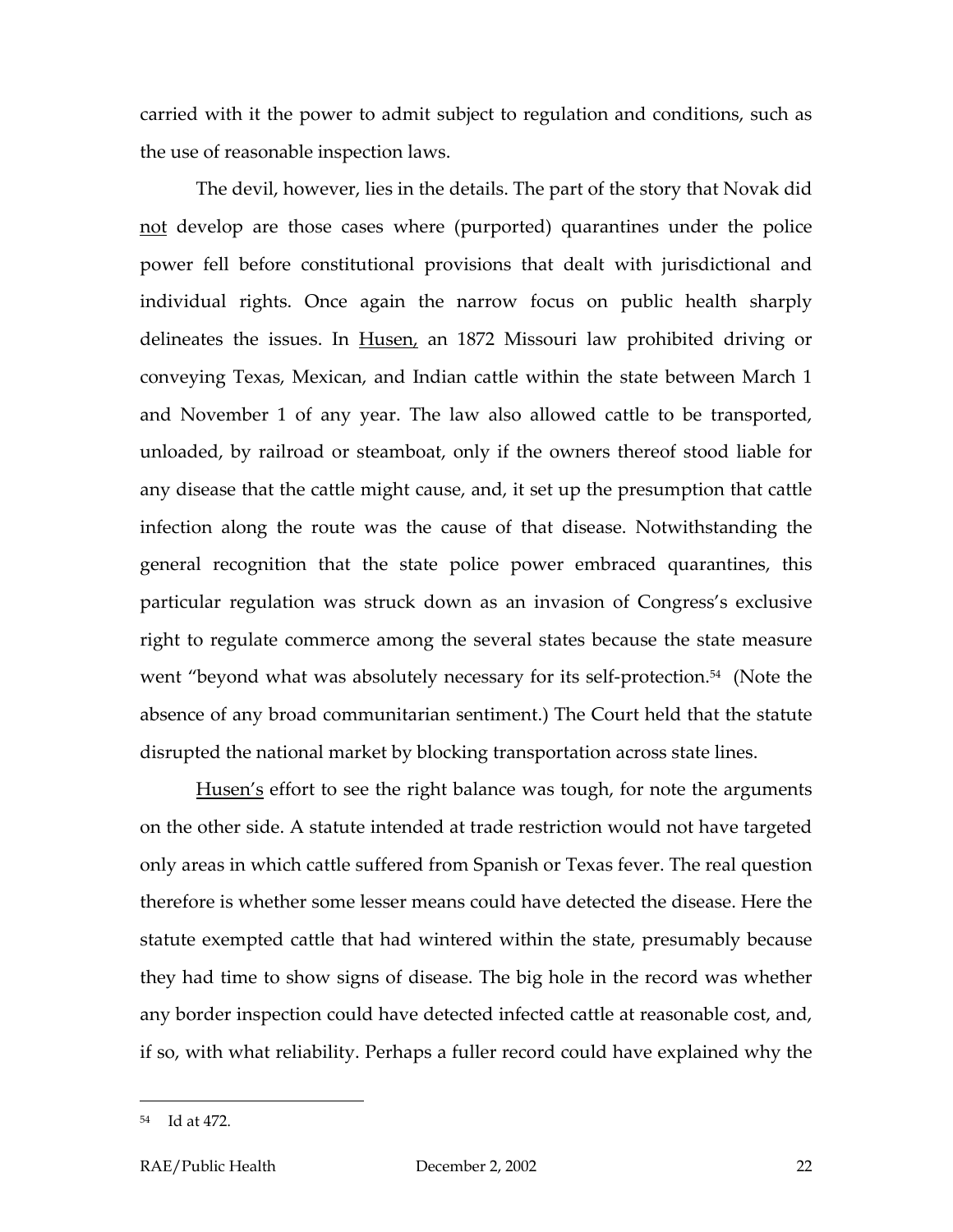eight-month ban was necessary, but for these purposes, the merits of the decision are less important that the frame of mind brought to the matter. Although the police power was broad, it was by no means unlimited. Quite the opposite its use was hemmed in by rival considerations, most notably the maintenance of an open and competitive market.

That same narrow focus strikes down quarantine laws that subjected discrete minorities to state-sponsored discrimination. In <u>Jew Ho v. Williamson<sup>[55](#page-24-0)</sup></u> the purported quarantine applied only to the Chinese quarter of San Francisco. Unlike the strictures in the 1710 Quarentine Act, Anglos were permitted to go in and out of the quarantined district at will, while the local Chinese, who had borne the brunt of many a discriminatory law,<sup>56</sup> were required to stay put. The older always asked whether the means chosen fit the narrow constitutional end, which here they manifestly did not. The Court thus struck down this quarantine as a sham that fell outside the scope of the police power.<sup>[57](#page-24-2)</sup>

The point can be generalized. So long as the ideals of liberty or competition are taken seriously, then the hard question under the police power is to deal with cases of mixed motives. In arguably the most famous case of the 1865-1937 period, Lochner v. New York<sup>58</sup>, the Supreme Court by a bare five to four majority struck down a statute that limited the maximum work hours for employees (but not owners) in some (but not all) types of bakery as an illicit "labor" statute that it held not to be a public health measure, even though a few years before the Supreme Court had upheld a maximum hours statute for coal miners.<sup>[59](#page-24-4)</sup> Lochner decision was marked by two dissents with very different

<span id="page-24-0"></span><sup>55</sup> 103 F.10 (C.C.N.D. Cal. 1900).

<span id="page-24-1"></span><sup>56</sup> See, e.g. Yick Wo v. Hopkins, 118 U.S. 356 (1886) (discriminatory rules for laundry permits).

<span id="page-24-2"></span><sup>&</sup>lt;sup>57</sup> See, Jew Ho, 100 Fed. at . Note that Novak mentions the Chinatown quarantine but does not discuss Jew Ho's invalidation of it. Novak, The People's Welfare, 215 & 336, note 102. Gostin approves of the outcome, Gostin, Public Health Law, at 213.

<span id="page-24-3"></span><sup>58</sup> 198 U.S. 45 (1905)

<span id="page-24-4"></span><sup>59</sup> Holden v. Hardy, 169 U.S. 366 (1898).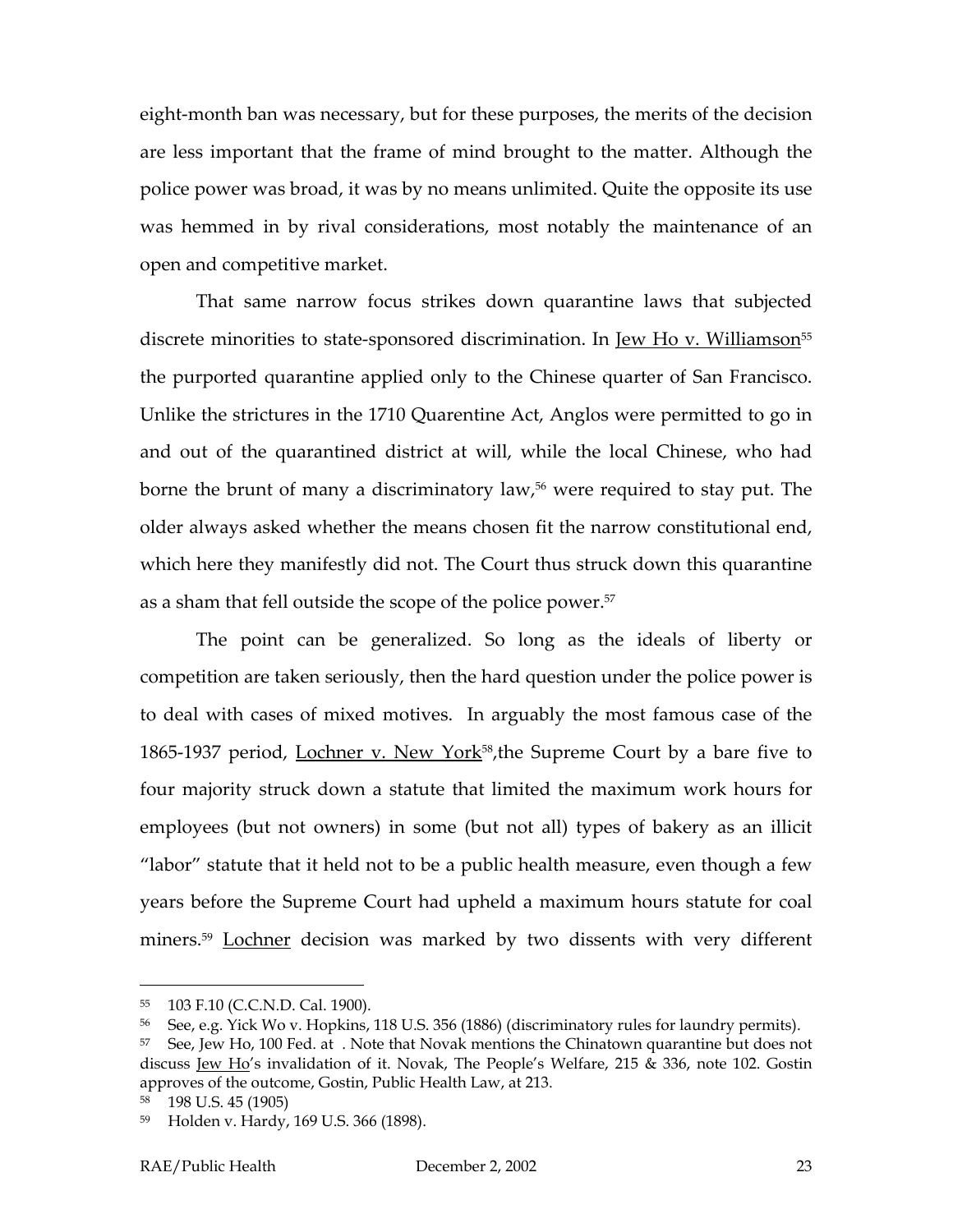implications. Justice Harlan's ponderous opinion argued that New York's health justifications were bona fide. Justice Holmes's classic, pithy dissent attacked the idea of liberty of contract itself, as the revival of Mr. Herbert Spencer's Social Statics. The difference is palpable. Once the issue was a straight labor regulation—i.e. whether employers could be forced to bargain with employee unions, Harlan switched sides and struck the law down as a labor statute, $60$  while Holmes dissented on the ground that the conception liberty of contract did not prevent the state for equalizing bargaining power between the parties<sup> $61$ </sup>—a conception that laissez-faire rejections without hesitation. Today's embrace of the broader government role rejects the view that liberty of contract protects individual choice in competitive labor markets, so the **Lochner** jurisprudence quickly collapsed[.62](#page-25-2) The historical opposition between public health and labor statutes was no more.

At the same time, however, the appeal of competitive federalism in the absence of Congressional command has kept the distinction (between protectionist legislation and health laws) robust and well in interstate matters. Thus it was appropriate on public health grounds to keep out-of-state baitfish Maine waters only because of the genuine uncertainty whether these fish carried parasites that might prove harmful to native species.<sup>63</sup> In contrast the simple invocation of the language of quarantine was not sufficient to allow one state to keep waste from another state out of its jurisdiction.<sup>64</sup> Note too that the protectionist peril makes it imperative to keep this inquiry alive, which is why the standard free trade agreements under the WTO limit the scope of the health exemption to the free trade rule.

<span id="page-25-4"></span><span id="page-25-0"></span><sup>60</sup> Adair v. United States, 208 U.S. 1 (1908).

<span id="page-25-1"></span> $61$  Id at .

<span id="page-25-2"></span><sup>62</sup> See, e.g.

<span id="page-25-3"></span><sup>63</sup> Maine v. Taylor, 477 U.S. 131 (1986)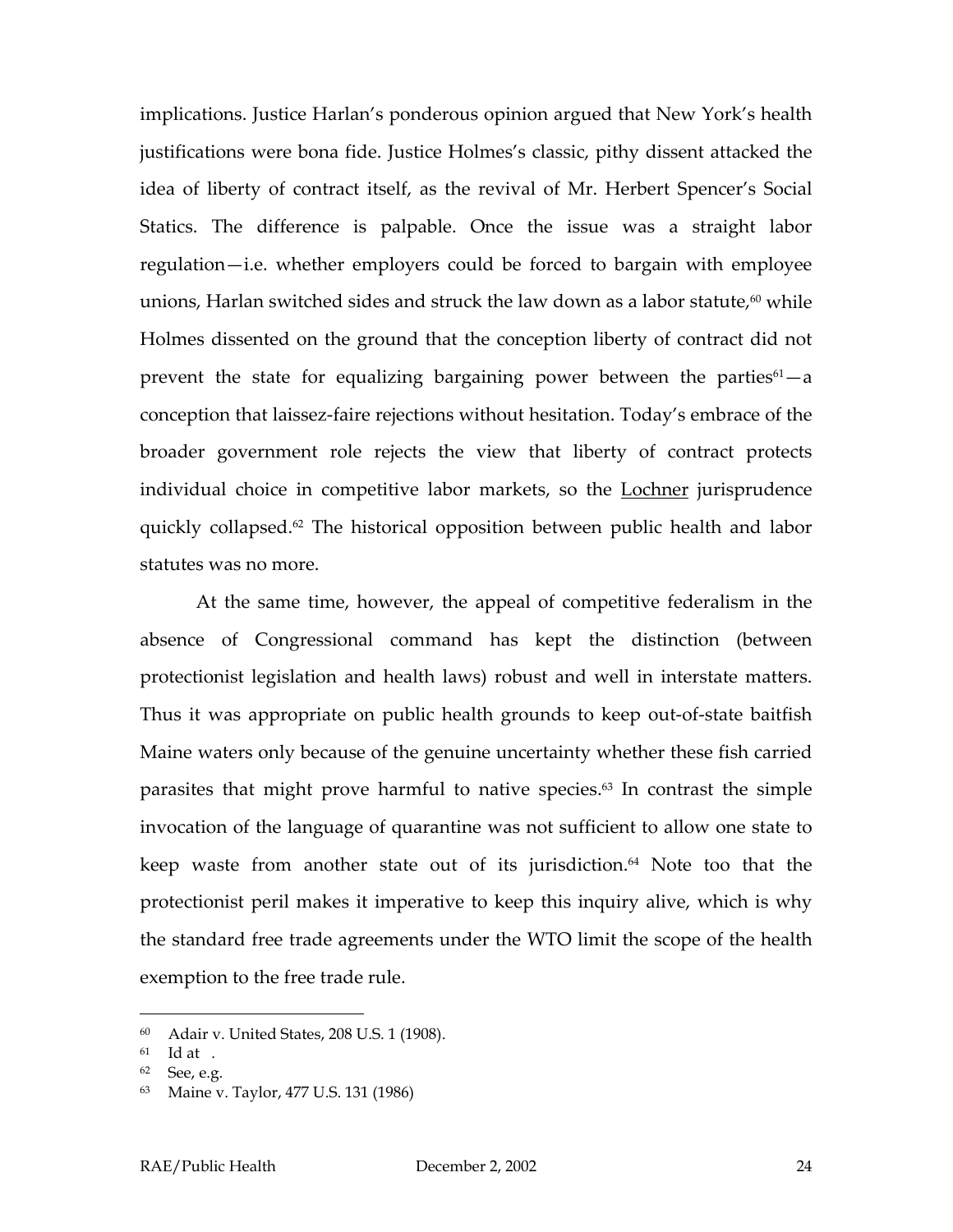As with the regrettable validation of minimum price levels for dairy products, all these cases have public health interests on both sides of the line. A system of strong protectionism with dairy products increases the costs of these goods and thus would via regulation the health of the citizens who are adversely impacted. We cannot use any appeal to public health to worry simply about one type of error (letting in harmful goods) while ignoring the second of error (keeping out healthful goods). Fortunately, the Supreme Court has reacted with appropriate skepticism at local efforts to keep out milk, for example, that has not been pasteurized in local facilities, so long as it has been appropriately treated at its point of origin.<sup>65</sup> Once again the federalism rules keep to a conception that should apply to individual rights as well.

*Vaccination.* Quarantine is only one public health measure. Vaccination is second, which requires somewhat greater medical sophistication. Here the practice began with Edward Jenner's discovery in 1796 that exposure to the mild cow pox rendered people immune to small pox.[66](#page-26-1) For most people at the time, the only real question was how to gain access to a vaccine that provided strong protection against a deadly killer, so that the issue of compulsion lay far in the background. But not in all cases. Recall that the extensive discussion of the police power 100 years later in Jacobson arose because one individual at least challenged the power of the state to expose him to the small pox vaccine. Jacobson's challenge, moreover, should not be dismissed as fanciful: he claimed that in light of his family history and his severe reaction to a prior vaccination, that it was unwise for him to submit to a second treatment.<sup>67</sup> His lawyer also introduced statistical evidence that indicated that the incidence of small pox was

 <sup>64</sup> Philadelphia v. New Jersey, 437 U.S. 617 (1978), relying explicitly on the pro-competitive language found in <u>Baldwin v. Seelig</u>. .<br><sup>65</sup> Dean Milk v. City of Madison, 340 U.S. 349 (1950).

<span id="page-26-0"></span>

<span id="page-26-1"></span><sup>66</sup> See Tulchinsky & Varavikova, at 19–20.

<span id="page-26-2"></span>See Jacobson, 197 U.S. at .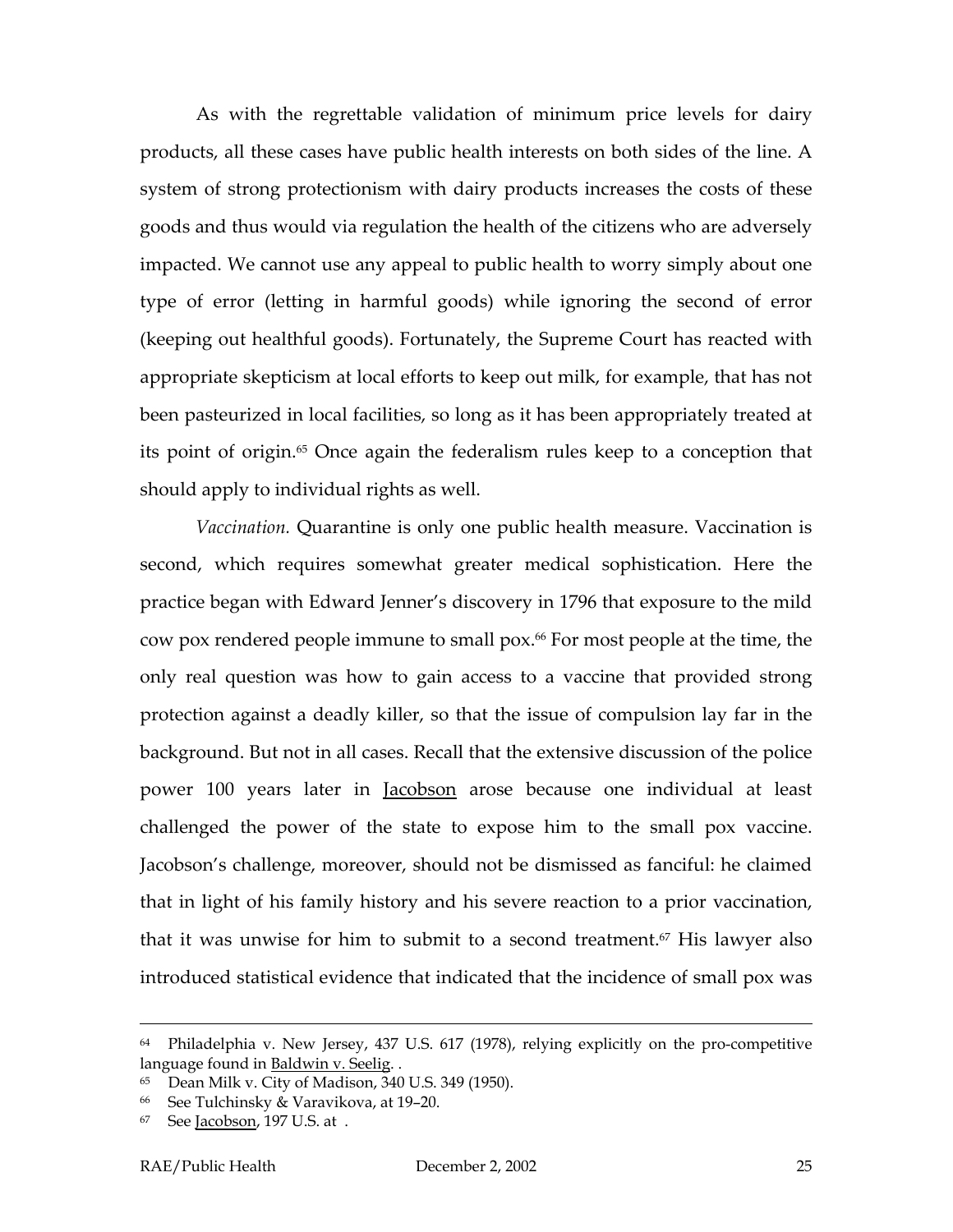no higher in those state without compulsory vaccination than it was in those states with it—doubtless because of a high level of voluntary compliance. He thus objected to a categorical order of the Cambridge Board of Health which ordered vaccination or revaccination (for those who had not been vaccinated after March 1, 1897) of all adults living in the town. The penalty for noncompliance with \$5.00.

In response, Justice Harlan did not defend the efficacy of compulsory vaccination laws as should, but held that it should defer to the legislature which "is the only body which has the power to determine whether the antivaccinationists or the majority of the medical profession are in the right."<sup>68</sup> And it was on just this ground—that courts cannot consider individuated evidence that the Court sustained the program. "Upon the principle of self-defense, of paramount necessity, a community has the right to protect itself against an epidemic of disease which threatens the safety of its members." Harlan then duly noted the state could quarantine entrants into the United States who might ultimately prove to be free of all disease.<sup>69</sup> But the analogy is flawed. Harlan's case involves the ex ante uncertainty whether a person does or does not have a contagious disease. To make it explicit, assume that the condition is one against which other individuals have no known means of self-defense. At this point, the correct judgment in the face of uncertainty is to force all individuals to suffer the lesser peril of quarantine so as to spare others the probability of death.

Vaccination was not detention or isolation. Assume for the moment that Jacobson could have demonstrated that he, alone of all residents, was likely to die from the vaccine, but that the local authorities simply refused to introduce any exception into the program. Is that sacrifice still required? Suppose, further,

<span id="page-27-0"></span> $68$  Id. at . Deference is today the issue under modern administrative law. See Chevron U.S.A. v. National Resources Defense Council, Inc., 467 U.S. 837 (1984).

<span id="page-27-1"></span><sup>69</sup> Id. at S.Ct. 358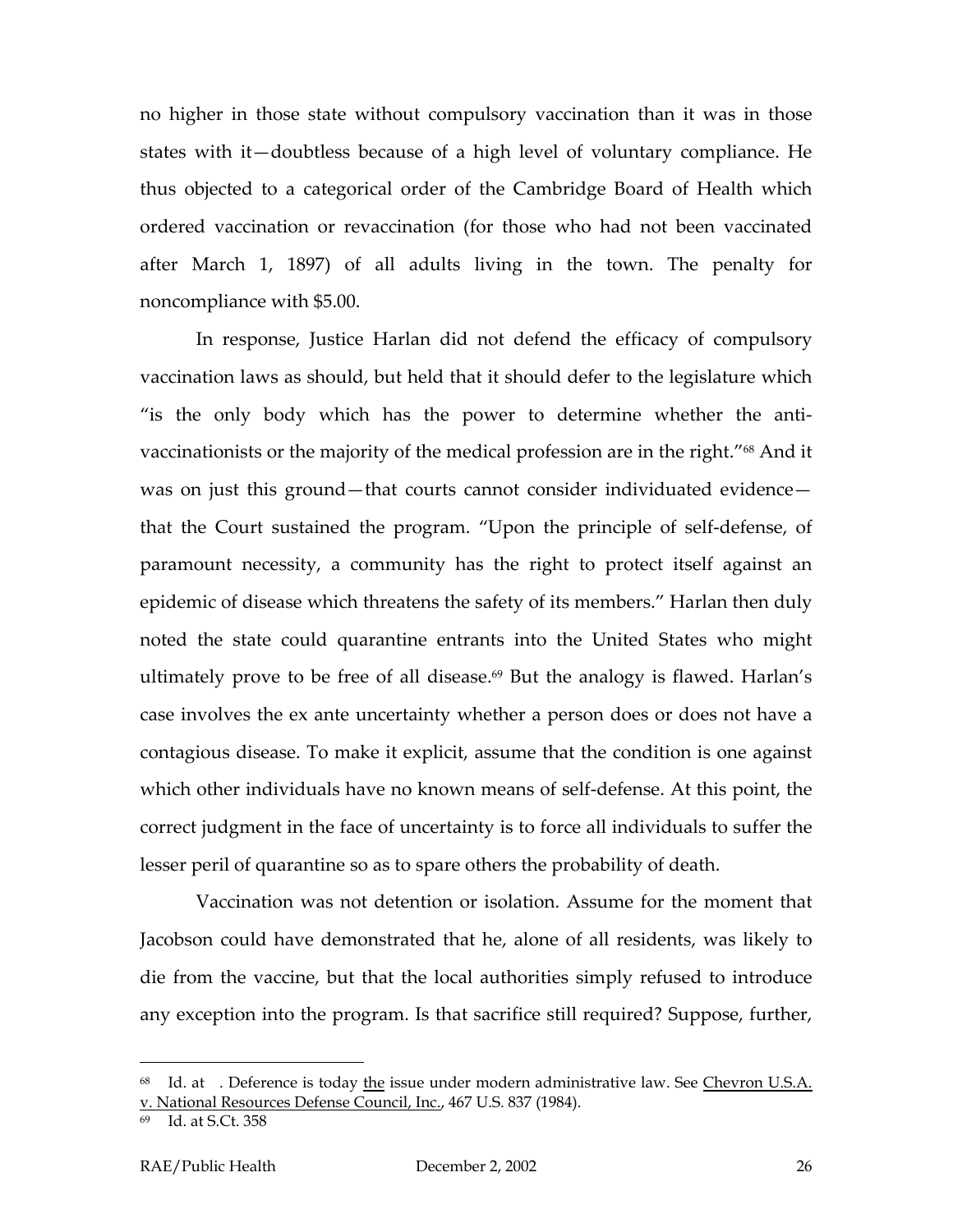that the all other individuals could obtain absolute immunity from small pox by taking the vaccine themselves. At this point, the scales seem to tip strongly in the opposite direction, for the availability of individual self-help measures undercuts the need to use compulsory vaccination for self-defense or public necessity. (Indeed it would do the same to quarantine.) Far from controlling contagion, this statute now smacks of unwise paternalism that ignores all the private information that Jacobson, quite sensibly, regarded as relevant to his choice. On this model, the statute that does not substitute a measure of security more valuable than the liberty surrendered. The traditional police power logic falters when effective self-help removes the public (i.e. communicable) risk from the equation.

But what if the small pox vaccine has partial, but not total effectiveness? Now the calculations shift back because self-help measures cannot cut the risk of infection to zero. Just think of a simple model in which vaccination reduces the risk for all (normal) individuals by 50 percent, without any ill side effects. If the likelihood of getting the disease depends on the number of other exposed individuals elsewhere in the community, then compulsory vaccination looks like a justifiable counter to the classical prisoner's dilemma game where each person stands aloof counting on others to take the vaccine. That coercion could be more critical when vaccination carries with it some small risk, say 1 percent, of harmful consequences. In this case, the uniform rule might well make all individuals better off with universal coverage than they would be with no coverage at all. Yet even here the calculations must be more nuanced. If one could say with certainty that the disease could not spread even if five percent of the population were not vaccinated, should a lottery system be used to exempt some? Should those of special risks be given preferred exemptions? Should people be allowed to bid for exemptions?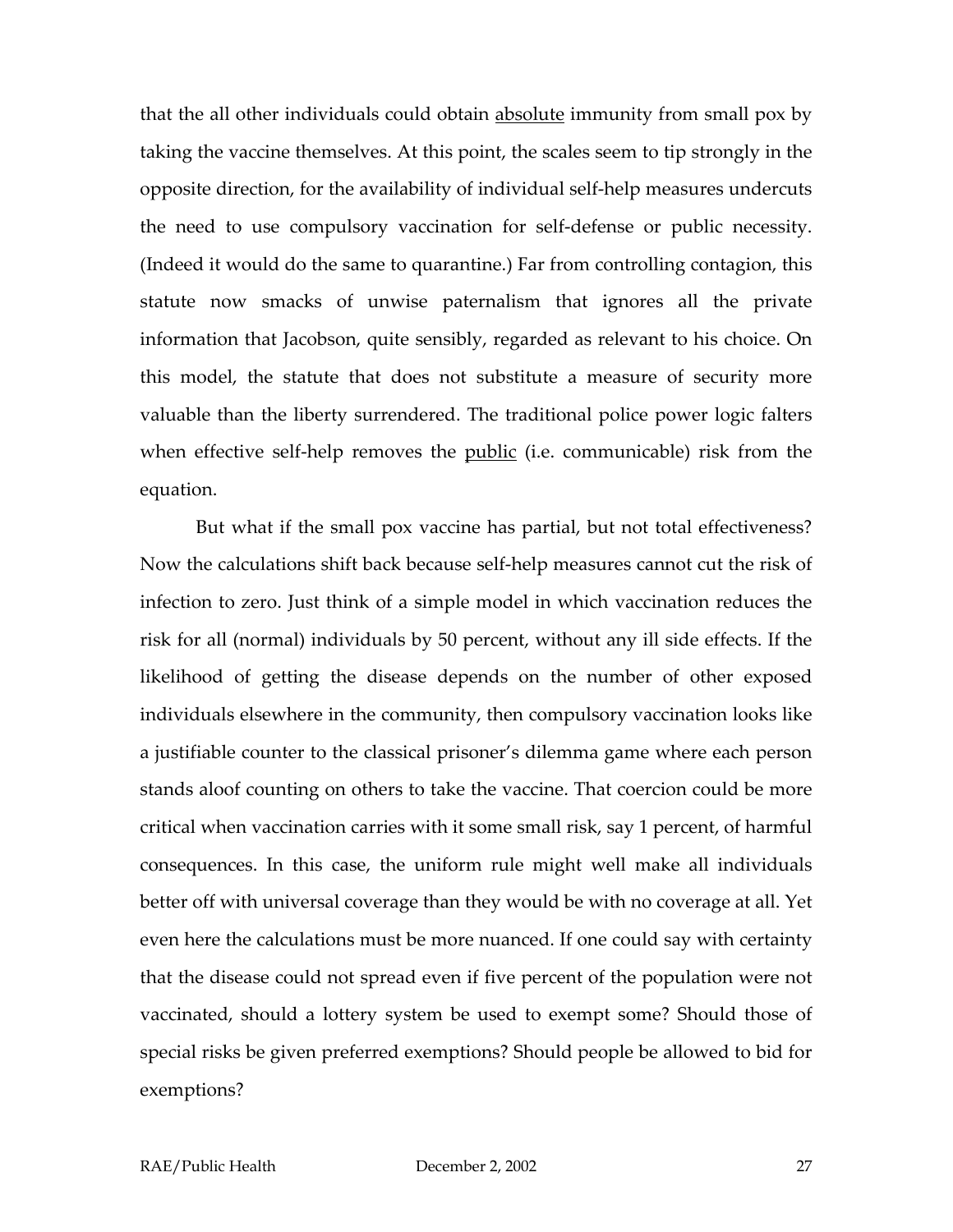The early cases do not deal with any of these complications, but for small pox it appears as though the vaccine had less than perfect effectiveness. Justice Harlan quotes statistics from the 1870–71 epidemic in Chemitz where the incidence of small pox is far lower among the vaccinated population than it is among the nonvaccinated population.<sup>70</sup> Yet these numbers could be questioned: some vaccinated people could have been previously exposed to the disease, for example. But even so, the interdependence of fortunes between those who were vaccinated, and those who were not, seems clear enough. If more unvaccinated individuals had received the vaccine, the mortality rate in the vaccinated population would have declined. Yet even this proposition does not justify compulsory vaccination until it is known why the substantial minority of the population was left unvaccinated. One possibility is their own ignorance, with the fatal consequences that it carried. But yet another is that there were insufficient supplies of the vaccine to go around. If so, then perhaps state compulsion should be redirected to taxpayers who should be required to fund vaccination for the vaccine to the poorest segments of the population, both for their protection and its own. If, it turns out, that ignorance has led people to refuse injections that could save their lives, then it is tempting to endorse a dollop of paternalism, for individuals killed by infection cannot learn from their mistakes, even if others might.

Nor do these larger statistics do not necessarily deal with Jacobson's case, for his claim is that he is better off without the vaccine than he is with it, for in the former case he is certain to be subject to serious disabilities, which in the latter case are only possible. But note the final twist: he escaped his unwanted

<span id="page-29-0"></span> $70$  "At this time in the town there were 64,255 inhabitants, of whom 53, 891 or 83.97 percent., were vaccinated, 5712, or 8.89 percent, were unvaccinated, and 4,652, or 7.24 percent., had the small pox before. Of those vaccinated, 953, or 1.77 percent became affected with smallpox, and of the uninocculated 2,643, or 46.3 percent. had the disease. In the vaccinated the mortality fro the disease was 0.73 percent, and in the unprotected it was 9.16 percent.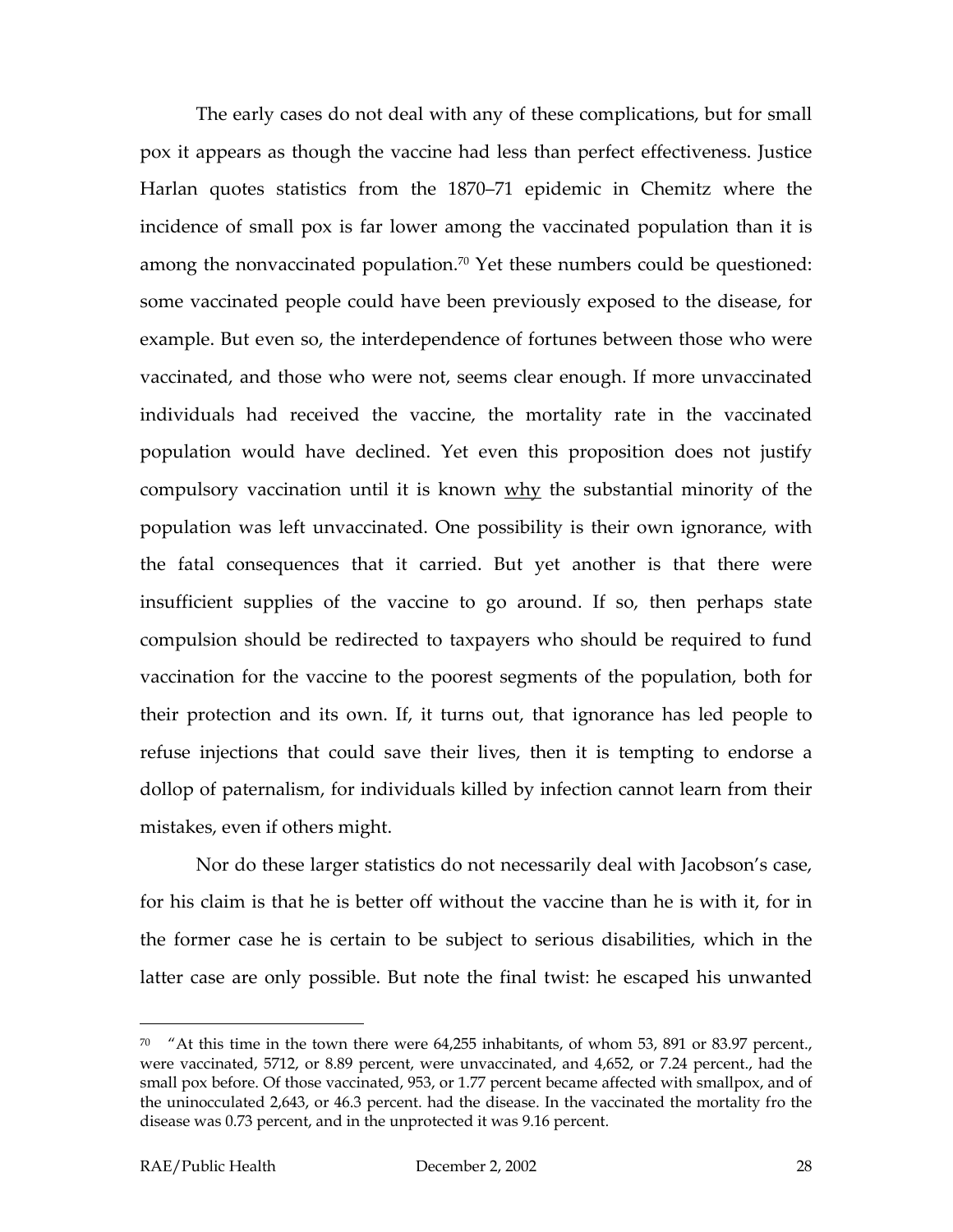fate by paying a \$5.00 fine, which places the term "compulsory" in quotation marks. It is not as though Jacobson had been vaccinated against his will.

So just how strong is the case for compulsory vaccination? Most obviously, sham vaccination programs, like sham quarantines, did not come within the police power. In the companion case to  $Iew Ho$ , Wong Wai v Williamson,<sup>71</sup> the applicable public health ordinance required vaccination of Chinese against the bubonic plague before leaving the city. Once again the ordinance was struck down because it did not apply to the full population. Other situations were of course more complex. In **Zucht v. King**,<sup>72</sup> the Supreme Court unanimously sustained against constitutional challenge a statute that required all children be vaccinated before being allowed to attend either public or private school—which is a lot steeper than a \$5.00 fine. For procedural reasons, Justice Brandeis's decision only addressed the facial validity of the statute. It did not consider any challenges based on the invidious administration of the statute. It just treated Jacobson as dispositive, notwithstanding the raised stakes. But should the state be able to require vaccination in the absence of any particular threat of a given disease? What kinds of individuating conditions could defeat the application of the statute? Why should the state has the power to ban children from attending private schools, capable of setting their own admissions rules, when the risk of infection or contagion is at least as great at beaches, movie theaters and shopping malls? We should be more uneasy about the use of these programs than we perhaps we were when **Zucht** itself was decided.

*Morals.* In order to complete the picture of the pre-1937 law on public health, it is necessary to address briefly on the "morals" head the police power<sup>73</sup>

<span id="page-30-0"></span><sup>71</sup> 103 F. 1 (C.C.N.D. Cal. 1900)

<span id="page-30-1"></span><sup>72</sup> 260 U.S. 174 (1922).

<span id="page-30-2"></span>For its inclusion, see Hockheimer, supra note 6;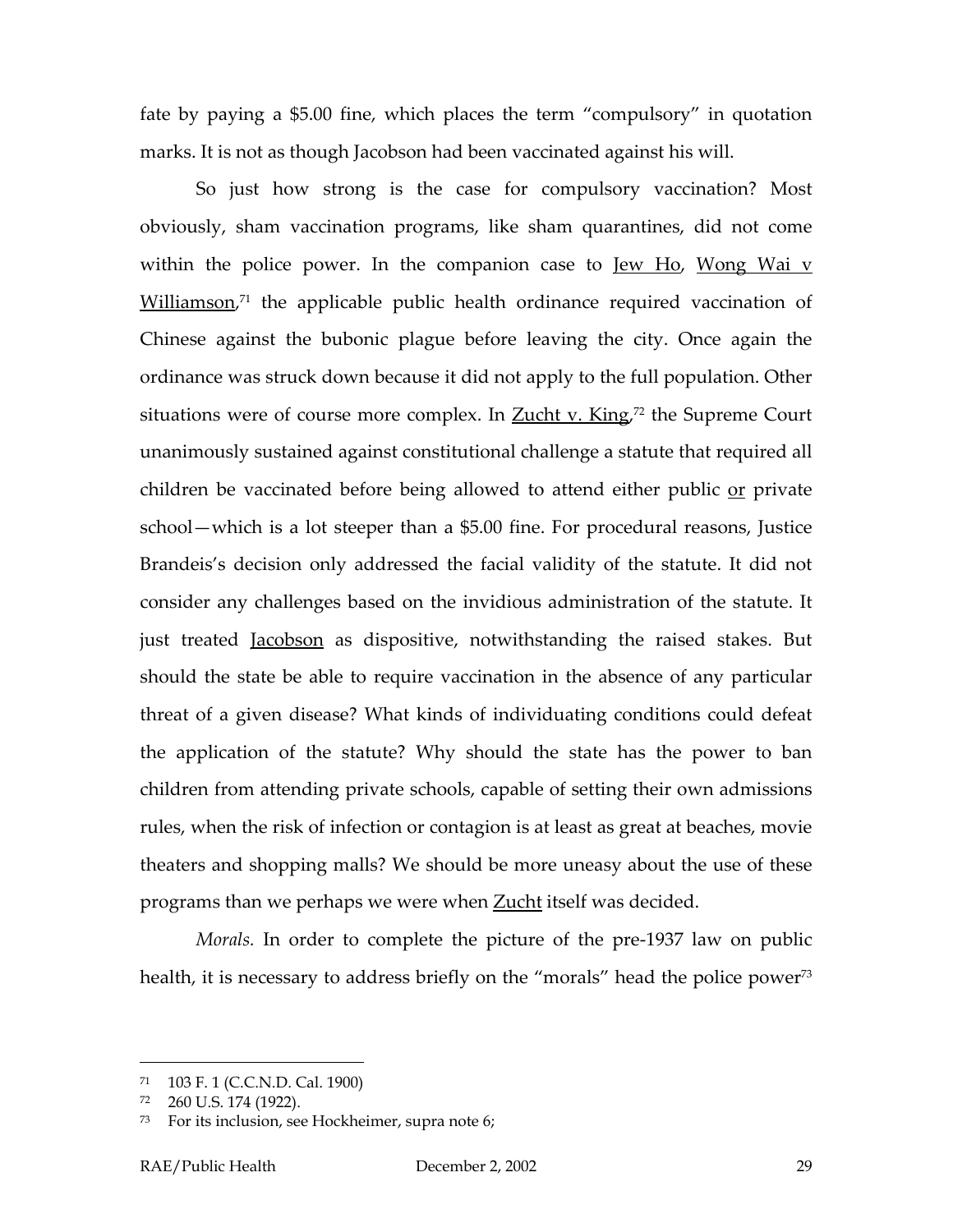that covers areas which count as, broadly speaking, "sinful.["74](#page-31-0) Thus the standard protection given to freedom of action and voluntary exchange did not carry over to such activities as gambling, idleness, and animal abuse. Nor did they protect much sexual conduct outside of marriage, including prostitution, fornication, adultery, homosexuality, sodomy, bestiality, bigamy, polygamy and incest.<sup>75</sup> The laws in question not only targeted individual practices, but it also shut down as public nuisances the saloons and bawdy houses used to organize these activities, and thereby decreased their frequency.[76](#page-31-2) 

As applied to sexual conduct outside of marriage, these rules were motivated in part by concerns with health and safety, but in equal, if not greater measure, by religious denunciations of these practices, independent of their public health consequences. So understood, much morals regulation seems almost bizarre today: idleness was a form of immorality that justified shutting down of a bowling alley.<sup>77</sup> Lotteries were (and are) terrible, unless operated by the state[.78](#page-31-4) But whatever the odd motivation, egregious overbreadth and unruly composition of morals cases, one side consequence of their enforcement was to reduce sexually transmitted disease even in the absence of specific knowledge of the mechanism of its transmission. The morals head of the police power thus served as a useful backstop to health and safety in the response to communicable diseases.

By now the bottom line should be clear: the legal system had ample means to protect public health from communicable diseases and sanitation hazards. Yet at the same time it took steps to insure that public health regulation did introduce economic protectionism or the regulation of labor markets—the two

<span id="page-31-0"></span><sup>&</sup>lt;sup>74</sup> For an extensive discussion, see Novak, The People's Welfare, at 149-89.

<span id="page-31-1"></span> $75$  Id at 153.

<span id="page-31-2"></span><sup>76</sup> Id.

<span id="page-31-4"></span><span id="page-31-3"></span><sup>77</sup> State v. Haines, 30 Me. 65 (1849)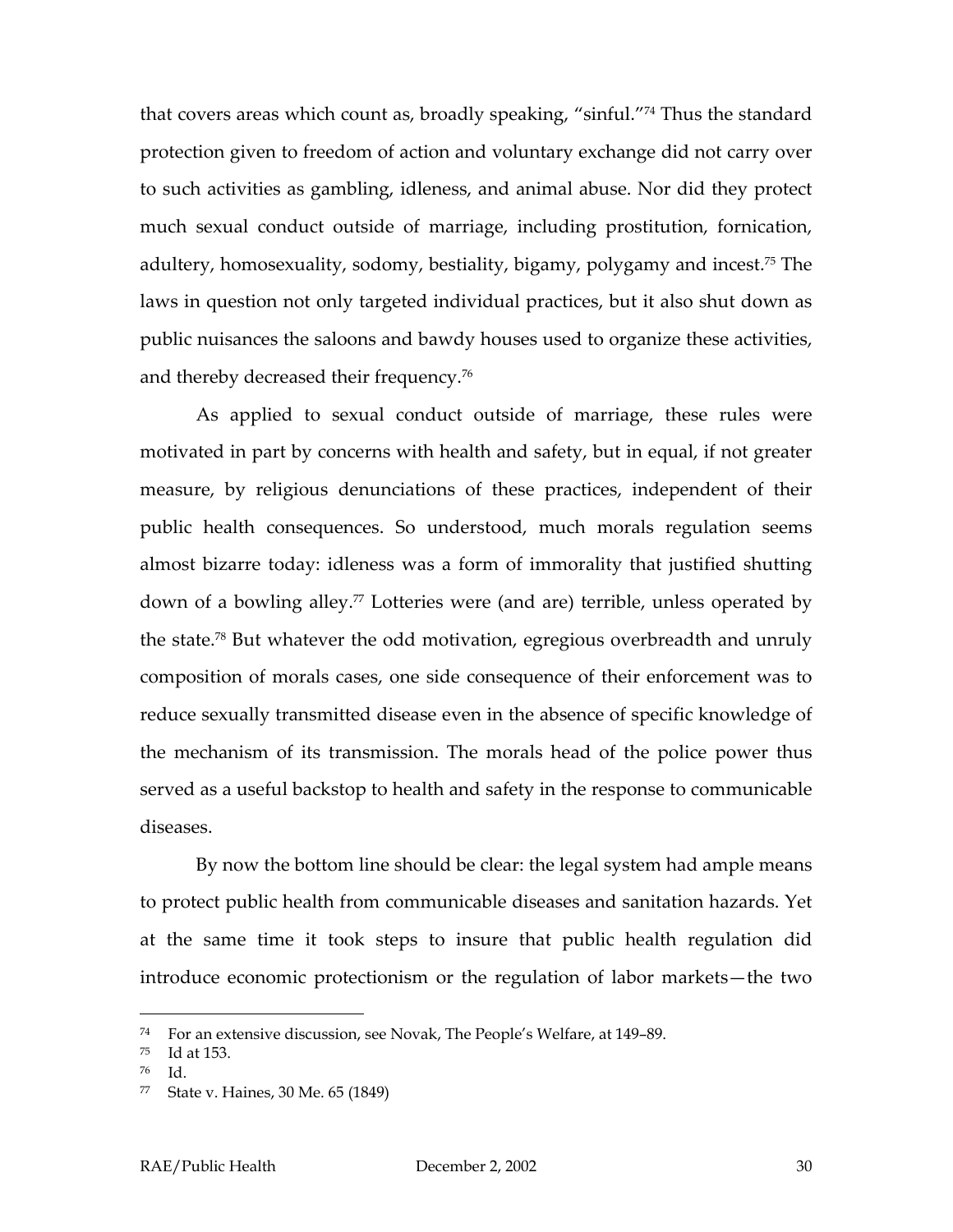central foci of the pre-1937 protections of liberty and property. On balance, with quibbles here and there, I think that this old balance on public health was the correct one even if one does not presume, as does Novak, the special relationship between the governors and the governor. The key point here is that the rules which limited state regulation were as important for the advancement of public health as those which authorized state regulation. I leave it for others to decide whether this "old" system of public health should, or should not, be described as a laissez-faire system. The more important point is that both sets of choices made good social sense.

#### V. THE MODERN PERIOD

But what of the modern alternative? The parallels to the evolution of "businesses affected with the public interest," are quite close, for in both areas the idea of public is unmoored from the economic conception of a (nonexcludable) public good so as to embrace any topic of widespread public importance. That broader definition in turns opens the field to increased regulation, such as mandated minimum prices in the dairy industry that leads to a reduction in public health by raising the price of needed dairy products. Paradoxically the expanded scope of economic regulation over wages and prices post 1937 has been matched a contracted police power over health and morals in the face of renewed claims of privacy, religion and intimate sexual conduct. To see how this pattern develops, it is useful to go over the three areas discussed in the last section, quarantine and related sanctions vaccinations and their public morals.

*Quarantine and similar sanctions.* Quarantines proper have not used in recent years because of our general success in controlling the contagious (e.g.

<sup>&</sup>lt;sup>78</sup> Stone v. Mississippi, 101 U.S. 814 (1880). (in alienable nature of state police power allows it to terminate private lotteries granted state charters).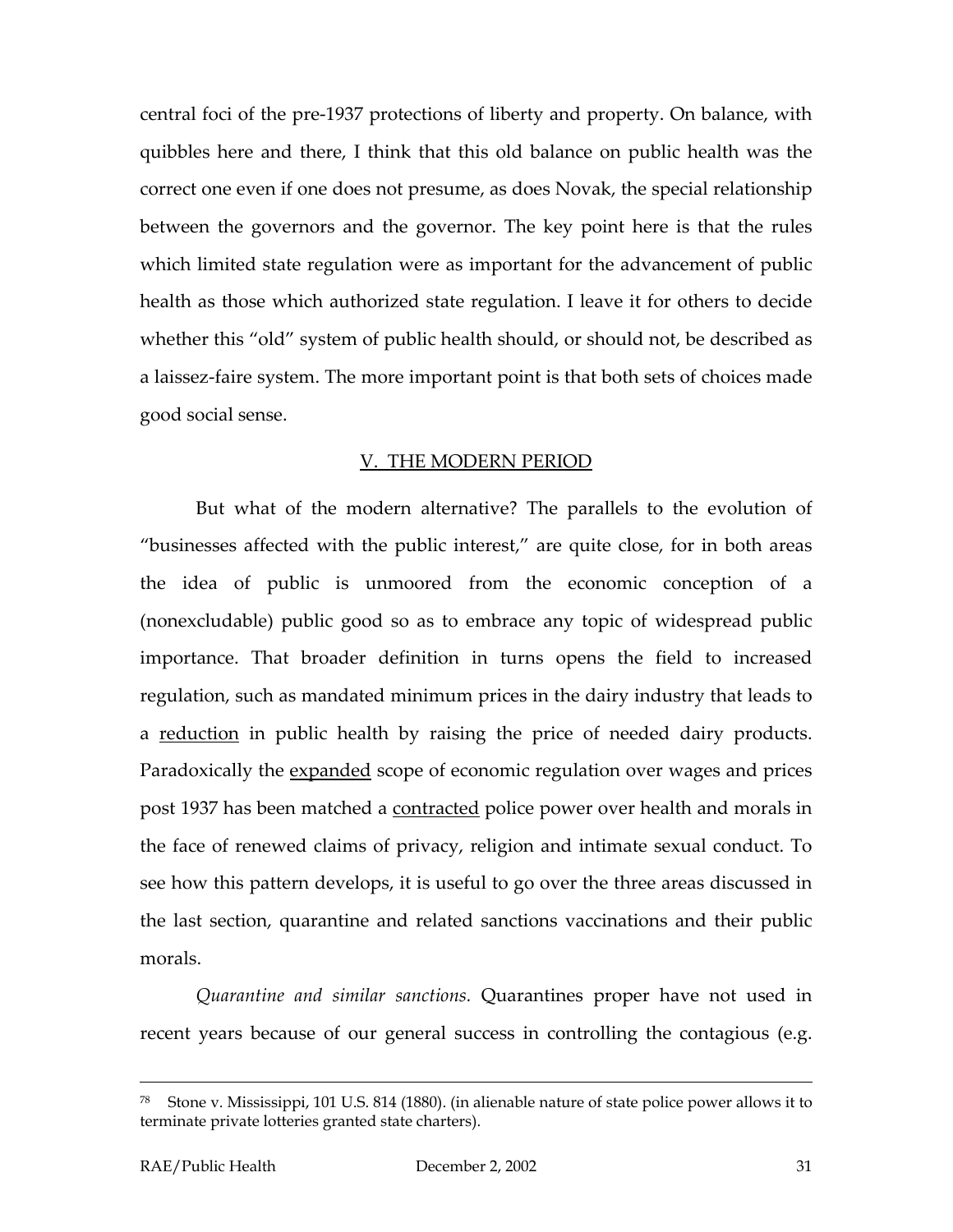airborne) diseases to which they are directed. The great scourge of the late 20th century in the United States and elsewhere has of course been AIDS, for which quarantine is overkill, since the disease is infectious but not contagious.[79](#page-33-0) In addition, once the existence of the disease is established, we can expect some natural private responses to slow its spread: individuals will become more selective in their choice of sexual partners, for example, and be more willing to take vaccines (if such are available) when the perceived risks are high.<sup>80</sup> It hardly follows, however, that all coercive public health measures are inappropriate becomes some private responses are available. The sexual transmission of AIDS depends on the frequency of sexual contacts with multiple partners. Transmission of disease is more likely in its latent stage, before either the carrier or his sexual partner is aware of the condition. In these circumstances, potential victims cannot take defensive measures, while infected persons could take extensive measures to disguise their condition. In this environment, which accurately describes the world of the early  $1980s<sub>5</sub>^{81}$  any systemic program that slows down that rate of sexual contact will slow down the spread of the disease, especially in the early years when the virus is at maximum potency.

Yet against this backdrop we see a continued effort to downplay the compulsory use of police power regulation to deal with the AIDS menace in the name of associational freedom. I can recall attending more than one workshop where the dominant theme was that AIDS was a medical and not a social problem, as if the disease could have ever gained a toehold if everyone were

<span id="page-33-0"></span> $79$  Quarantines are still used today in various settings. See, e.g. Melanie L McCall Comment: AIDS Quarantine Law in the International Community: Health and Safety Measures or Human Rights Violations?, 15 Loyola-Los Angeles Int'l. & Comp. L. J. 1001 (1993). And for tuberculosis, see Rosemary G. Reilly, Combating the Tuberculosis Epidemic: The Legality of Coercive Treatment Measures, 27 Colum J. L. & Soc. Probls. 101 (1993)

<span id="page-33-1"></span><sup>80</sup> For discussion of these measures, See, Thomas Philipson, Economic Epidemiology and Infectious Diseases, Handbook of Health Economics, Volume 1, 1761– (A.J. Culyer & J.P. Newhouse, eds. 2000).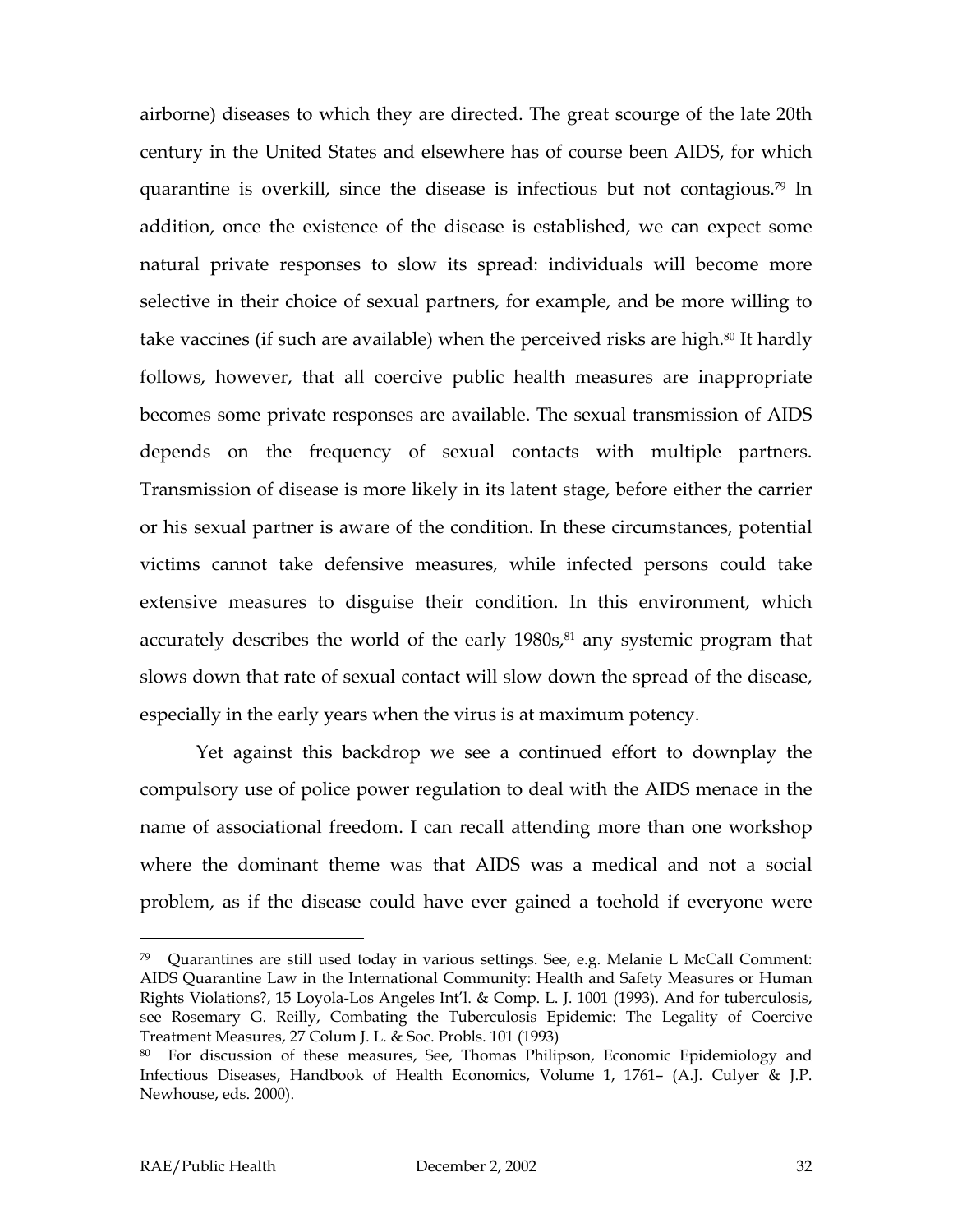<span id="page-34-1"></span>perfectly monogamous. The hard question is what forms of public intervention make sense when liberty interests are so clearly implicated.

Start with the bathhouses, where so much of AIDS spread in the initial stages. The traditional police power trinity of safety, health and morals could easily justify shutting down these (sinful) operations even without specific proof that they facilitate the transmission of a particular disease. But the modern view on this subject so magnifies the constitutional rights of intimate association,<sup>82</sup> that the public health measures can only be justified by clear showing of disease transmission— by which time it may well be too late.<sup>83</sup> The better approach, it appears, is to recognize that the frequent sexual contacts with multiple partners are always risky, no matter what the state of medical technology and disease awareness. Thus with AIDS it bears noting that one critical boost for this viral epidemic was the effective control via antibiotics of the various bacterial infections (e.g. syphilis) that might otherwise kill their hosts before the viral infections had a chance to spread more widely. It is well known that the use of antibiotics always has the unfortunate collateral consequence of hastening the mutation of a pathogen into more resistant forms. But it is equally true that the effective containment of one type of (bacterial) pathogen opens the door for second type of (viral) pathogen that is wholly impervious to the full range of current medical treatments. It is harsh, counterproductive and unwise to go after individual sexual practices, but the nineteenth century practice of targeting institutions that facilitate harmful interactions with adverse third-party health

<sup>&</sup>lt;sup>81</sup> For the career of the notorious Gaetan Dugas, see Randy Shilts, As the Band Played On (198 ).

<span id="page-34-0"></span><sup>&</sup>lt;sup>82</sup> See, e.g., Griswold v. Connecticut, 381 U.S. 479 (1965) (privacy in marriage); Eisenstadt v. Baird, 405 U.S. 438 (1972)(privacy in intimate relationships).

<sup>83</sup> Bowers v. Hardwick, 478 U.S. 186 (1986) deserves brief comment. By a five to four majority it rejected the view that the right of privacy contains a right of intimate association that insulates all actions of sodomy from criminal charges. The decision came over the passionate dissent of four justices, who lined up squarely behind that claim. See, e.g., Kenneth Karst, The Freedom of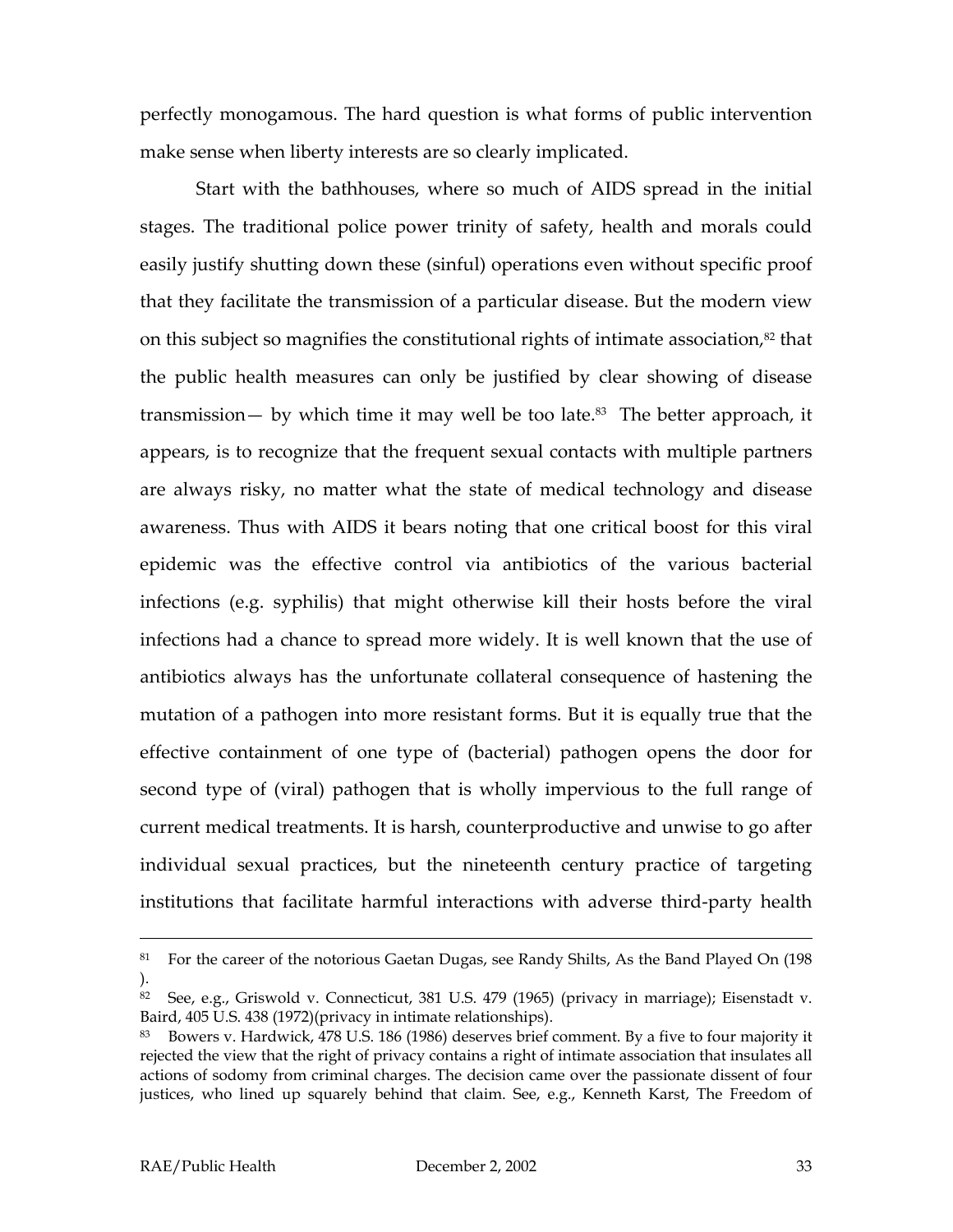effects does mark out a sensible compromise between our concern with individual liberties and the control of infectious diseases.

A second feature of the new response to AIDS also bears note: the invocation of powerful antidiscrimination norms for the benefit of individuals infected with AIDS, as regards employment, health insurance and the like. I know of no important nineteenth century regulation that ever imposed a duty to transact with others outside the common carrier settings. Even in that context the carrier was allowed as of right to exclude high-risk (e.g. unruly) customers who cost more to service than the norm. The system of rate regulation was designed to curb monopoly profits; it was not designed to introduce economic crosssubsidies between different classes of users. The modern use of the antidiscrimination principle has the commendable effect of offering assistance to people down on their luck. But it also has the regrettable dynamic effect of increasing the likelihood (by lowering the cost) that individuals will engage in these risky forms of conduct in the first place. In this regard, the inability of private individuals and firms <u>not</u> to deal with persons carrying compromises the long-term health of everyone else, both by increasing the expected prevalence of the disease and reducing their resources to counter it. When we put together the two sides of the equation, we see that direct regulation of health risks has been weakened, while the increased regulation of market transactions has been strengthened. Both these tendencies undermine public health in the broader sense of that term, even if these shortcomings in institutional design are masked in part by improvements in science and technology.

Finally, it is worth mentioning, if only briefly, that the new set of safety and health issues often relate to exposes to adverse conditions inside the firm, which are now regulated under OSHA, the Occupational Safety and Health Act.

Intimate Association, 89 Yale L.J. 624 (1980). The dissenters have won the war since 1986.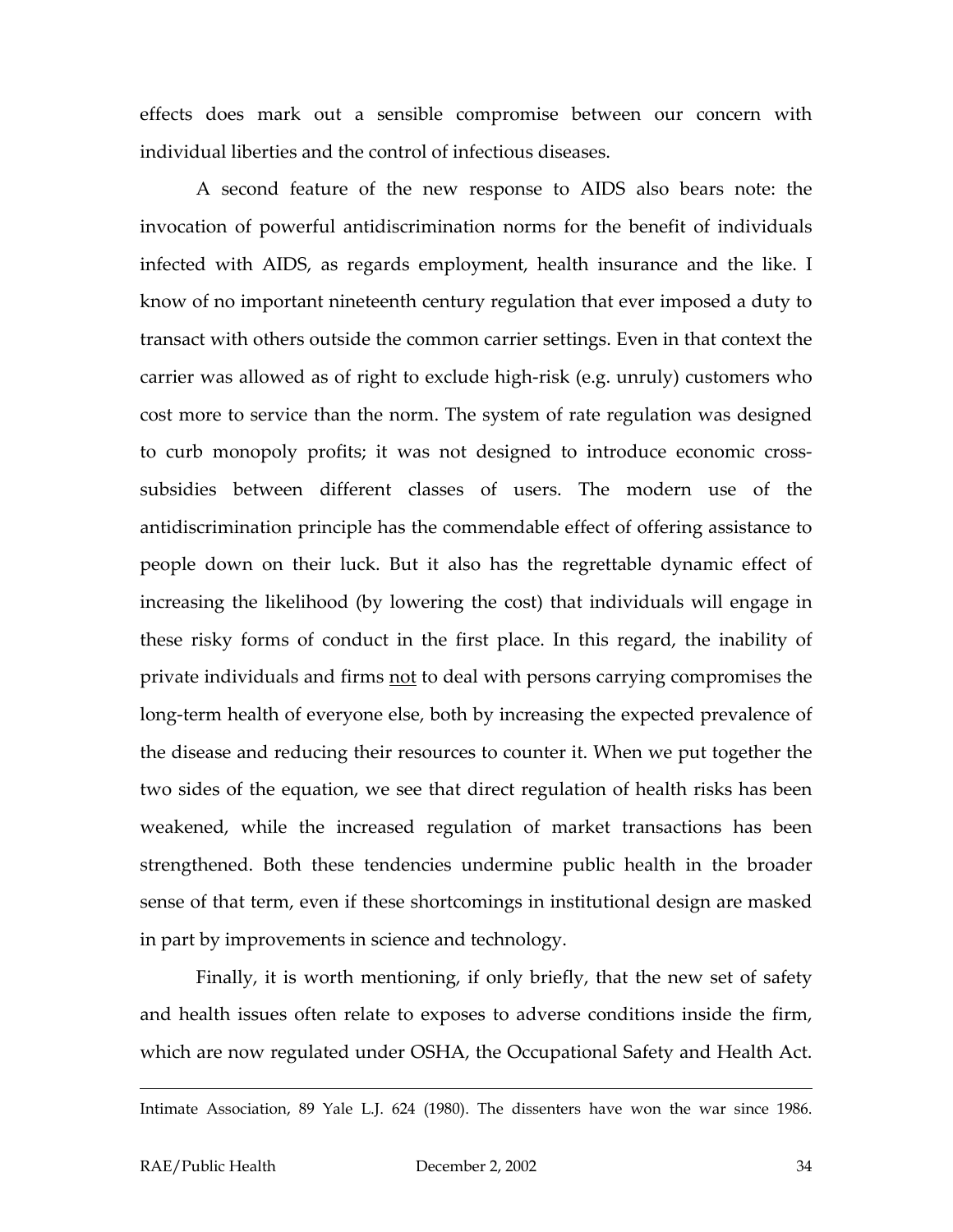In my view, the first response should be that these risks are also governed by contract, and thus do not require government intervention. Historically, that position was not adopted in the nineteenth century which routinely sustained legislation that overrode contracts on safety or health grounds.<sup>84</sup> So much was the undisputed premise of Lochner itself. But OSHA carries safety and health regulation within the firm to a degree unheard of in an earlier, owing to the increased power of surveillance that marks the modern age. But here again there are no free lunches. Constant regulation, often on a "worst case" basis, frequently does little to protect against the accidents and diseases that do matter, but much to divert resources that could be better spent elsewhere.<sup>85</sup> Just as with dairy products, ill-advised extensions of regulatory power are not simply financial issues. They also have a powerful, if negative, effect on health and safety.

The current responses to the traditional health perils, therefore, have been weakened. At the same time, it seems to this outsider as though the entire public health establishment is united around the proposition that massive public action should be taken to deal with the new "epidemics," such as obesity and diabetes.<sup>86</sup> Here the indisputable evidence shows that more people, both adult and infants, are overweight than before and that changes in diet and increases in exercise could go a long way to prevent obesity from undermining individual problem. But the use of the term "epidemic" is just the wrong way to think about this issue. There are no noncommunicable epidemics. I am not at greater risk for obesity because an increasing fraction of my neighbors are obese. Indeed an awareness of their perilous situation may spur me onto greater care in the

Prosecutions for sodomy will not take place no matter what the constitution requires.

<span id="page-36-0"></span><sup>84</sup> See, e.g., New York Central R.R. v. White, 243 U.S. 188 (1916).

<span id="page-36-1"></span><sup>&</sup>lt;sup>85</sup> For an early account of the dangers of regulation under the worst case principle, see Richard Zeckhauser, Regulation 1986.

<span id="page-36-2"></span><sup>86</sup> See, e.g., Thomas A. Wadden, Gardy D. Foster, Kelly D. Brownell, Obesity: Responding to the Global Epidemic, 70 J. Consulting and Clinical Psychology 510 (2002) (noting the positive association between obesity and diabetes).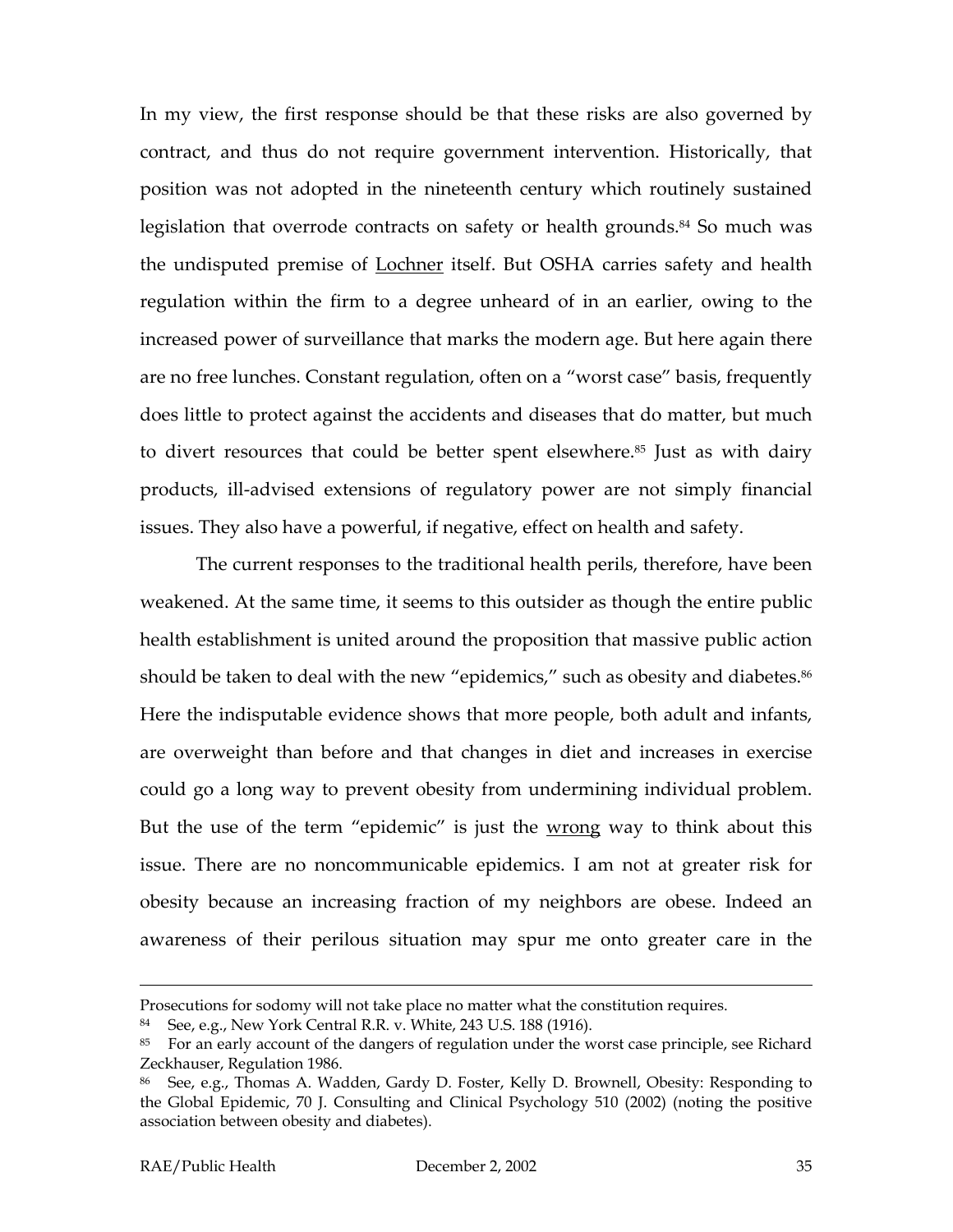conduct of my own life. The alarms over obesity make good sense if the message is that individuals have to worry about their personal health before they get sick, and should not think that medical care is a panacea that will bail them out no matter how they conduct their personal lives.

Yet the designation obesity as a public health epidemic is designed to signal that state coercion is appropriate, and it is just that connection that is missing here. Education and persuasion yes; but these can be supplied by private institutions and foundations, without government coercion, and even without government guidance and warnings, over what personal health targets should be and how they are best achieved. We need not face the specter that official tables of ideal weights ignore obvious differences in body type, age, and particular medical conditions. Indeed, here as elsewhere, there is good reason to fear that the increased levels of guaranteed health care works to undermine overall health levels. As with AIDS, the knowledge that one is protected against the adverse consequences of his own decisions by unwaivable insurance will increase to some uncertain extent the risks that individuals are prepared to tolerate.

Indeed today the major argument for extensive regulation of individual health practices comes from the government's role as the insurer of (first and) last resort, not from the fear of communicable diseases. Private insurers of course impose such conditions and can, ideally at least, back their preferences by canceling the coverage already provided. Yet the government here has made the coverage irrevocable, but has no willingness to impose explicit conditions that exclude people for dangerous habits (e.g. skydiving) or charge them differential rates for smoking or obesity. The language of epidemic suggest the need for a vigorous response akin to that of quarantine. What is probably needed is a weakening of the public safety net that induces harmful individual behaviors in the first event.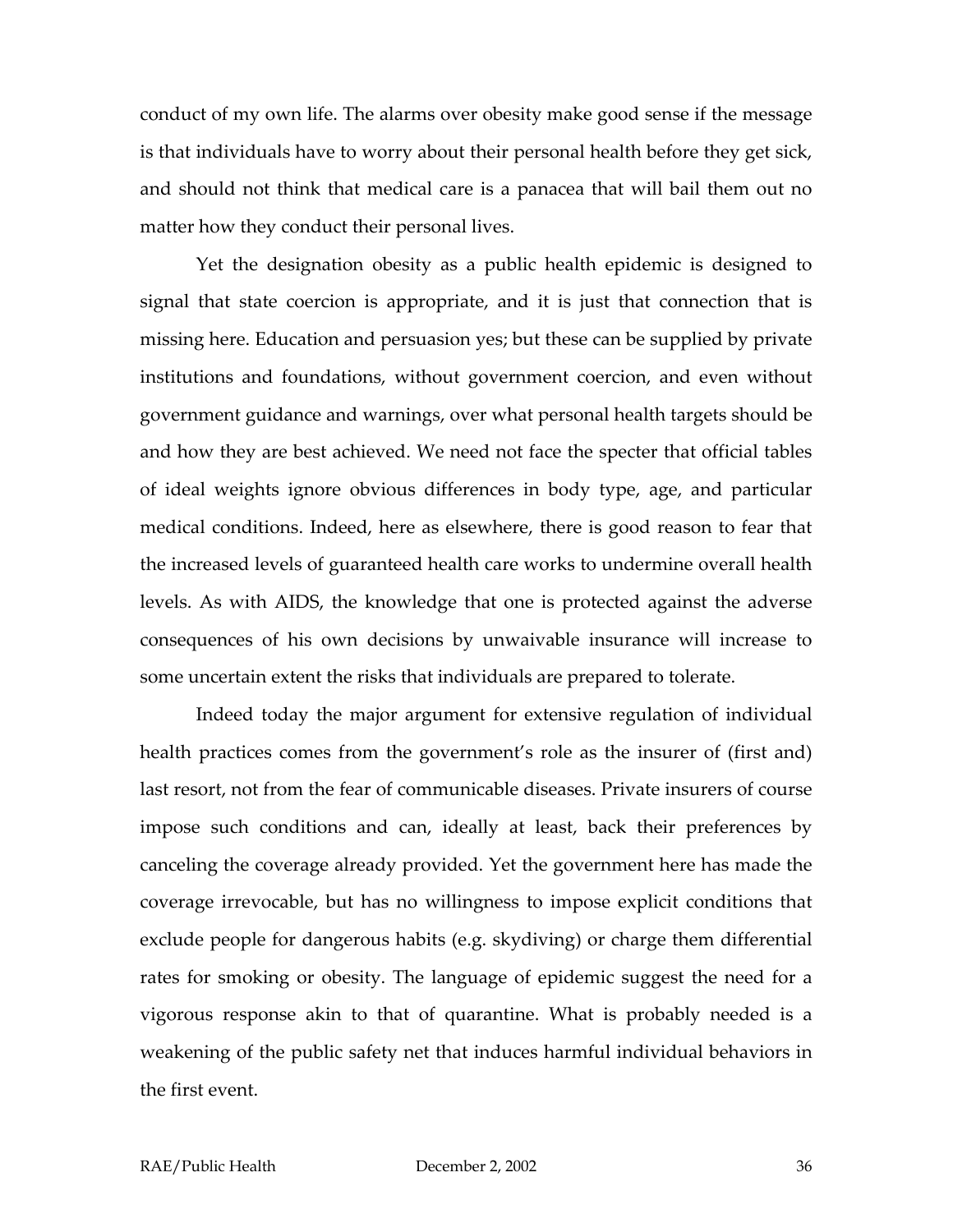In principle, this attention to personal health prior to medical treatment, which is the hallmark of the new public health, is not provide a case for government intervention, but only for personal diligence on these matters. The issue only becomes one of public concern, paradoxically, once the decision is made to supply publicly funded health care to take care of the conditions in question. The most dominant characteristic of major public health initiatives, such as Medicare and Medicaid, is that they make no effort to tailor premiums to perceived risks: smokers under Medicare do not have to pay a stated premium, as is often required by private insurers that retain the power to exclude individuals from coverage. The upshot of all this is that the risk of cross-subsidy introduced by the flat premium structure does supply the state with some financial justification to limit personal choices. Yet the daunting administrative task of deciding what restrictions to impose, and how to enforce them, has left all such efforts stillborn. The current system is one of unconditional government cross-subsidy. The safety net granted ex post looks only at one side of the problem: the response to illness once it occurs. But it ignores the second side of the problem: the increased frequency of adverse conditions. It is worth noting that life-expectancy increased more rapidly in the first half of the past century than the second. It is quite likely that these increases resulted from some combination of public health measures and improved medical treatment. But better roads and cars, safer workplaces, better and cheaper food also count in the overall figures. When all these are taken into account, my own deep suspicion is that the new public health is likely to reduce overall life expectancy.

*Vaccination.* The changes of the modern approach are also revealed with the full range of issues that surround vaccination programs. The major controversy over vaccinations in the pre-1937 period concerned their compulsory application. Typically, however, the theoretical issue was overshadowed the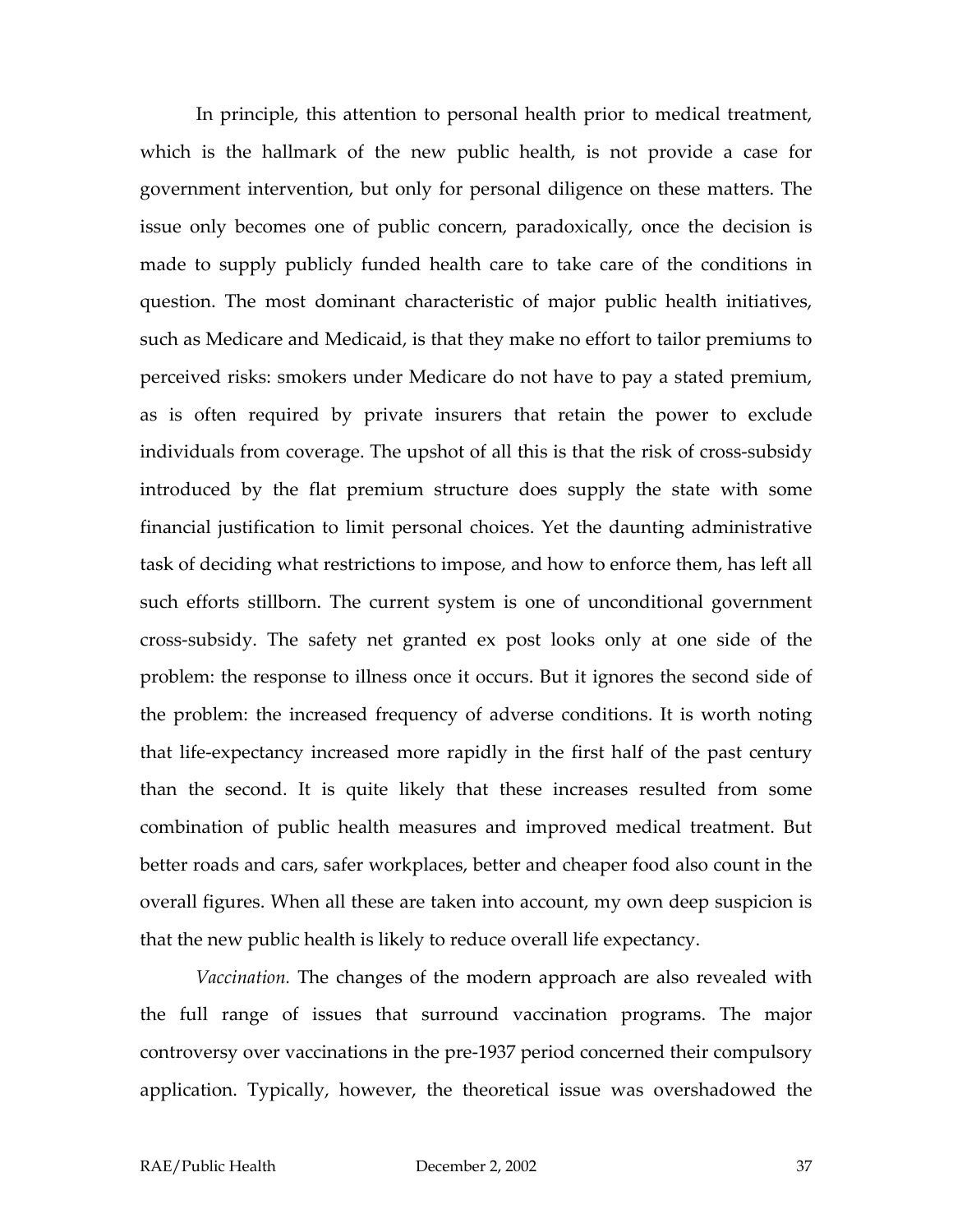simple fact that most people clamored for vaccines to spare themselves from horrible illnesses or death. The twentieth century eradicated small pox and has effectively contained the full range of communicable diseases—diphtheria, typhoid, yellow fever, and malaria, to name only a few—that were the scourges of the nineteenth century. The decline of the bacterial infections has ironically led to the rise of viral infections, of which AIDS is of course the most notable. Although small pox is the notable exception, the ability of any vaccination program to eradicate communicable diseases is, however, remote: the lower the perceived prevalence of the disease, the more likely it is that people will avoid the vaccine, which then gives the disease the opening to surge through the population, at which point vaccination rates increase—until the cycle repeats itself.[87](#page-39-0) 

In some cases the problem is still greater because of the genuine difficulty in figuring out when an epidemic might well occur. The difficulty is illustrated by the Swine Flu fiasco of the mid-1970s.<sup>88</sup> Haunted by the specter of the 1918 pandemic that killed over 20 million people, public health officials used spotty evidence to rush into an ill-conceived mass vaccination program for a swine flu outbreak that never occurred. The program was not compulsory, but then President Ford did what he could to promote the vaccine use, including being vaccinated with his family on national television. Vaccines, alas, are not foolproof. The swine flu vaccine led to a short-term increase in deaths followed by the widespread occurrence of the Guillian-Barré Syndrome, whose progressive paralysis results in death in five percent of the cases.

During the nineteenth century, no crash program of this magnitude could have been mounted at all. The legacy of the twentieth century's improved

<span id="page-39-0"></span><sup>87</sup> For a more detailed account, see Philipson, supra at 1768–73.

<span id="page-39-1"></span><sup>88</sup> For a detailed narrative, see Gina Kolata, Flu: The Story of the Great Influence Pandemic of 1918 and the Search for the Virus That Caused It 121–85 (1999).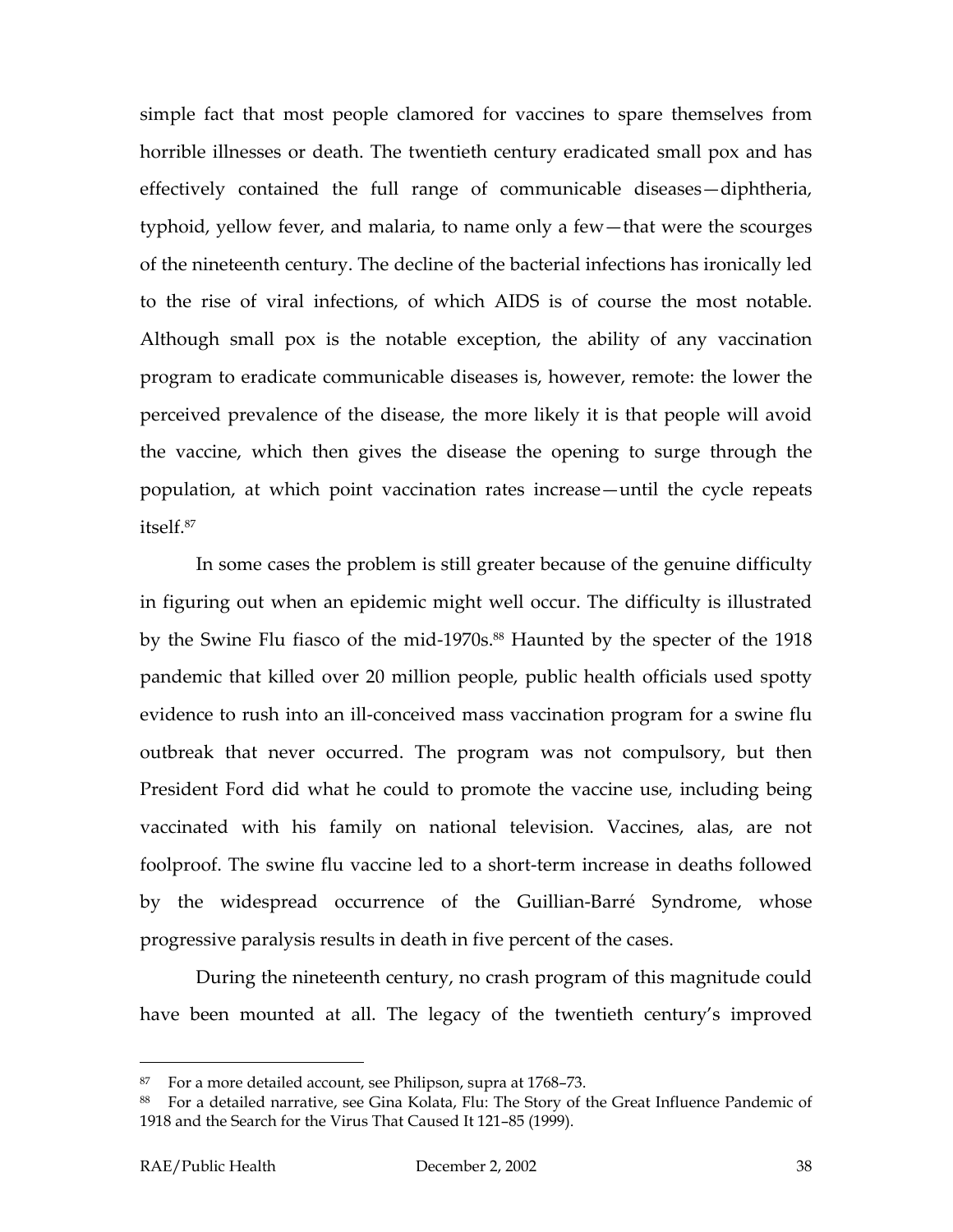infrastructure was a mass of liability suits based on the inadequate warnings supplied by the government as part of its program.<sup>89</sup> The drug companies were well aware of the risk of these suits, and they agreed to manufacture the vaccine on a crash basis only after the government took for itself all the risks associated with inadequate warnings.<sup>90</sup> The set of warnings for a large population that contains pregnant women, diabetics, heart disease, senior citizens, and so on is not easy to craft to meet the strict standards of modern products liability law. Those used were so woeful that the United States in litigation never defended their adequacy, but only resisted liability on such issues as causation and damages[.91](#page-40-2) In public health, the perils of moving too rapidly are as great as those of moving to slowly.

Vaccines, of course, are not only used in response to uncertain crises. Many vaccines, such as polio vaccines or DPT are clearly indicated in many circumstances, and in these cases the expansion of tort liability post-1968 has had negative public health implications. Before 1937, no doubt many vaccinations caused adverse side-effects, but I am aware of no case that sought recovery for the adverse consequences either from the physician or other party who administered the vaccine or from the firm that manufactured it. Two explanations account for the result. First, paradoxically, it is difficult to persuade any jury that human error is responsible for adverse consequences so long as technology is primitive. In order to hold some responsible for misconduct, a jury has to have conviction that it knows what proper conduct is, and how it would have made a difference in the case at hand. As Mark Grady has argued, only

<span id="page-40-0"></span><sup>89</sup> See, Davis v. Wyeth Laboratories, Inc., 399 F.2d 121 (9th Cir. 1968) (liability for Sabin vaccine); Reyes v. Wyeth Laboratories, Inc. 498 F.2d 1264 (5th Cir. 1974) (same).

<span id="page-40-1"></span>See, National Swine Flu Immunization Program of 1976, Pub. Law 94-380, 42 U.S.C. 247b. The statute in essence made the government the sole defendant in any direct product liability action, with remedies over against the drug suppliers only for breach of contract.

<span id="page-40-2"></span><sup>&</sup>lt;sup>91</sup> See, e.g., Overton v. United States, 619 F.2d 1299 (8th Cir. 1980); Unthank v. United States, 732 F.2d 1517 (10th Cir. 1984)..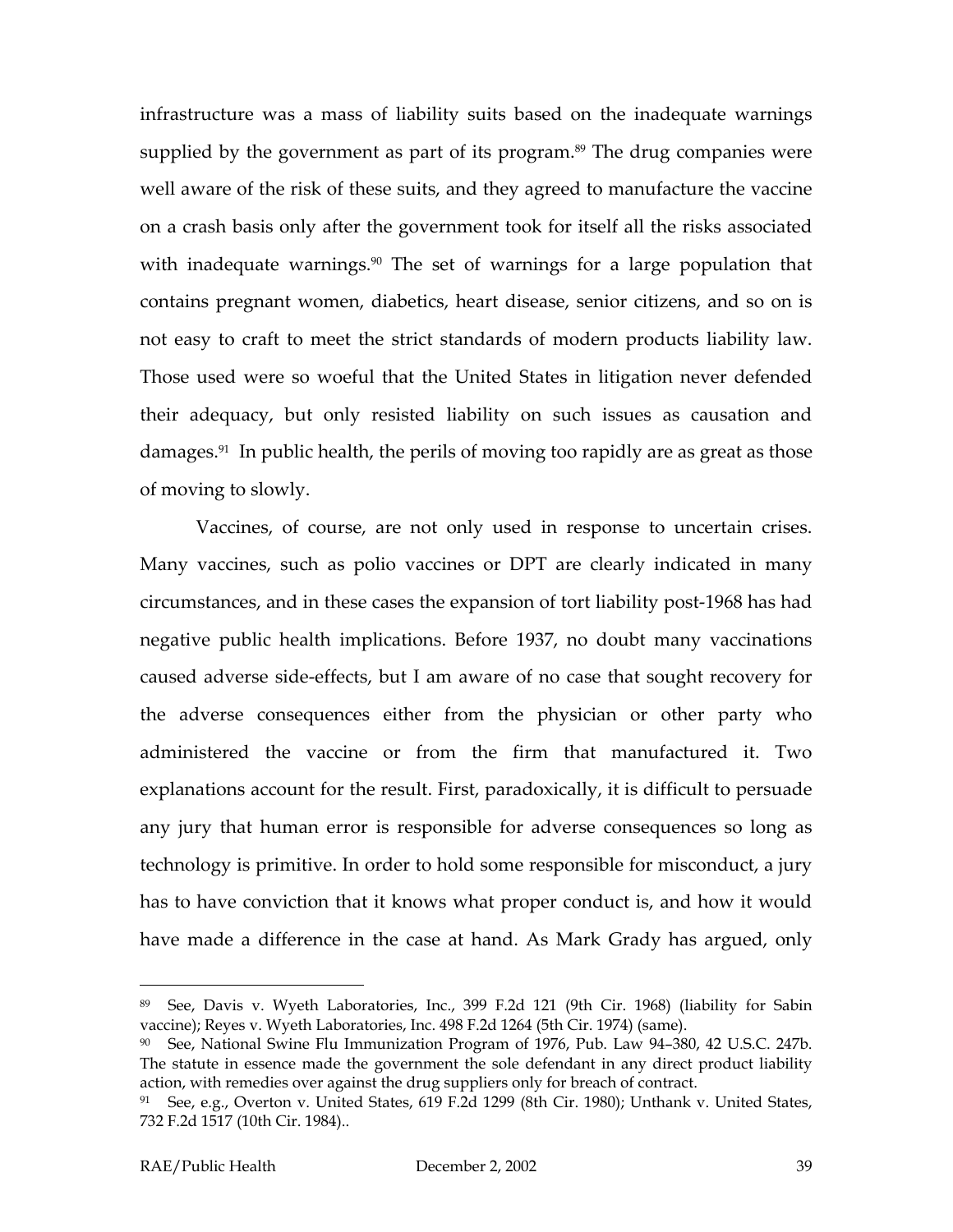when death in surgery or from vaccines cease to be commonplace does liability increase.<sup>92</sup> In addition, when laissez-faire principles had some influence on judicial behavior, it was easy to conclude that any vaccinated person had assumed the risk of vaccine injury.

Vaccination risks are, of course, not assumed wily-nilly by rational agents. But in many settings the overarching deal made perfectly good sense. If there were a one-in-ten chance of perishing from the disease, and a one-in-one thousand chance of suffering illness or even death from the vaccine itself, then by all means trade in a larger risk for a smaller one, even if you do not receive a dime in compensation for any harms that do occur.

Before the modern period, the sentiment helped shape the substantive law. As regards physicians, the usual rule of liability required proof of negligence (which in the nineteenth century was closer to gross negligence) to establish liability. In an age in which protocols for safe delivery of vaccines are hard to establish, this case simply cannot be made out. Suits against the manufacturer on the other hand were caught by the doctrine of privity, under which "remote" suppliers of goods could not be sued by parties injury from them unless they had known of the imminent danger of the product that they made.<sup>93</sup> The issue of vaccine safety was left to some mix between market forces and government regulation.

The legal situation had changed dramatically by the time the swine flu vaccine was prepared.<sup>94</sup> Matters of causation were, in principle, at least better understood, and the rise of the modern social welfare state had undermined the intellectual and emotional appeal of assumption of risk, both in popular thought

<span id="page-41-0"></span><sup>&</sup>lt;sup>92</sup> Mark Grady, Why are People Negligent? Technology, Nondurable Precautions, and the Medical Malpractice Explosion, 82 Nw. L.. Rev. 293 (1988).

<span id="page-41-1"></span><sup>93</sup> See for the classical exposition, Huset v. J.I. Case, 120 F. 865 (8th Cir. 1903).

<span id="page-41-2"></span> $94$  For a discussion of the evolution, see Richard A. Epstein, Modern Products Liability Law (1980).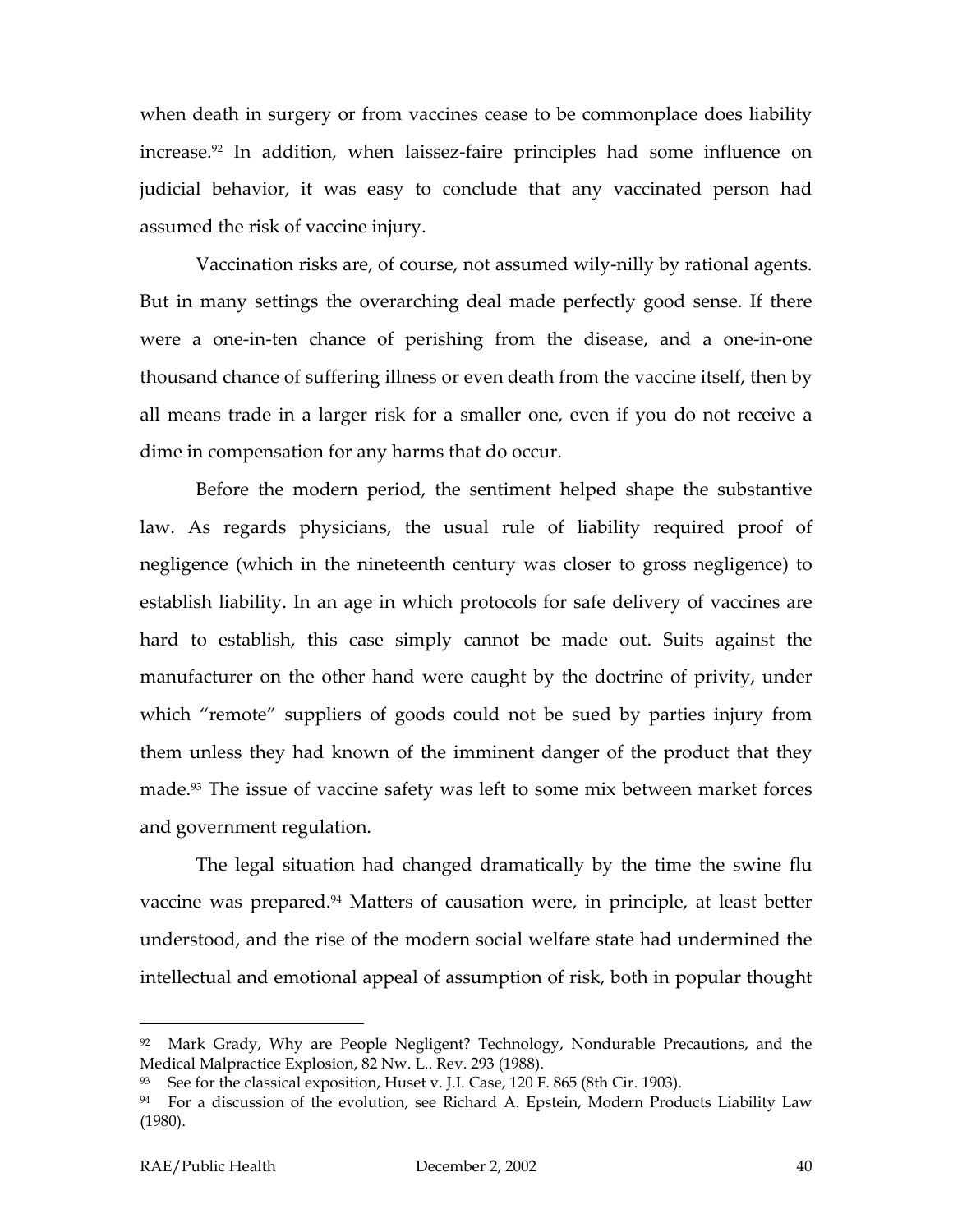and legal doctrine. In the previous several years, the courts had extended modern product liability theories to allow injured persons to bring suits direct against the vaccine manufacturer for its failure to warn of the dangerous side effects of the drug. The most obvious objection to many of these cases was that the vaccine did not cause the adverse reaction at all. In all likelihood the injured person had contracted the disease from nature before the vaccine had been administered. No matter. It was all a jury question, with this catch-22 scenario. The jury had to decide both the warning and the causation issues. If the vaccine did not cause the injury, then a manufacturer would have no duty to warn against side-effects that did not ensue. But once a jury was allowed, against the odds, to conclude that the vaccine did cause the injury, then by all means it was necessary to warn of these side effects. The false perception of the underlying medical situation reshaped the associated legal duties.

The results of this misattribution of harm has led to sharp increases in the price of vaccines, and a concomitant reduction in the availability[.95](#page-42-0) Let a vaccine reduce the incidence of death from 1,000 to 50 cases, and the manufacturer does not get credit for the 950 lives saved, but is charged a hefty sum for the 50 deaths that ensued. Building the cost of insurance for those losses back into the cost of the vaccine results in higher prices and shortages, as the legal system reacts as though the vaccine supplied had caused 50 deaths and saved no lives.<sup>96</sup> The only sensible way to respond to these risks is to allow for the vaccines to be administered with some protection against open-ended tort liability.<sup>97</sup> That could be done under in two ways.

<span id="page-42-0"></span><sup>&</sup>lt;sup>95</sup> See Richard Manning, Changing Rules of Tort Law and the Market for Childhood Vaccines, 37 J. Law & Econ. 247, 248 (1994) (price of DPT vaccine increased by over 2,000 percent, 96 percent of which goes to litigation costs).

<span id="page-42-1"></span><sup>96</sup> For some of the calculations of net benefit, see Peter Huber, Safety and the Second Best: The Hazards of Public Risk Management in the Courts, 85 Colum. L. Rev. 277 (1985).

<span id="page-42-2"></span> $97$  See, e.g., Paul Rubin, Tort Reform by Contract 62–63 (1993) Second edition.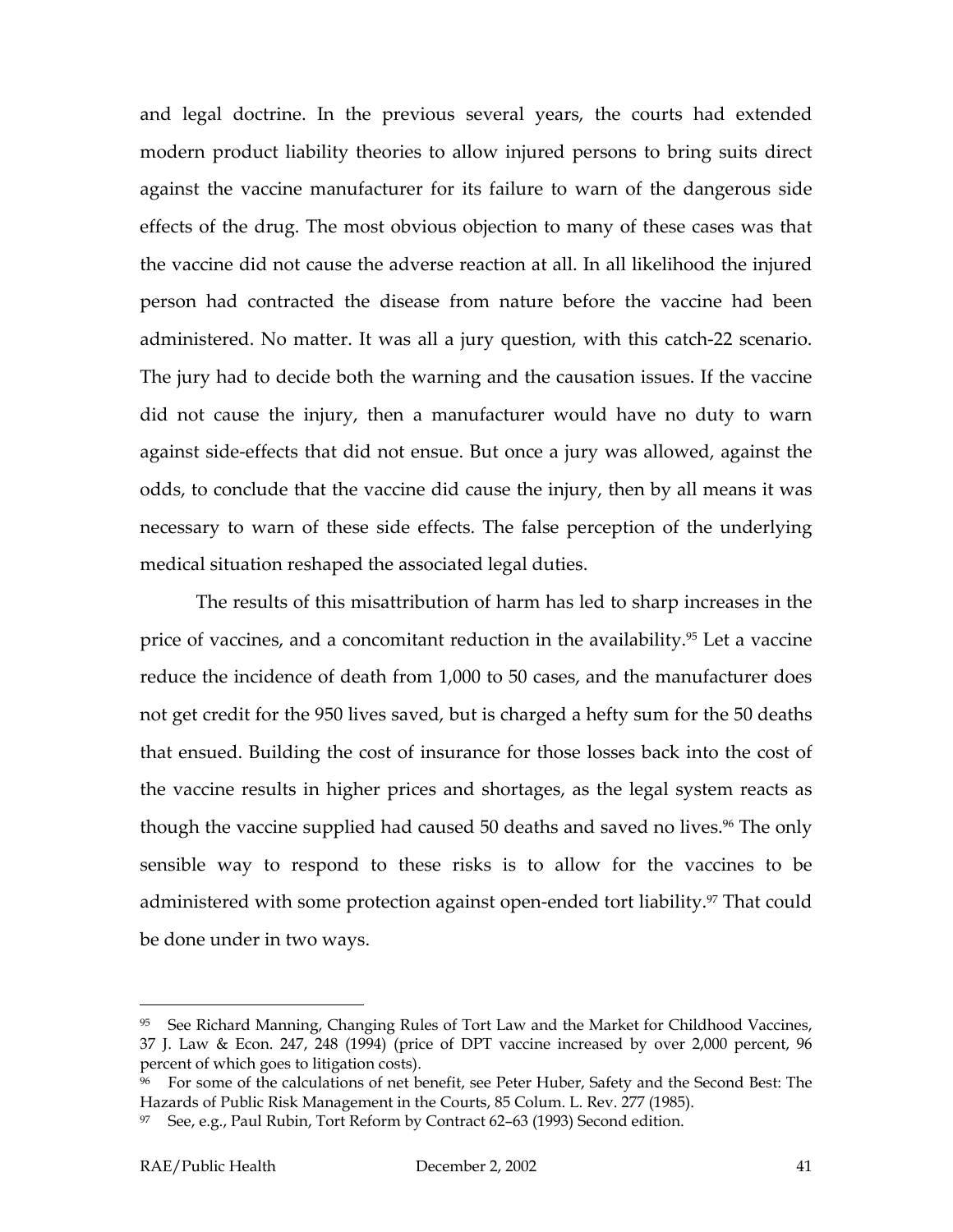First, the manufacturers could receive statutory protection against law suits, which on public health grounds trump any common law cause of action. That protection against liability could be paired with payment of some limited sum of money from a compensation fund for those individuals who are injured by the vaccine (assuming again that the causation issues can be resolved). But that outcome has never quite been reached. The closest response to the vast increase was the National Childhood Vaccine Act of 1986<sup>98</sup> which developed a complex no-fault system of compensation, capped at \$250,000, for persons injured through vaccines: individuals with certain specific symptoms within state time limits were entitled to sue. But the recovery under the Act is only elective, such that anyone who chooses to spurn recovery can sue for ordinary tort damages. On balance the number of cases that will be resolved under the program probably has reduced the overall level of exposure. But the dangers still remain: weak cases on liability will be funneled into the no-fault system, while the stronger cases under the tort law will remain outside of it. The response is halting and incomplete, at best.

Second, in the absence of statute, the vaccine recipients could be asked to waive their right of actions in order to receive the vaccine. That contractual waiver could be total, or, again, could be paired with some limited compensation for vaccine-induced harms. But the categorical rejection of both assumption of risk and freedom of contract has become an unchallenged article of faith in modern product liability litigation.<sup>99</sup> The now canonical view reads as follows: "Disclaimers and limitations of remedies by product sellers or other distributors, waivers by product purchasers, and other similar contractual exculpations, oral or written, do not bar or reduce otherwise valid product liability claims against

<span id="page-43-0"></span>citation

<span id="page-43-1"></span><sup>99</sup> See, Henningsen v. Bloomfield Motors, 161 A.2d 69 (N.J. 1960)(rejecting standard product warranties).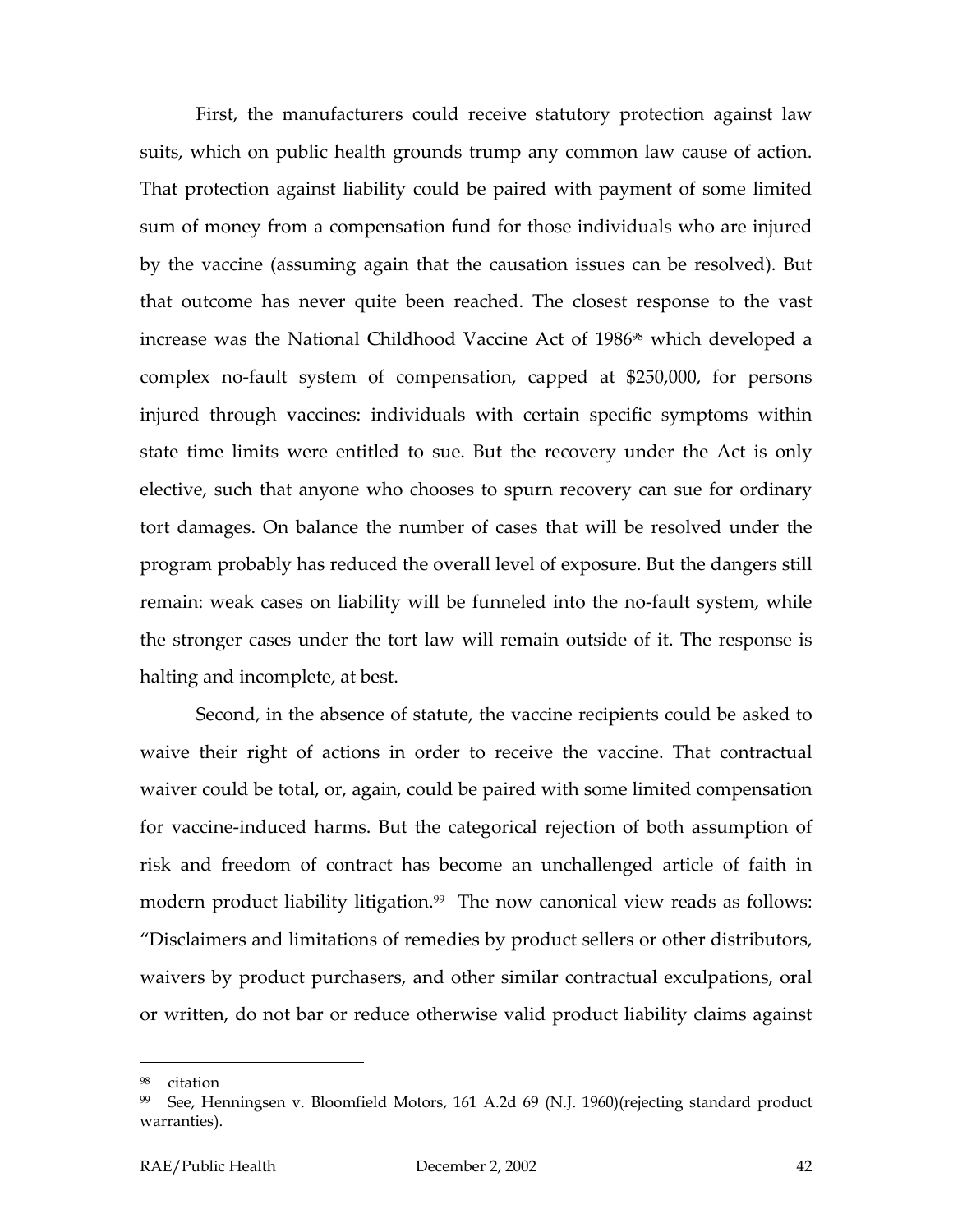sellers or other distributors of new products for harm to persons."<sup>100</sup> Why? "It is presumed that the ordinary product user or consumer lacks sufficient information and bargaining power to execute a fair contractual limitation of rights to recover." Markets never work because they always fail.

At this point we have come full circle. In my view, the restriction of (nineteenth century) principles of freedom of contract has strong adverse effects on overall health, by reducing the development and supply of needed vaccines and other pharmaceuticals that will be brought to market. Yet the standard public health treatises that expound the new public health undertake no discussion of the implicit trade-offs raised by this problem. Professor Gostin has a cursory summary of the evolution of strict liability of tort in product liability cases, but no examination of the specific liability issues that have arisen with respect to vaccines. The New Public Health treatise of Tulchinsky and Varavikova does not broach the question of tort liability and its relationship to freedom of contract at all. But the lesson still remains. The economic principles of scarcity have as their legal offshoot the principle of correlative rights and duties. No new rights can be created unless new duties are imposed. The issue is whether the imposition of tort liability, and the corresponding contraction of freedom of contract make sense in light of the dominant tendencies that they produce. Measured in lives saved, they do not.

*Public Morals.* The discussion of the modern view of public morals is implicit in what has already been said. The older view that unregulated sexual conduct was a public health risk that justified public coercion has been effectively silenced in modern discourse. Today the emphasis is heavily on voluntary compliance with various norms in the effort to reduce the spread of disease, such that various institutional responses to communicable diseases have

<span id="page-44-0"></span><sup>100</sup> Restatement (Third) of Products Liability. § 18.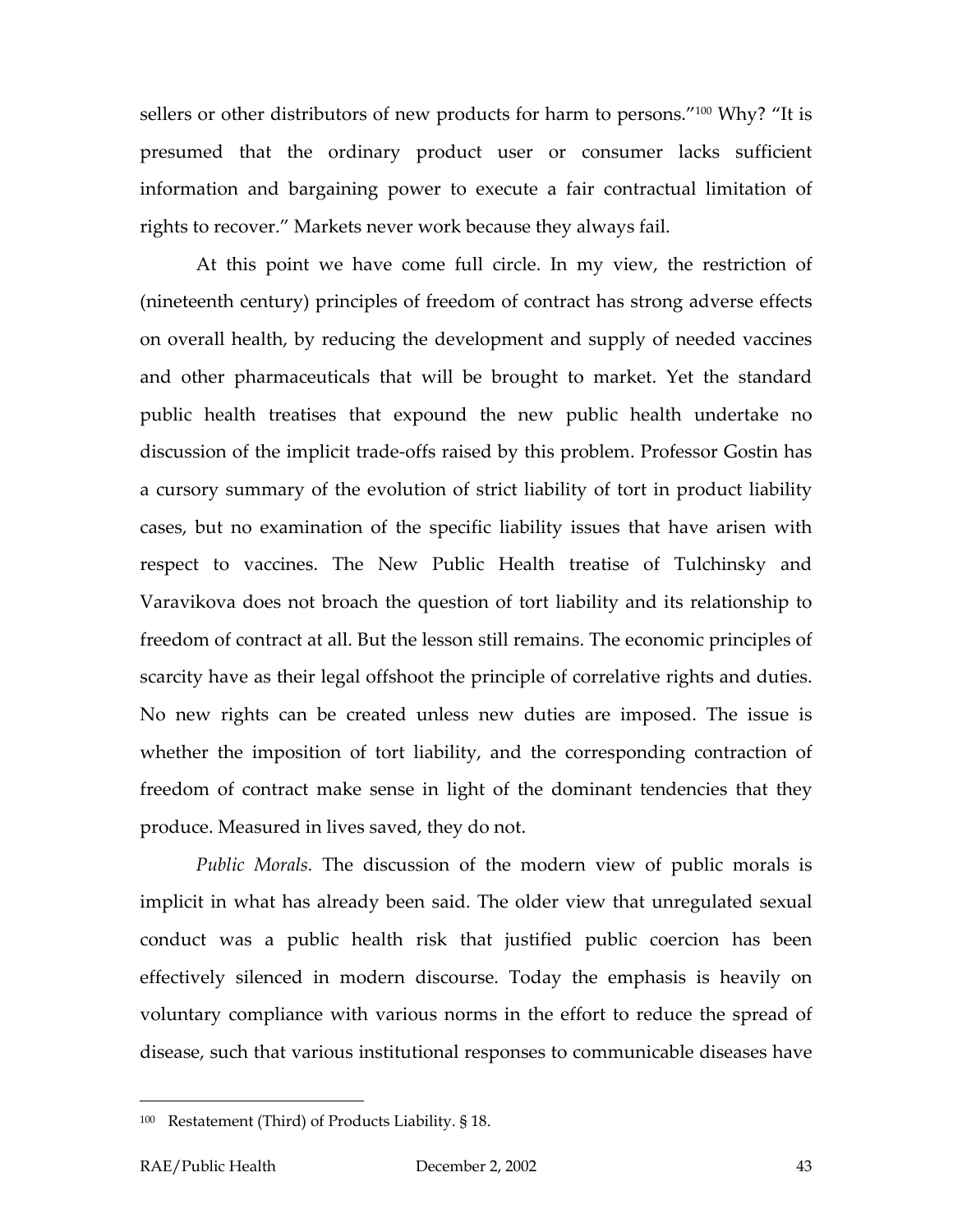been weakened when they are most needed: before the identification to the threat makes private responses sensible. The trade-offs here are no different from those associated with the modern concerns on the trade-off between liberty and security in a potential age of (bio)terrorism. Both liberty and regulation should be understood as principles designed to achieve overall human satisfaction. The glorification of liberty, even for a libertarian, is risky business when the specter of infectious diseases looms so large on the horizons. We should not forget the concerns of the old public health in the headlong rush to embrace the new.

#### VI. CONCLUSION

In one sense the debate over the proper collective response to public health offers but one arena in which to test the relative power of the classical liberal as opposed to the modern social welfare model of the state. Here too I think that the classical model outperforms its rivals. By stressing the importance of private wealth creation through private property and voluntary exchange, it gives individuals the resources that allow them to take effective individual measures to insure and promote their own health. By offering focused intervention on matters of communicable disease, it seeks to control externalities that private forces cannot resist. The two efforts are not unrelated. The increase in private wealth will result in a higher level of taxation to create the social infrastructure and environmental control systems needed to contain these public health risks in the first place.<sup>101</sup> Stated otherwise, these issues have to be examined from a comprehensive perspectives that understands the profound interactions between public health and private wealth creation. The old public health by choosing more focused targets for government intervention, showed a greater appreciation for these complex systematic effects.

<span id="page-45-0"></span> $101$  "Once per capita incomes get to abouty \$8,000 per year, nations start aggressively improving their environments." James K. Glassman, A Bright Idea in Development WSJ at A12, 9/6/02.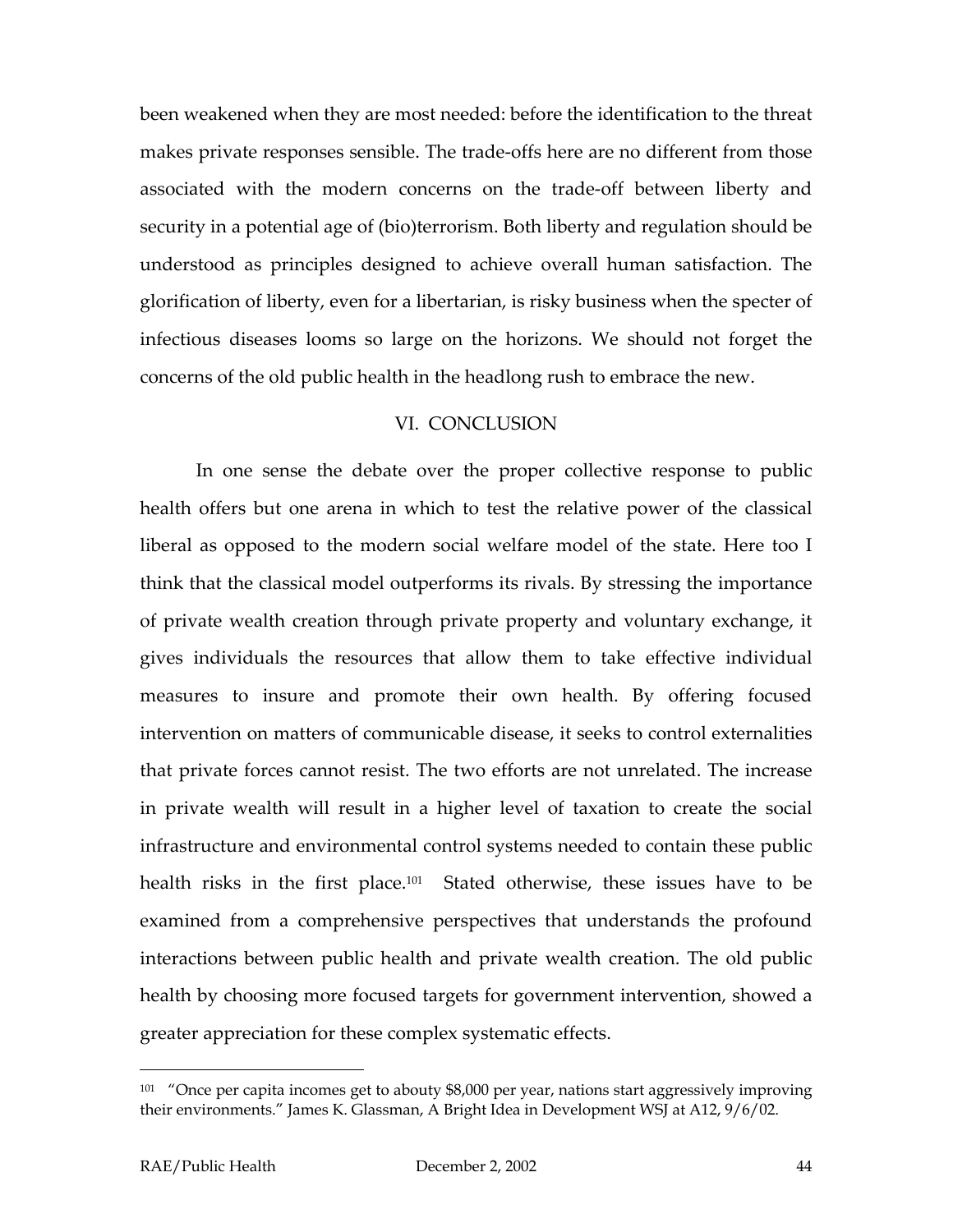Readers with comments should address them to:

Richard A. Epstein University of Chicago Law School 1111 East 60th Street Chicago, IL 60637 repstein@uchicago.edu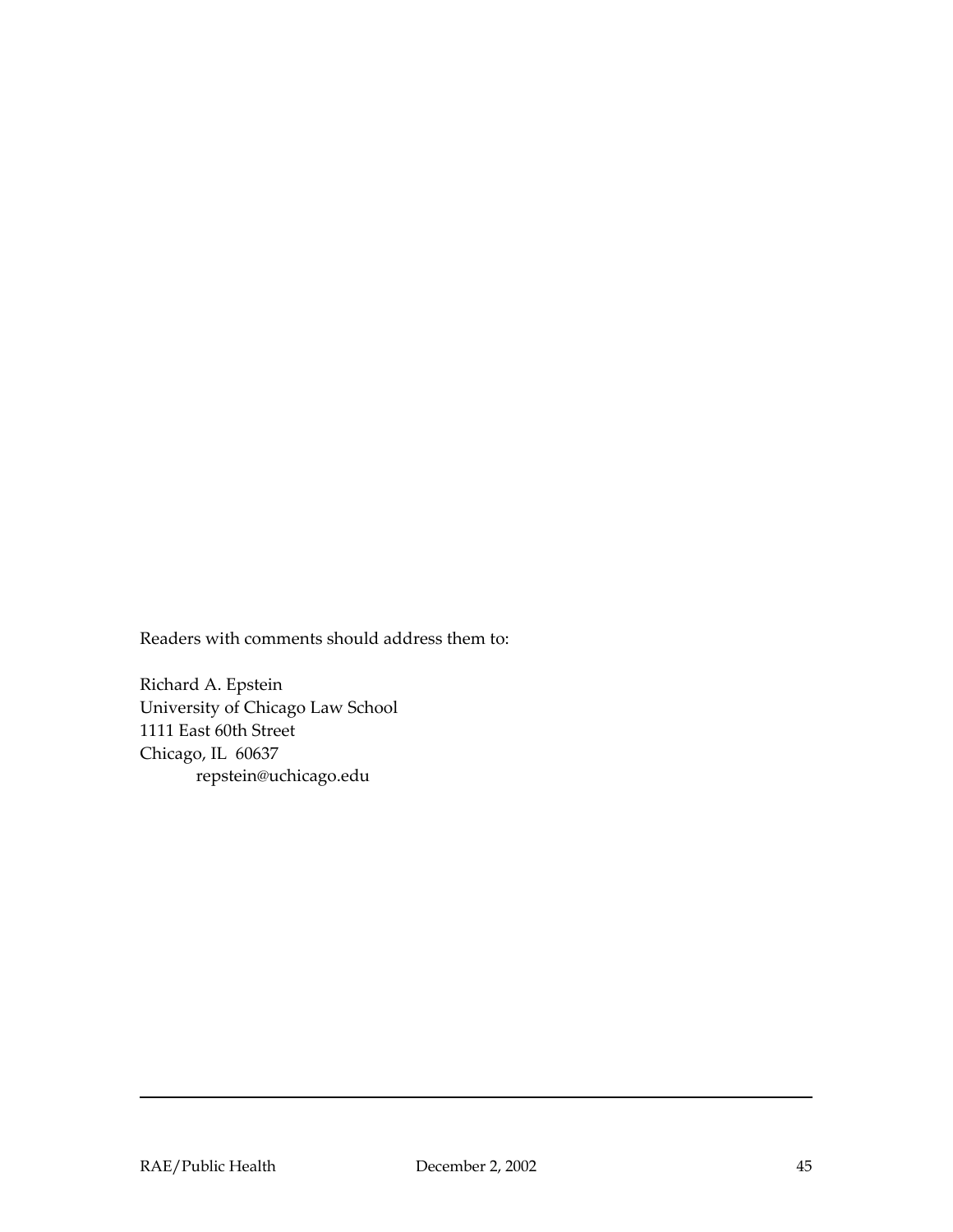#### Chicago Working Papers in Law and Economics (Second Series)

- 1. William M. Landes, Copyright Protection of Letters, Diaries and Other Unpublished Works: An Economic Approach (July 1991)
- 2. Richard A. Epstein, The Path to *The T. J. Hooper*: The Theory and History of Custom in the Law of Tort (August 1991)
- 3. Cass R. Sunstein, On Property and Constitutionalism (September 1991)
- 4. Richard A. Posner, Blackmail, Privacy, and Freedom of Contract (February 1992)
- 5. Randal C. Picker, Security Interests, Misbehavior, and Common Pools (February 1992)
- 6. Tomas J. Philipson & Richard A. Posner, Optimal Regulation of AIDS (April 1992)
- 7. Douglas G. Baird, Revisiting Auctions in Chapter 11 (April 1992)
- 8. William M. Landes, Sequential versus Unitary Trials: An Economic Analysis (July 1992)
- 9. William M. Landes & Richard A. Posner, The Influence of Economics on Law: A Quantitative Study (August 1992)
- 10. Alan O. Sykes, The Welfare Economics of Immigration Law: A Theoretical Survey With An Analysis of U.S. Policy (September 1992)
- 11. Douglas G. Baird, 1992 Katz Lecture: Reconstructing Contracts (November 1992)
- 12. Gary S. Becker, The Economic Way of Looking at Life (January 1993)
- 13. J. Mark Ramseyer, Credibly Committing to Efficiency Wages: Cotton Spinning Cartels in Imperial Japan (March 1993)
- 14. Cass R. Sunstein, Endogenous Preferences, Environmental Law (April 1993)
- 15. Richard A. Posner, What Do Judges and Justices Maximize? (The Same Thing Everyone Else Does) (April 1993)
- 16. Lucian Arye Bebchuk and Randal C. Picker, Bankruptcy Rules, Managerial Entrenchment, and Firm-Specific Human Capital (August 1993)
- 17. J. Mark Ramseyer, Explicit Reasons for Implicit Contracts: The Legal Logic to the Japanese Main Bank System (August 1993)
- 18. William M. Landes and Richard A. Posner, The Economics of Anticipatory Adjudication (September 1993)
- 19. Kenneth W. Dam, The Economic Underpinnings of Patent Law (September 1993)
- 20. Alan O. Sykes, An Introduction to Regression Analysis (October 1993)
- 21. Richard A. Epstein, The Ubiquity of the Benefit Principle (March 1994)
- 22. Randal C. Picker, An Introduction to Game Theory and the Law (June 1994)
- 23. William M. Landes, Counterclaims: An Economic Analysis (June 1994)
- 24. J. Mark Ramseyer, The Market for Children: Evidence from Early Modern Japan (August 1994)
- 25. Robert H. Gertner and Geoffrey P. Miller, Settlement Escrows (August 1994)
- 26. Kenneth W. Dam, Some Economic Considerations in the Intellectual Property Protection of Software (August 1994)
- 27. Cass R. Sunstein, Rules and Rulelessness, (October 1994)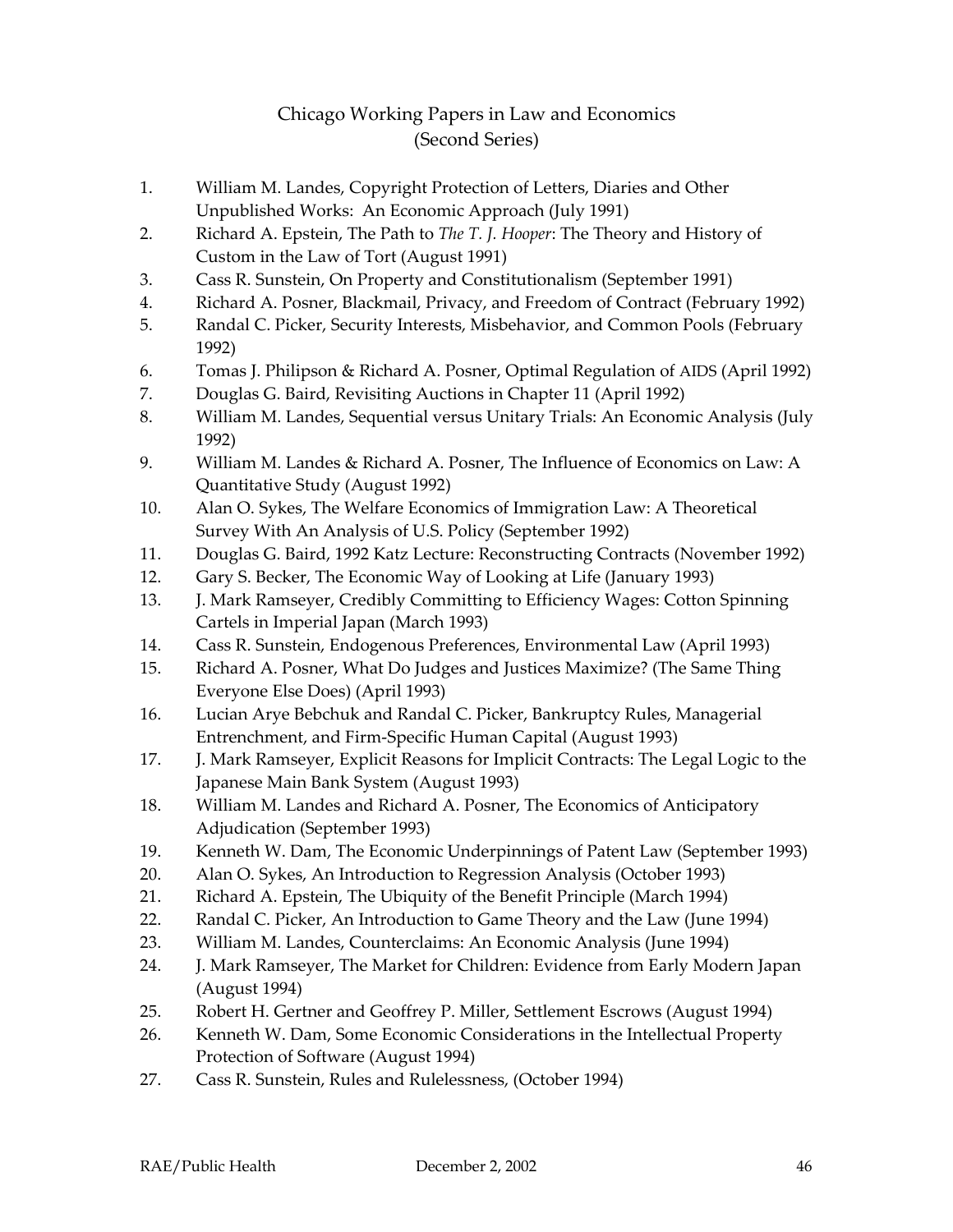- 28. David Friedman, More Justice for Less Money: A Step Beyond *Cimino* (December 1994)
- 29. Daniel Shaviro, Budget Deficits and the Intergenerational Distribution of Lifetime Consumption (January 1995)
- 30. Douglas G. Baird, The Law and Economics of Contract Damages (February 1995)
- 31. Daniel Kessler, Thomas Meites, and Geoffrey P. Miller, Explaining Deviations from the Fifty Percent Rule: A Multimodal Approach to the Selection of Cases for Litigation (March 1995)
- 32. Geoffrey P. Miller, Das Kapital: Solvency Regulation of the American Business Enterprise (April 1995)
- 33. Richard Craswell, Freedom of Contract (August 1995)
- 34. J. Mark Ramseyer, Public Choice (November 1995)
- 35. Kenneth W. Dam, Intellectual Property in an Age of Software and Biotechnology (November 1995)
- 36. Cass R. Sunstein, Social Norms and Social Roles (January 1996)
- 37. J. Mark Ramseyer and Eric B. Rasmusen, Judicial Independence in Civil Law Regimes: Econometrics from Japan (January 1996)
- 38. Richard A. Epstein, Transaction Costs and Property Rights: Or Do Good Fences Make Good Neighbors? (March 1996)
- 39. Cass R. Sunstein, The Cost-Benefit State (May 1996)
- 40. William M. Landes and Richard A. Posner, The Economics of Legal Disputes Over the Ownership of Works of Art and Other Collectibles (July 1996)
- 41. John R. Lott, Jr. and David B. Mustard, Crime, Deterrence, and Right-to-Carry Concealed Handguns (August 1996)
- 42. Cass R. Sunstein, Health-Health Tradeoffs (September 1996)
- 43. G. Baird, The Hidden Virtues of Chapter 11: An Overview of the Law and Economics of Financially Distressed Firms (March 1997)
- 44. Richard A. Posner, Community, Wealth, and Equality (March 1997)
- 45. William M. Landes, The Art of Law and Economics: An Autobiographical Essay (March 1997)
- 46. Cass R. Sunstein, Behavioral Analysis of Law (April 1997)
- 47. John R. Lott, Jr. and Kermit Daniel, Term Limits and Electoral Competitiveness: Evidence from California=s State Legislative Races (May 1997)
- 48. Randal C. Picker, Simple Games in a Complex World: A Generative Approach to the Adoption of Norms (June 1997)
- 49. Richard A. Epstein, Contracts Small and Contracts Large: Contract Law through the Lens of Laissez-Faire (August 1997)
- 50. Cass R. Sunstein, Daniel Kahneman, and David Schkade, Assessing Punitive Damages (with Notes on Cognition and Valuation in Law) (December 1997)
- 51. William M. Landes, Lawrence Lessig, and Michael E. Solimine, Judicial Influence: A Citation Analysis of Federal Courts of Appeals Judges (January 1998)
- 52. John R. Lott, Jr., A Simple Explanation for Why Campaign Expenditures are Increasing: The Government is Getting Bigger (February 1998)
- 53. Richard A. Posner, Values and Consequences: An Introduction to Economic Analysis of Law (March 1998)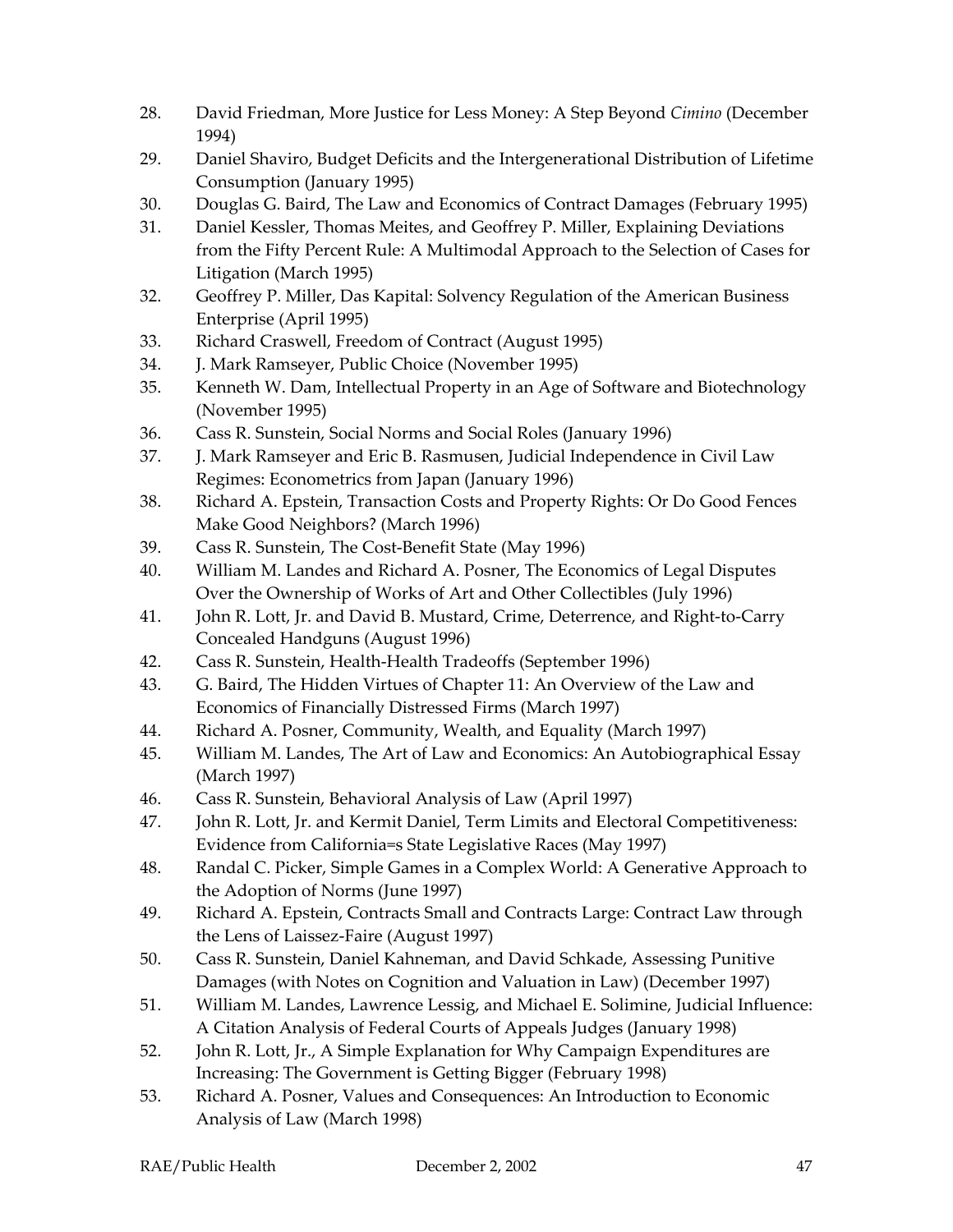- 54. Denise DiPasquale and Edward L. Glaeser, Incentives and Social Capital: Are Homeowners Better Citizens? (April 1998)
- 55. Christine Jolls, Cass R. Sunstein, and Richard Thaler, A Behavioral Approach to Law and Economics (May 1998)
- 56. John R. Lott, Jr., Does a Helping Hand Put Others At Risk?: Affirmative Action, Police Departments, and Crime (May 1998)
- 57. Cass R. Sunstein and Edna Ullmann-Margalit, Second-Order Decisions (June 1998)
- 58. Jonathan M. Karpoff and John R. Lott, Jr., Punitive Damages: Their Determinants, Effects on Firm Value, and the Impact of Supreme Court and Congressional Attempts to Limit Awards (July 1998)
- 59. Kenneth W. Dam, Self-Help in the Digital Jungle (August 1998)
- 60. John R. Lott, Jr., How Dramatically Did Women=s Suffrage Change the Size and Scope of Government? (September 1998)
- 61. Kevin A. Kordana and Eric A. Posner, A Positive Theory of Chapter 11 (October 1998)
- 62. David A. Weisbach, Line Drawing, Doctrine, and Efficiency in the Tax Law (November 1998)
- 63. Jack L. Goldsmith and Eric A. Posner, A Theory of Customary International Law (November 1998)
- 64. John R. Lott, Jr., Public Schooling, Indoctrination, and Totalitarianism (December 1998)
- 65. Cass R. Sunstein, Private Broadcasters and the Public Interest: Notes Toward A AThird Way@ (January 1999)
- 66. Richard A. Posner, An Economic Approach to the Law of Evidence (February 1999)
- 67. Yannis Bakos, Erik Brynjolfsson, Douglas Lichtman, Shared Information Goods (February 1999)
- 68. Kenneth W. Dam, Intellectual Property and the Academic Enterprise (February 1999)
- 69. Gertrud M. Fremling and Richard A. Posner, Status Signaling and the Law, with Particular Application to Sexual Harassment (March 1999)
- 70. Cass R. Sunstein, Must Formalism Be Defended Empirically? (March 1999)
- 71. Jonathan M. Karpoff, John R. Lott, Jr., and Graeme Rankine, Environmental Violations, Legal Penalties, and Reputation Costs (March 1999)
- 72. Matthew D. Adler and Eric A. Posner, Rethinking Cost-Benefit Analysis (April 1999)
- 73. John R. Lott, Jr. and William M. Landes, Multiple Victim Public Shooting, Bombings, and Right-to-Carry Concealed Handgun Laws: Contrasting Private and Public Law Enforcement (April 1999)
- 74. Lisa Bernstein, The Questionable Empirical Basis of Article 2=s Incorporation Strategy: A Preliminary Study (May 1999)
- 75. Richard A. Epstein, Deconstructing Privacy: and Putting It Back Together Again (May 1999)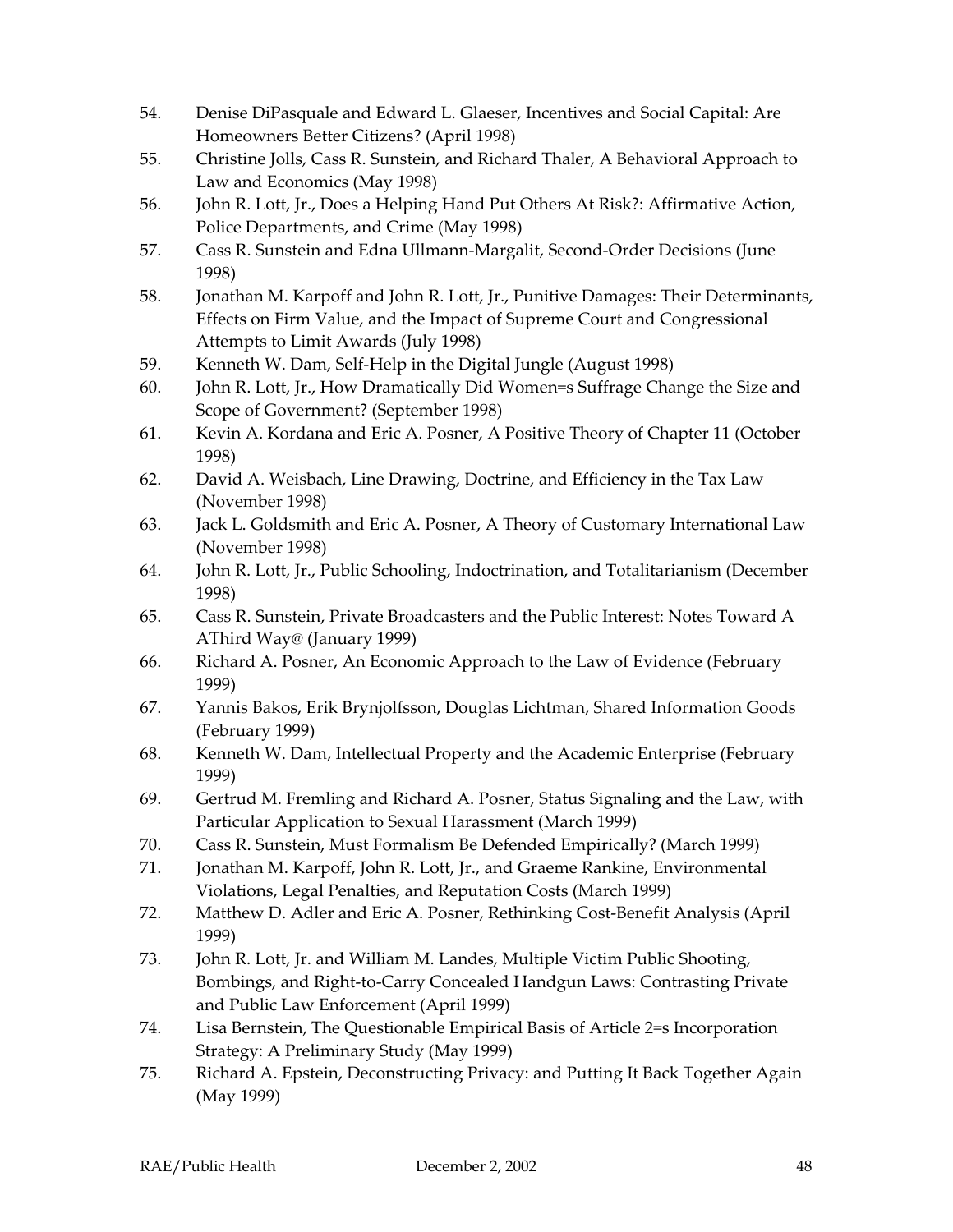- 76. William M. Landes, Winning the Art Lottery: The Economic Returns to the Ganz Collection (May 1999)
- 77. Cass R. Sunstein, David Schkade, and Daniel Kahneman, Do People Want Optimal Deterrence? (June 1999)
- 78. Tomas J. Philipson and Richard A. Posner, The Long-Run Growth in Obesity as a Function of Technological Change (June 1999)
- 79. David A. Weisbach, Ironing Out the Flat Tax (August 1999)
- 80. Eric A. Posner, A Theory of Contract Law under Conditions of Radical Judicial Error (August 1999)
- 81. David Schkade, Cass R. Sunstein, and Daniel Kahneman, Are Juries Less Erratic than Individuals? Deliberation, Polarization, and Punitive Damages (September 1999)
- 82. Cass R. Sunstein, Nondelegation Canons (September 1999)
- 83. Richard A. Posner, The Theory and Practice of Citations Analysis, with Special Reference to Law and Economics (September 1999)
- 84. Randal C. Picker, Regulating Network Industries: A Look at *Intel* (October 1999)
- 85. Cass R. Sunstein, Cognition and Cost-Benefit Analysis (October 1999)
- 86. Douglas G. Baird and Edward R. Morrison, Optimal Timing and Legal Decisionmaking: The Case of the Liquidation Decision in Bankruptcy (October 1999)
- 87. Gertrud M. Fremling and Richard A. Posner, Market Signaling of Personal Characteristics (November 1999)
- 88. Matthew D. Adler and Eric A. Posner, Implementing Cost-Benefit Analysis When Preferences Are Distorted (November 1999)
- 89. Richard A. Posner, Orwell versus Huxley: Economics, Technology, Privacy, and Satire (November 1999)
- 90. David A. Weisbach, Should the Tax Law Require Current Accrual of Interest on Derivative Financial Instruments? (December 1999)
- 91. Cass R. Sunstein, The Law of Group Polarization (December 1999)
- 92. Eric A. Posner, Agency Models in Law and Economics (January 2000)
- 93. Karen Eggleston, Eric A. Posner, and Richard Zeckhauser, Simplicity and Complexity in Contracts (January 2000)
- 94. Douglas G. Baird and Robert K. Rasmussen, Boyd=s Legacy and Blackstone=s Ghost (February 2000)
- 95. David Schkade, Cass R. Sunstein, Daniel Kahneman, Deliberating about Dollars: The Severity Shift (February 2000)
- 96. Richard A. Posner and Eric B. Rasmusen, Creating and Enforcing Norms, with Special Reference to Sanctions (March 2000)
- 97. Douglas Lichtman, Property Rights in Emerging Platform Technologies (April 2000)
- 98. Cass R. Sunstein and Edna Ullmann-Margalit, Solidarity in Consumption (May 2000)
- 99. David A. Weisbach, An Economic Analysis of Anti-Tax Avoidance Laws (May 2000, revised May 2002)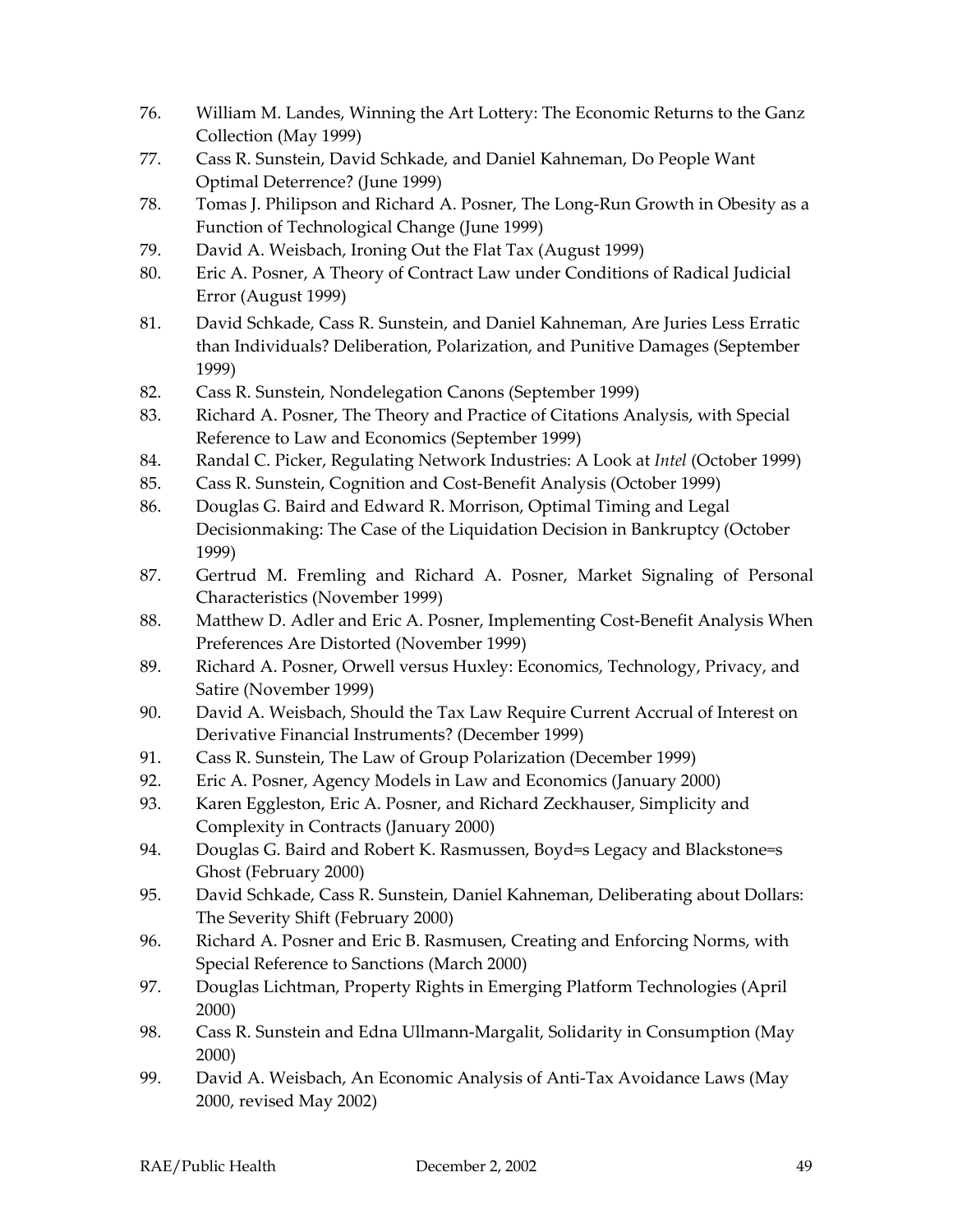- 100. Cass R. Sunstein, Human Behavior and the Law of Work (June 2000)
- 101. William M. Landes and Richard A. Posner, Harmless Error (June 2000)
- 102. Robert H. Frank and Cass R. Sunstein, Cost-Benefit Analysis and Relative Position (August 2000)
- 103. Eric A. Posner, Law and the Emotions (September 2000)
- 104. Cass R. Sunstein, Cost-Benefit Default Principles (October 2000)
- 105. Jack Goldsmith and Alan Sykes, The Dormant Commerce Clause and the Internet (November 2000)
- 106. Richard A. Posner, Antitrust in the New Economy (November 2000)
- 107. Douglas Lichtman, Scott Baker, and Kate Kraus, Strategic Disclosure in the Patent System (November 2000)
- 108. Jack L. Goldsmith and Eric A. Posner, Moral and Legal Rhetoric in International Relations: A Rational Choice Perspective (November 2000)
- 109. William Meadow and Cass R. Sunstein, Statistics, Not Experts (December 2000)
- 110. Saul Levmore, Conjunction and Aggregation (December 2000)
- 111. Saul Levmore, Puzzling Stock Options and Compensation Norms (December 2000)
- 112. Richard A. Epstein and Alan O. Sykes, The Assault on Managed Care: Vicarious Liability, Class Actions and the Patient=s Bill of Rights (December 2000)
- 113. William M. Landes, Copyright, Borrowed Images and Appropriation Art: An Economic Approach (December 2000)
- 114. Cass R. Sunstein, Switching the Default Rule (January 2001)
- 115. George G. Triantis, Financial Contract Design in the World of Venture Capital (January 2001)
- 116. Jack Goldsmith, Statutory Foreign Affairs Preemption (February 2001)
- 117. Richard Hynes and Eric A. Posner, The Law and Economics of Consumer Finance (February 2001)
- 118. Cass R. Sunstein, Academic Fads and Fashions (with Special Reference to Law) (March 2001)
- 119. Eric A. Posner, Controlling Agencies with Cost-Benefit Analysis: A Positive Political Theory Perspective (April 2001)
- 120. Douglas G. Baird, Does Bogart Still Get Scale? Rights of Publicity in the Digital Age (April 2001)
- 121. Douglas G. Baird and Robert K. Rasmussen, Control Rights, Priority Rights and the Conceptual Foundations of Corporate Reorganization (April 2001)
- 122. David A. Weisbach, Ten Truths about Tax Shelters (May 2001)
- 123. William M. Landes, What Has the Visual Arts Rights Act of 1990 Accomplished? (May 2001)
- 124. Cass R. Sunstein, Social and Economic Rights? Lessons from South Africa (May 2001)
- 125. Christopher Avery, Christine Jolls, Richard A. Posner, and Alvin E. Roth, The Market for Federal Judicial Law Clerks (June 2001)
- 126. Douglas G. Baird and Edward R. Morrison, Bankruptcy Decision Making (June 2001)
- 127. Cass R. Sunstein, Regulating Risks after ATA (June 2001)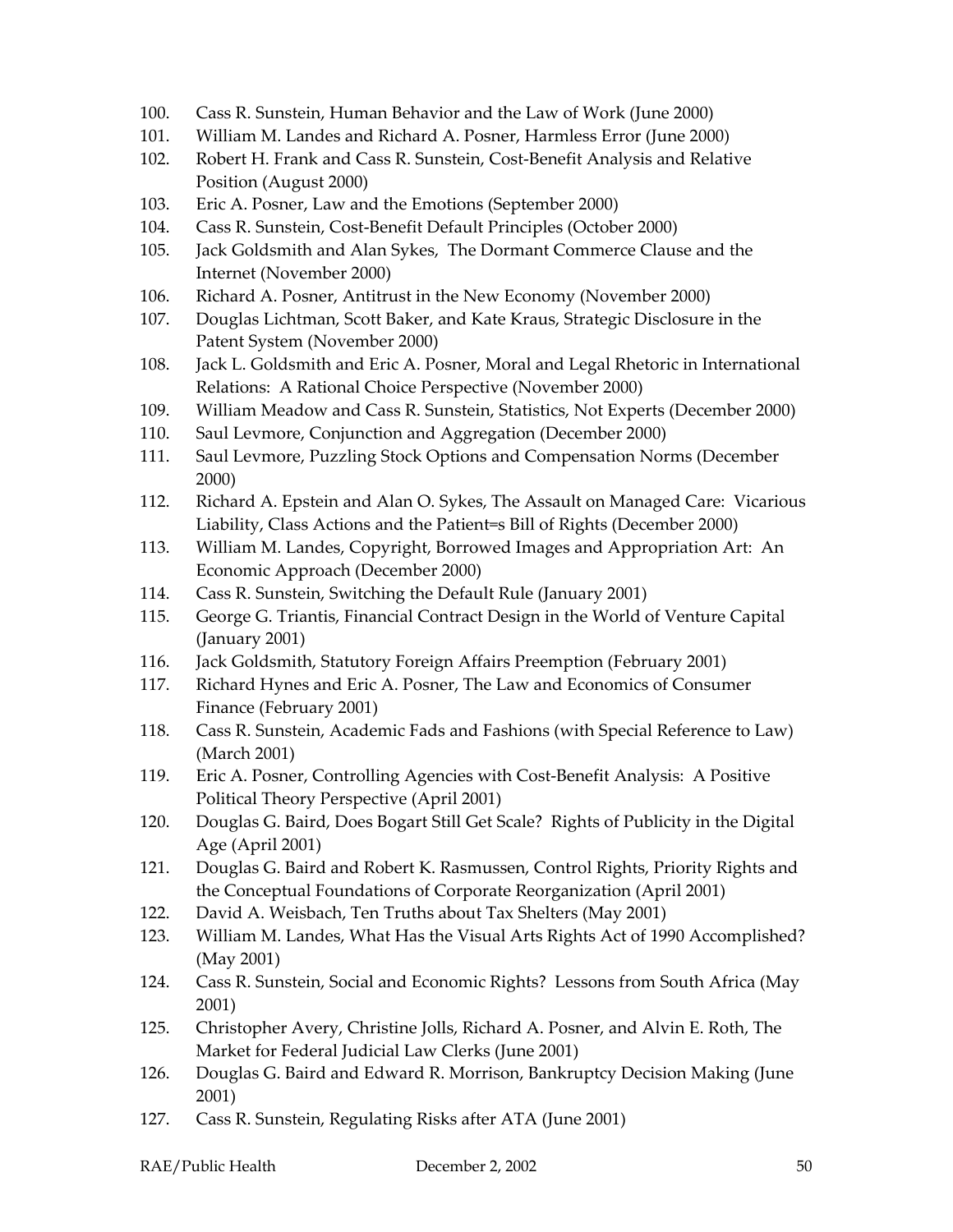- 128. Cass R. Sunstein, The Laws of Fear (June 2001)
- 129. Richard A. Epstein, In and Out of Public Solution: The Hidden Perils of Property Transfer (July 2001)
- 130. Randal C. Picker, Pursuing a Remedy in *Microsoft*: The Declining Need for Centralized Coordination in a Networked World (July 2001)
- 131. Cass R. Sunstein, Daniel Kahneman, David Schkade, and Ilana Ritov, Predictably Incoherent Judgments (July 2001)
- 132. Eric A. Posner, Courts Should Not Enforce Government Contracts (August 2001)
- 133. Lisa Bernstein, Private Commercial Law in the Cotton Industry: Creating Cooperation through Rules, Norms, and Institutions (August 2001)
- 134. Richard A. Epstein, The Allocation of the Commons:Parking and Stopping on the Commons (August 2001)
- 135. Cass R. Sunstein, The Arithmetic of Arsenic (September 2001)
- 136. Eric A. Posner, Richard Hynes, and Anup Malani, The Political Economy of Property Exemption Laws (September 2001)
- 137. Eric A. Posner and George G. Triantis, Covenants Not to Compete from an Incomplete Contracts Perspective (September 2001)
- 138. Cass R. Sunstein, Probability Neglect: Emptions, Worst Cases, and Law (November 2001)
- 139. Randall S. Kroszner and Philip E. Strahan, Throwing Good Money after Bad? Board Connections and Conflicts in Bank Lending (December 2001)
- 140. Alan O. Sykes, TRIPs, Pharmaceuticals, Developing Countries, and the Doha ASolution@ (February 2002)
- 141. Edna Ullmann-Margalit and Cass R. Sunstein, Inequality and Indignation (February 2002)
- 142. Daniel N. Shaviro and David A. Weisbach, The Fifth Circuit Gets It Wrong in *Compaq v. Commissioner* (February 2002) (Published in *Tax Notes*, January 28, 2002)
- 143. Warren F. Schwartz and Alan O. Sykes, The Economic Structure of Renegotiation and Dispute Resolution in the WTO/GATT System (March 2002, forthcoming *Journal of Legal Studies* 2002)
- 144. Richard A. Epstein, HIPAA on Privacy: Its Unintended and Intended Consequences (March 2002, forthcoming *Cato Journal*, summer 2002)
- 145. David A. Weisbach, Thinking Ouside the Little Boxes (March 2002, forthcoming *Texas Law Review*)
- 146. Eric A. Posner, Economic Analysis of Contract Law after Three Decades: Success or Failure (March 2002)
- 147. Randal C. Picker, Copyright as Entry Policy: The Case of Digital Distribution (April 2002, forthcoming The Antitrust Bulletin)
- 148. David A. Weisbach, Taxes and Torts in the Redistribution of Income (April 2002, Coase Lecture February 2002)
- 149. Cass R. Sunstein, Beyond the Precautionary Principle (April 2002)
- 150. Robert W. Hahn and Cass R. Sunstein, A New Executive Order for Improving Federal Regulation? Deeper and Wider Cost-Benefit Analysis (April 2002)
- 151. Douglas Lichtman, Copyright as a Rule of Evidence (May 2002)